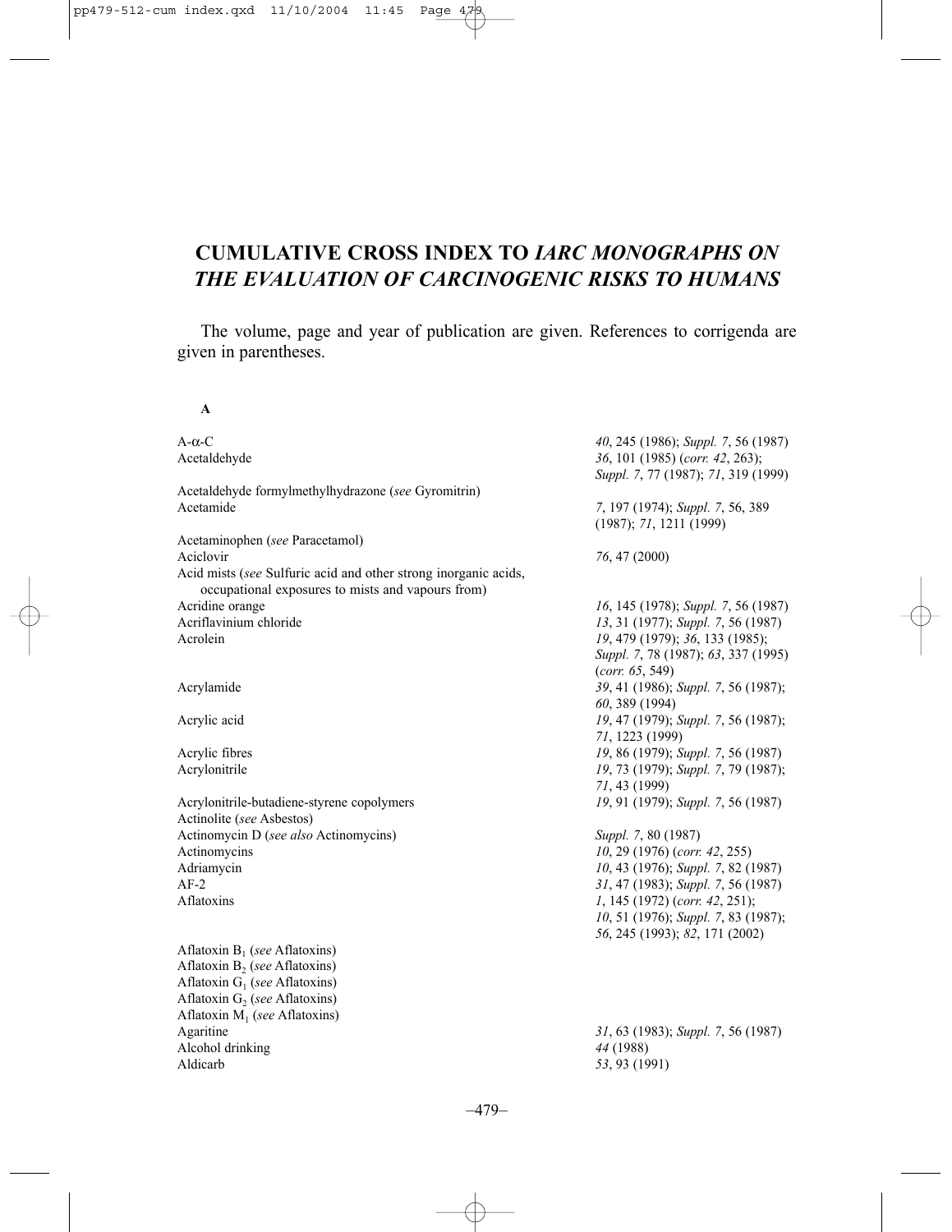| Aldrin                                                                                                                                                                                                                                             | 5, 25 (1974); Suppl. 7, 88 (1987)                                     |
|----------------------------------------------------------------------------------------------------------------------------------------------------------------------------------------------------------------------------------------------------|-----------------------------------------------------------------------|
| Allyl chloride                                                                                                                                                                                                                                     | 36, 39 (1985); Suppl. 7, 56 (1987);<br>71, 1231 (1999)                |
| Allyl isothiocyanate                                                                                                                                                                                                                               | 36, 55 (1985); Suppl. 7, 56 (1987);<br>73, 37 (1999)                  |
| Allyl isovalerate                                                                                                                                                                                                                                  | 36, 69 (1985); Suppl. 7, 56 (1987);<br>71, 1241 (1999)                |
| Aluminium production                                                                                                                                                                                                                               | 34, 37 (1984); Suppl. 7, 89 (1987)                                    |
| Amaranth                                                                                                                                                                                                                                           | 8, 41 (1975); Suppl. 7, 56 (1987)                                     |
| 5-Aminoacenaphthene                                                                                                                                                                                                                                | 16, 243 (1978); Suppl. 7, 56 (1987)                                   |
| 2-Aminoanthraquinone                                                                                                                                                                                                                               | 27, 191 (1982); Suppl. 7, 56 (1987)                                   |
| para-Aminoazobenzene                                                                                                                                                                                                                               | 8, 53 (1975); Suppl. 7, 56, 390<br>(1987)                             |
| <i>ortho</i> -Aminoazotoluene                                                                                                                                                                                                                      | 8, 61 (1975) (corr. 42, 254);<br>Suppl. 7, 56 (1987)                  |
| para-Aminobenzoic acid                                                                                                                                                                                                                             | 16, 249 (1978); Suppl. 7, 56 (1987)                                   |
| 4-Aminobiphenyl                                                                                                                                                                                                                                    | 1, 74 (1972) (corr. 42, 251);<br>Suppl. 7, 91 (1987)                  |
| 2-Amino-3,4-dimethylimidazo[4,5- <i>f</i> ]quinoline (see MeIQ)<br>2-Amino-3,8-dimethylimidazo[4,5-f]quinoxaline (see MeIQx)<br>3-Amino-1,4-dimethyl-5H-pyrido[4,3-b]indole (see Trp-P-1)<br>2-Aminodipyrido[1,2-a:3',2'-d]imidazole (see Glu-P-2) |                                                                       |
| 1-Amino-2-methylanthraquinone                                                                                                                                                                                                                      | 27, 199 (1982); Suppl. 7, 57 (1987)                                   |
| 2-Amino-3-methylimidazo[4,5-f]quinoline (see IQ)                                                                                                                                                                                                   |                                                                       |
| 2-Amino-6-methyldipyrido[1,2-a:3',2'-d]imidazole (see Glu-P-1)                                                                                                                                                                                     |                                                                       |
| 2-Amino-1-methyl-6-phenylimidazo[4,5-b]pyridine (see PhIP)                                                                                                                                                                                         |                                                                       |
| 2-Amino-3-methyl-9H-pyrido[2,3-b]indole (see MeA-α-C)                                                                                                                                                                                              |                                                                       |
| 3-Amino-1-methyl-5H-pyrido[4,3-b]indole (see Trp-P-2)<br>2-Amino-5-(5-nitro-2-furyl)-1,3,4-thiadiazole                                                                                                                                             |                                                                       |
| 2-Amino-4-nitrophenol                                                                                                                                                                                                                              | 7, 143 (1974); Suppl. 7, 57 (1987)<br>57, 167 (1993)                  |
| 2-Amino-5-nitrophenol                                                                                                                                                                                                                              | 57, 177 (1993)                                                        |
| 4-Amino-2-nitrophenol                                                                                                                                                                                                                              | 16, 43 (1978); Suppl. 7, 57 (1987)                                    |
| 2-Amino-5-nitrothiazole                                                                                                                                                                                                                            | 31, 71 (1983); Suppl. 7, 57 (1987)                                    |
| 2-Amino-9H-pyrido[2,3-b]indole (see A-α-C)                                                                                                                                                                                                         |                                                                       |
| 11-Aminoundecanoic acid                                                                                                                                                                                                                            | 39, 239 (1986); Suppl. 7, 57 (1987)                                   |
| Amitrole                                                                                                                                                                                                                                           | 7, 31 (1974); 41, 293 (1986) (corr.                                   |
|                                                                                                                                                                                                                                                    | 52, 513; Suppl. 7, 92 (1987);<br>79, 381 (2001)                       |
| Ammonium potassium selenide (see Selenium and selenium compounds)                                                                                                                                                                                  |                                                                       |
| Amorphous silica (see also Silica)                                                                                                                                                                                                                 | 42, 39 (1987); Suppl. 7, 341 (1987);<br>68, 41 (1997) (corr. 81, 383) |
| Amosite (see Asbestos)                                                                                                                                                                                                                             |                                                                       |
| Ampicillin                                                                                                                                                                                                                                         | 50, 153 (1990)                                                        |
| Amsacrine                                                                                                                                                                                                                                          | 76, 317 (2000)                                                        |
| Anabolic steroids (see Androgenic (anabolic) steroids)                                                                                                                                                                                             |                                                                       |
| Anaesthetics, volatile                                                                                                                                                                                                                             | 11, 285 (1976); Suppl. 7, 93 (1987)                                   |
| Analgesic mixtures containing phenacetin (see also Phenacetin)                                                                                                                                                                                     | Suppl. 7, 310 (1987)                                                  |
| Androgenic (anabolic) steroids                                                                                                                                                                                                                     | Suppl. 7, 96 (1987)                                                   |
| Angelicin and some synthetic derivatives (see also Angelicins)                                                                                                                                                                                     | 40, 291 (1986)                                                        |
| Angelicin plus ultraviolet radiation (see also Angelicin and some<br>synthetic derivatives)                                                                                                                                                        | Suppl. 7, 57 (1987)                                                   |
| Angelicins                                                                                                                                                                                                                                         | Suppl. 7, 57 (1987)                                                   |
| Aniline                                                                                                                                                                                                                                            | 4, 27 (1974) (corr. 42, 252);<br>27, 39 (1982); Suppl. 7, 99 (1987)   |
|                                                                                                                                                                                                                                                    |                                                                       |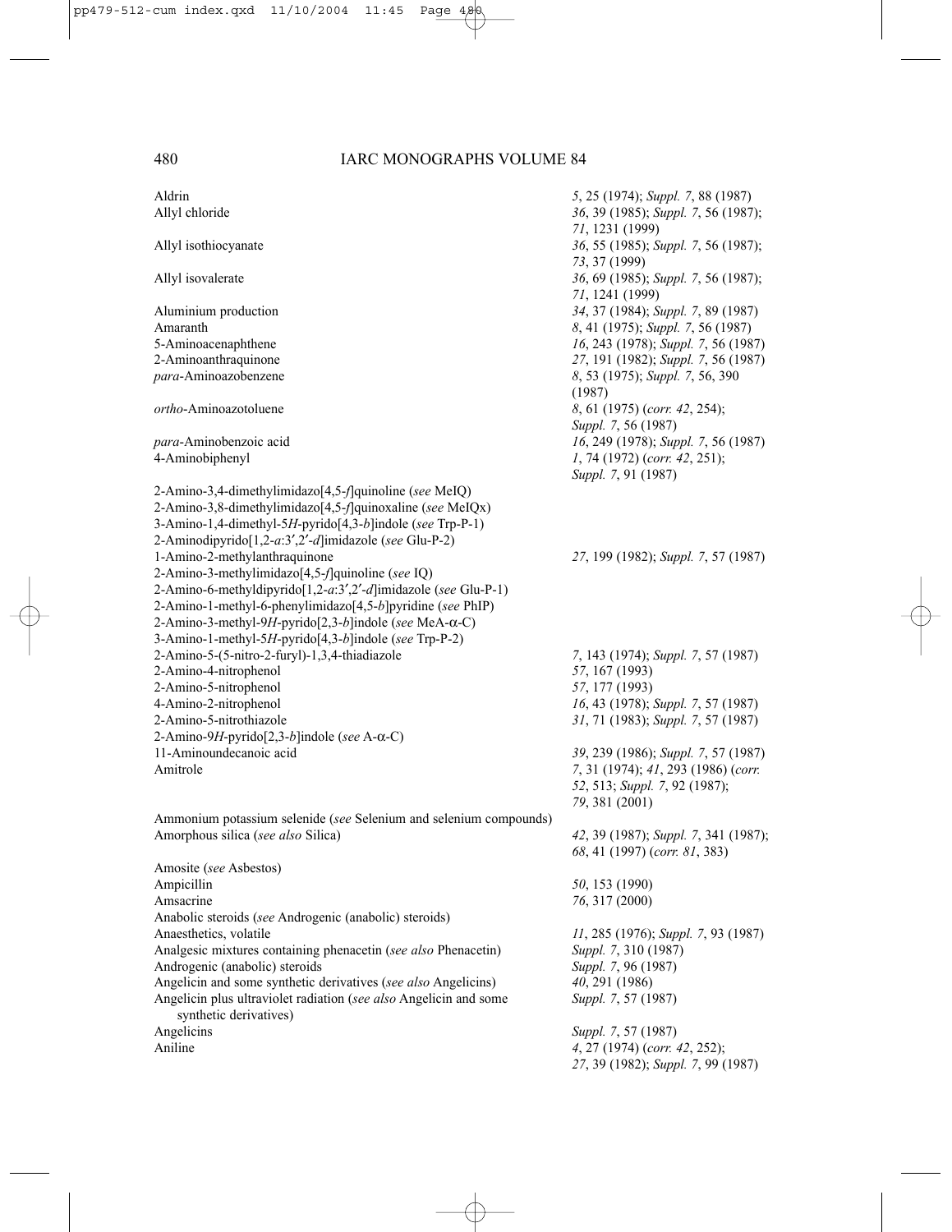| ortho-Anisidine                                               | 27, 63 (1982); Suppl. 7, 57 (1987);  |
|---------------------------------------------------------------|--------------------------------------|
|                                                               | 73, 49 (1999)                        |
| para-Anisidine                                                | 27, 65 (1982); Suppl. 7, 57 (1987)   |
| Anthanthrene                                                  | 32, 95 (1983); Suppl. 7, 57 (1987)   |
| Anthophyllite (see Asbestos)                                  |                                      |
| Anthracene                                                    | 32, 105 (1983); Suppl. 7, 57 (1987)  |
| Anthranilic acid                                              | 16, 265 (1978); Suppl. 7, 57 (1987)  |
| Anthraquinones                                                | 82, 129 (2002)                       |
| Antimony trioxide                                             | 47, 291 (1989)                       |
| Antimony trisulfide                                           | 47, 291 (1989)                       |
| ANTU (see 1-Naphthylthiourea)                                 |                                      |
| Apholate                                                      | 9, 31 (1975); Suppl. 7, 57 (1987)    |
| para-Aramid fibrils                                           | 68, 409 (1997)                       |
| Aramite®                                                      | 5, 39 (1974); Suppl. 7, 57 (1987)    |
| Areca nut (see Betel quid)                                    |                                      |
| Aristolochia species (see also Traditional herbal medicines)  | 82, 69 (2002)                        |
| Aristolochic acids                                            | 82, 69 (2002)                        |
| Arsanilic acid (see Arsenic and arsenic compounds)            |                                      |
| Arsenic and arsenic compounds                                 | 1, 41 (1972); 2, 48 (1973);          |
|                                                               | 23, 39 (1980); Suppl. 7, 100 (1987)  |
| Arsenic in drinking-water                                     | 84, 39 (2004)                        |
| Arsenic pentoxide (see Arsenic and arsenic compounds)         |                                      |
| Arsenic trioxide (see Arsenic in drinking-water)              |                                      |
| Arsenic trisulfide (see Arsenic in drinking-water)            |                                      |
| Arsine (see Arsenic and arsenic compounds)                    |                                      |
| Asbestos                                                      | 2, 17 (1973) (corr. 42, 252);        |
|                                                               | 14 (1977) (corr. 42, 256); Suppl. 7, |
|                                                               | 106 (1987) (corr. 45, 283)           |
| Atrazine                                                      | 53, 441 (1991); 73, 59 (1999)        |
| Attapulgite (see Palygorskite)                                |                                      |
| Auramine (technical-grade)                                    | $1, 69$ (1972) (corr. 42, 251);      |
|                                                               | <i>Suppl.</i> 7, 118 (1987)          |
| Auramine, manufacture of (see also Auramine, technical-grade) | Suppl. 7, 118 (1987)                 |
| Aurothioglucose                                               | 13, 39 (1977); Suppl. 7, 57 (1987)   |
| Azacitidine                                                   | 26, 37 (1981); Suppl. 7, 57 (1987);  |
|                                                               | 50, 47 (1990)                        |
| 5-Azacytidine (see Azacitidine)                               |                                      |
|                                                               |                                      |
| Azaserine                                                     | 10, 73 (1976) (corr. 42, 255);       |
|                                                               | Suppl. 7, 57 (1987)                  |
| Azathioprine                                                  | 26, 47 (1981); Suppl. 7, 119 (1987)  |
| Aziridine                                                     | 9, 37 (1975); Suppl. 7, 58 (1987);   |
|                                                               | 71, 337 (1999)                       |
| 2-(1-Aziridinyl) ethanol                                      | 9, 47 (1975); Suppl. 7, 58 (1987)    |
| Aziridyl benzoquinone                                         | 9, 51 (1975); Suppl. 7, 58 (1987)    |
| Azobenzene                                                    | 8, 75 (1975); Suppl. 7, 58 (1987)    |
| AZT (see Zidovudine)                                          |                                      |

### **B**

Barium chromate (*see* Chromium and chromium compounds) Basic chromic sulfate (*see* Chromium and chromium compounds) BCNU (*see* Bischloroethyl nitrosourea) Benz[*a*]acridine *32*, 123 (1983); *Suppl. 7*, 58 (1987)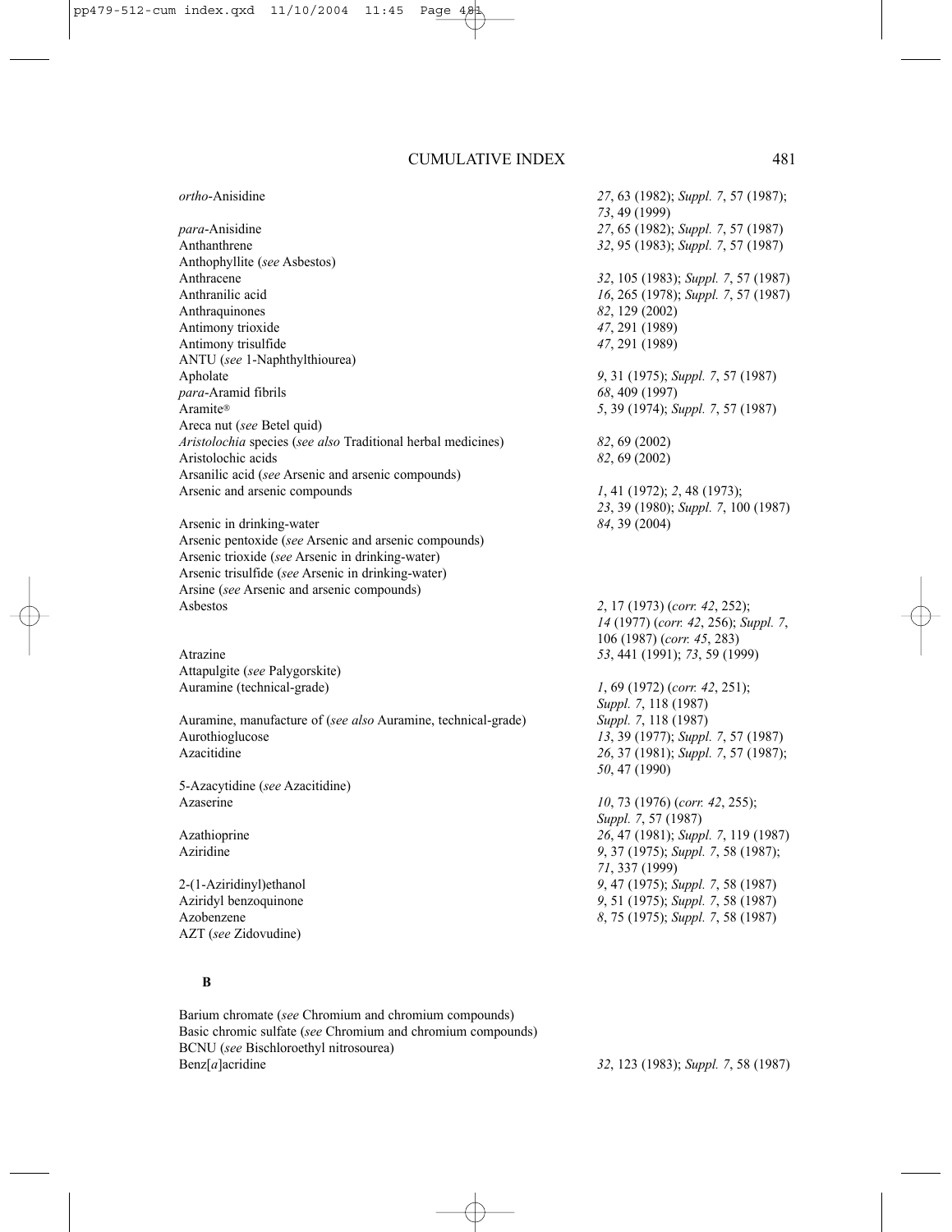| $\text{Benz}[c]$ acridine                                                       | 3, 241 (1973); 32, 129 (1983);<br>Suppl. 7, 58 (1987)                                   |
|---------------------------------------------------------------------------------|-----------------------------------------------------------------------------------------|
| Benzal chloride (see also $\alpha$ -Chlorinated toluenes and benzoyl chloride)  | 29, 65 (1982); Suppl. 7, 148 (1987);<br>71, 453 (1999)                                  |
| $\text{Benz}[a]$ anthracene                                                     | 3, 45 (1973); 32, 135 (1983);<br>Suppl. 7, 58 (1987)                                    |
| Benzene                                                                         | 7, 203 (1974) (corr. 42, 254); 29,                                                      |
|                                                                                 | 93, 391 (1982); Suppl. 7, 120<br>(1987)                                                 |
| Benzidine                                                                       | 1, 80 (1972); 29, 149, 391 (1982);<br>Suppl. 7, 123 (1987)                              |
| Benzidine-based dyes                                                            | Suppl. 7, 125 (1987)                                                                    |
| $\text{Benzo}[b]$ fluoranthene                                                  | 3, 69 (1973); 32, 147 (1983);                                                           |
|                                                                                 | Suppl. 7, 58 (1987)                                                                     |
| $\text{Benzo}[j]$ fluoranthene                                                  | 3, 82 (1973); 32, 155 (1983);                                                           |
|                                                                                 |                                                                                         |
|                                                                                 | Suppl. 7, 58 (1987)                                                                     |
| $\text{Benzo}[k]$ fluoranthene                                                  | 32, 163 (1983); Suppl. 7, 58 (1987)                                                     |
| Benzo[ghi]fluoranthene                                                          | 32, 171 (1983); Suppl. 7, 58 (1987)                                                     |
| Benzo[a]fluorene                                                                | 32, 177 (1983); Suppl. 7, 58 (1987)                                                     |
| $\text{Benzo}[b]$ fluorene                                                      | 32, 183 (1983); Suppl. 7, 58 (1987)                                                     |
| $\text{Benzo}[c]$ fluorene                                                      | 32, 189 (1983); Suppl. 7, 58 (1987)                                                     |
| Benzofuran                                                                      | 63, 431 (1995)                                                                          |
| Benzo[ghi]perylene                                                              | 32, 195 (1983); Suppl. 7, 58 (1987)                                                     |
| $\text{Benzo}[c]$ phenanthrene                                                  | 32, 205 (1983); Suppl. 7, 58 (1987)                                                     |
| Benzo $[a]$ pyrene                                                              | 3, 91 (1973); 32, 211 (1983)                                                            |
|                                                                                 | (corr. 68, 477); Suppl. 7, 58 (1987)                                                    |
| Benzo[e]pyrene                                                                  | 3, 137 (1973); 32, 225 (1983);                                                          |
|                                                                                 | Suppl. 7, 58 (1987)                                                                     |
| 1,4-Benzoquinone (see para-Quinone)                                             |                                                                                         |
| 1,4-Benzoquinone dioxime                                                        | 29, 185 (1982); Suppl. 7, 58 (1987);<br>71, 1251 (1999)                                 |
| Benzotrichloride (see also $\alpha$ -Chlorinated toluenes and benzoyl chloride) | 29, 73 (1982); Suppl. 7, 148 (1987);<br>71, 453 (1999)                                  |
| Benzoyl chloride (see also $\alpha$ -Chlorinated toluenes and benzoyl chloride) | 29, 83 (1982) (corr. 42, 261);<br>Suppl. 7, 126 (1987); 71, 453 (1999)                  |
| Benzoyl peroxide                                                                | 36, 267 (1985); Suppl. 7, 58 (1987);<br>71, 345 (1999)                                  |
| Benzyl acetate                                                                  | 40, 109 (1986); Suppl. 7, 58 (1987);                                                    |
|                                                                                 | 71, 1255 (1999)                                                                         |
| Benzyl chloride (see also $\alpha$ -Chlorinated toluenes and benzoyl chloride)  | 11, 217 (1976) (corr. 42, 256); 29,                                                     |
|                                                                                 | 49 (1982); Suppl. 7, 148 (1987);                                                        |
|                                                                                 | 71, 453 (1999)                                                                          |
| Benzyl violet 4B                                                                | 16, 153 (1978); Suppl. 7, 58 (1987)                                                     |
| Bertrandite (see Beryllium and beryllium compounds)                             |                                                                                         |
| Beryllium and beryllium compounds                                               | 1, 17 (1972); 23, 143 (1980)<br>(corr. 42, 260); Suppl. 7, 127<br>(1987); 58, 41 (1993) |
| Beryllium acetate (see Beryllium and beryllium compounds)                       |                                                                                         |
| Beryllium acetate, basic (see Beryllium and beryllium compounds)                |                                                                                         |
| Beryllium-aluminium alloy (see Beryllium and beryllium compounds)               |                                                                                         |
| Beryllium carbonate (see Beryllium and beryllium compounds)                     |                                                                                         |
| Beryllium chloride (see Beryllium and beryllium compounds)                      |                                                                                         |
| Beryllium-copper alloy (see Beryllium and beryllium compounds)                  |                                                                                         |
| Beryllium-copper-cobalt alloy (see Beryllium and beryllium compounds)           |                                                                                         |
|                                                                                 |                                                                                         |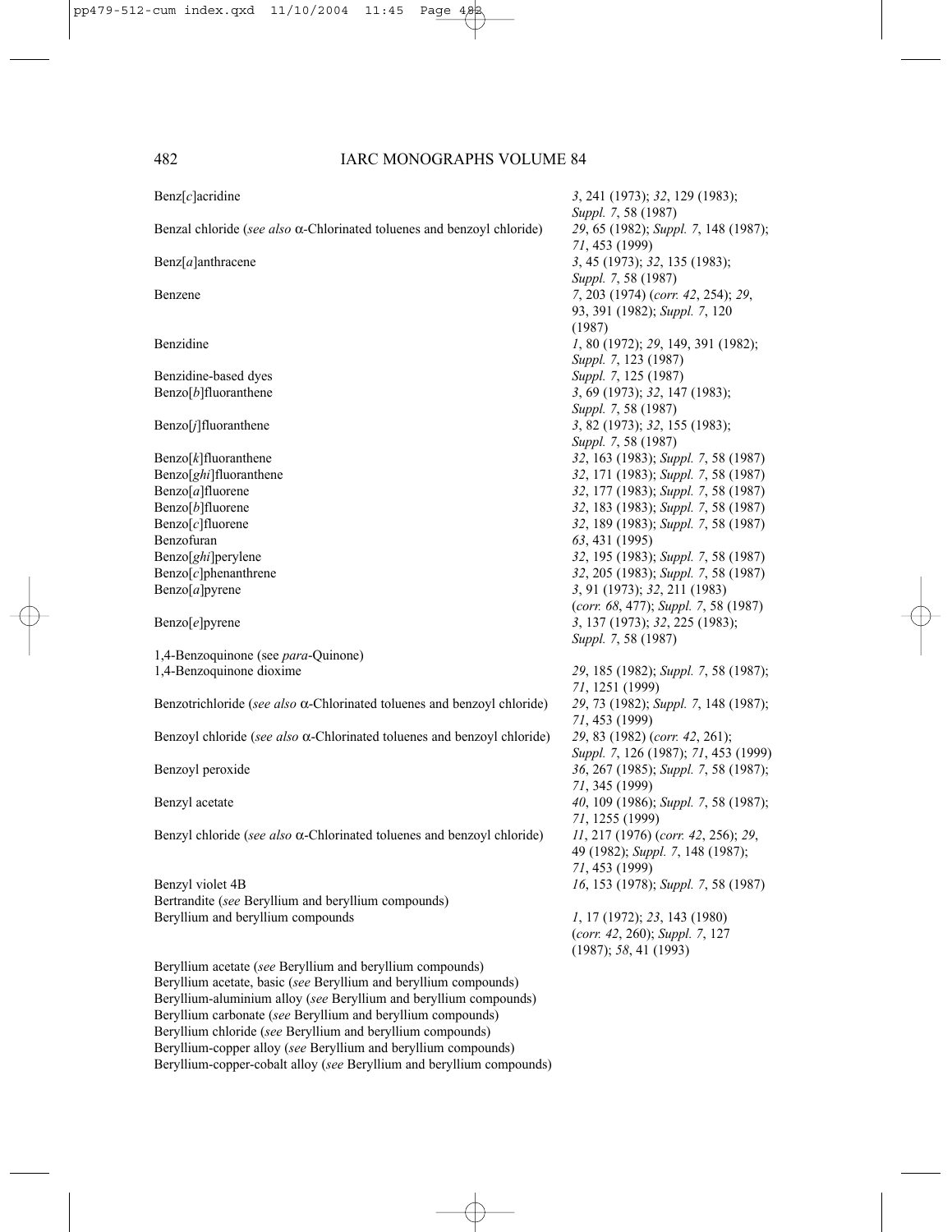Beryllium fluoride (*see* Beryllium and beryllium compounds) Beryllium hydroxide (*see* Beryllium and beryllium compounds) Beryllium-nickel alloy (*see* Beryllium and beryllium compounds) Beryllium oxide (*see* Beryllium and beryllium compounds) Beryllium phosphate (*see* Beryllium and beryllium compounds) Beryllium silicate (*see* Beryllium and beryllium compounds) Beryllium sulfate (*see* Beryllium and beryllium compounds) Beryl ore (*see* Beryllium and beryllium compounds) Betel quid *37*, 141 (1985); *Suppl. 7*, 128

Betel-quid chewing (*see* Betel quid) BHA (*see* Butylated hydroxyanisole) BHT (*see* Butylated hydroxytoluene) Bis(1-aziridinyl)morpholinophosphine sulfide *9*, 55 (1975); *Suppl. 7*, 58 (1987) 2,2-Bis(bromomethyl)propane-1,3-diol *77*, 455 (2000) Bis(2-chloroethyl)ether *9*, 117 (1975); *Suppl. 7*, 58 (1987);

*N,N*-Bis(2-chloroethyl)-2-naphthylamine *4*, 119 (1974) (*corr. 42*, 253);

Bischloroethyl nitrosourea (*see also* Chloroethyl nitrosoureas) *26*, 79 (1981); *Suppl. 7*, 150 (1987) 1,2-Bis(chloromethoxy)ethane *15*, 31 (1977); *Suppl. 7*, 58 (1987);

Bis(2,3-epoxycyclopentyl)ether *47*, 231 (1989); *71*, 1281 (1999) Bisphenol A diglycidyl ether (*see also* Glycidyl ethers) *71*, 1285 (1999) Bisulfites (see Sulfur dioxide and some sulfites, bisulfites and metabisulfites) Bitumens *35*, 39 (1985); *Suppl. 7*, 133 (1987) Bleomycins (*see also* Etoposide) *26*, 97 (1981); *Suppl. 7*, 134 (1987) Blue VRS<br>Boot and shoe manufacture and repair<br>Boot and shoe manufacture and repair<br> $25, 249$  (1981); *Suppl.* 7, 232 Boot and shoe manufacture and repair

Bromochloroacetonitrile (*see also* Halogenated acetonitriles) *71*, 1291 (1999) Bromodichloromethane *52*, 179 (1991); *71*, 1295 (1999) Bromoethane *52*, 299 (1991); *71*, 1305 (1999) Bromoform *52*, 213 (1991); *71*, 1309 (1999) 1,3-Butadiene *39*, 155 (1986) (*corr. 42*, 264

(1987)

*71*, 1265 (1999) *Suppl. 7*, 130 (1987) *71*, 1271 (1999) 1,4-Bis(chloromethoxymethyl)benzene *15*, 37 (1977); *Suppl. 7*, 58 (1987); *71*, 1273 (1999) Bis(chloromethyl)ether *4*, 231 (1974) (*corr. 42*, 253); *Suppl. 7*, 131 (1987) Bis(2-chloro-1-methylethyl)ether *41*, 149 (1986); *Suppl. 7*, 59 (1987); *71*, 1275 (1999)

(1987) Bracken fern *40, 47 (1986); Suppl. 7, 135 (1987)*<br>Brilliant Blue FCF, disodium salt *16. 171 (1978) (corr. 42, 257)*: 16, 171 (1978) (*corr. 42*, 257); *Suppl. 7*, 59 (1987) *Suppl. 7*, 136 (1987); *54*, 237 (1992); *71*, 109 (1999) 1,4-Butanediol dimethanesulfonate *4*, 247 (1974); *Suppl. 7*, 137 (1987) *n*-Butyl acrylate *39*, 67 (1986); *Suppl. 7*, 59 (1987); *71*, 359 (1999) Butylated hydroxyanisole *40*, 123 (1986); *Suppl. 7*, 59 (1987) Butylated hydroxytoluene *40*, 161 (1986); *Suppl. 7*, 59 (1987) Butyl benzyl phthalate *29*, 193 (1982) (*corr. 42*, 261); *Suppl. 7*, 59 (1987); *73*, 115 (1999)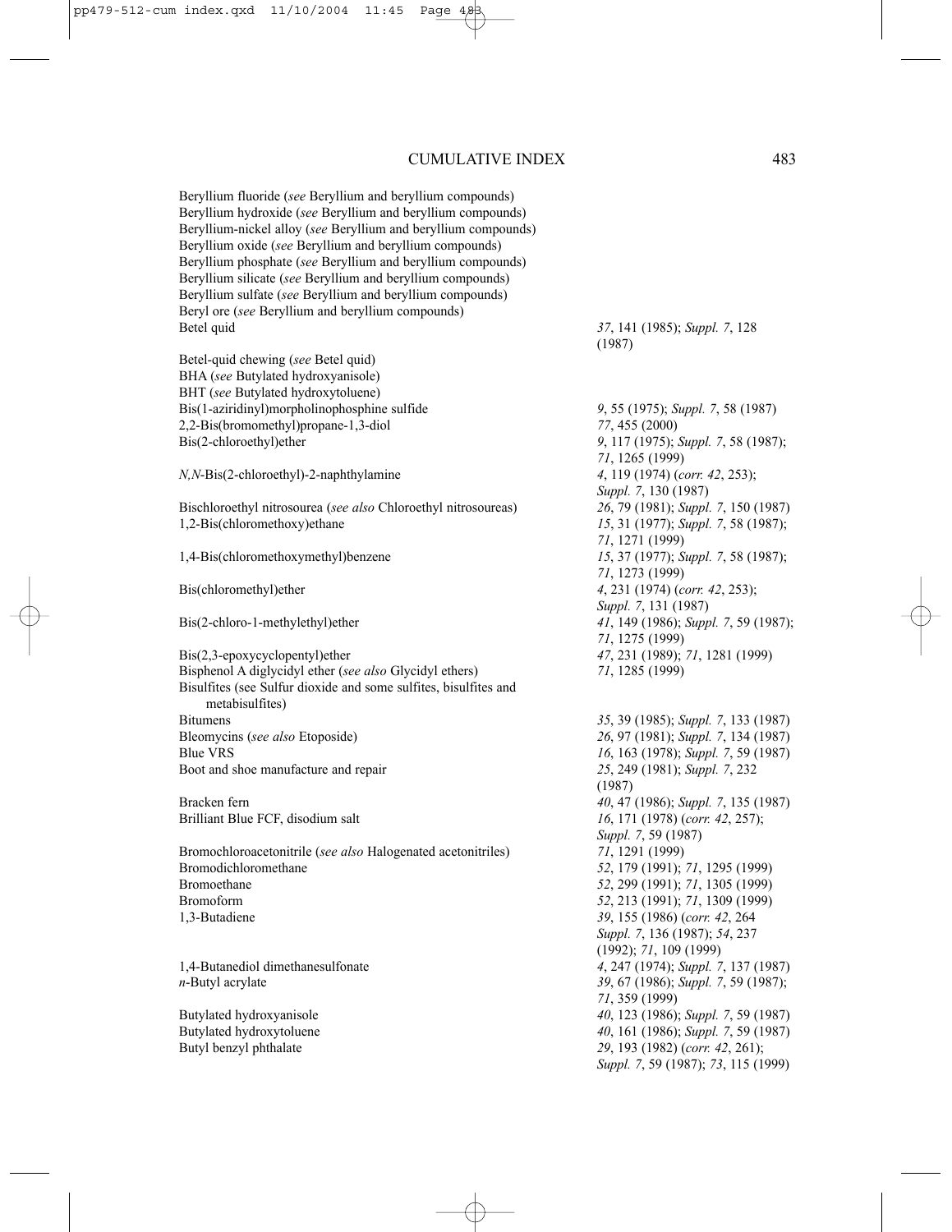β-Butyrolactone *11*, 225 (1976); *Suppl. 7*, 59 (1987); *71*, 1317 (1999) γ-Butyrolactone *11*, 231 (1976); *Suppl. 7*, 59 (1987); *71*, 367 (1999)

### **C**

| Cadmium acetate (see Cadmium and cadmium compounds)<br>2, 74 (1973); 11, 39 (1976)<br>(corr. 42, 255); Suppl. 7, 139<br>(1987); 58, 119(1993)<br>Cadmium chloride (see Cadmium and cadmium compounds)<br>Cadmium oxide (see Cadmium and cadmium compounds)<br>56, 115 (1993)<br>51, 291 (1991)<br>Calcium saccharin (see Saccharin)<br>Cantharidin<br>10, 79 (1976); Suppl. 7, 59 (1987)<br>Caprolactam<br>19, 115 (1979) (corr. 42, 258);<br>39, 247 (1986) (corr. 42, 264);<br>Suppl. 7, 59, 390 (1987); 71, 383<br>(1999)<br>Captafol<br>53, 353 (1991)<br>30, 295 (1983); Suppl. 7, 59 (1987)<br>Captan<br>Carbaryl<br>12, 37 (1976); Suppl. 7, 59 (1987)<br>Carbazole<br>32, 239 (1983); Suppl. 7, 59<br>(1987); 71, 1319(1999)<br>3-Carbethoxypsoralen<br>40, 317 (1986); Suppl. 7, 59 (1987)<br>Carbon black<br>3, 22 (1973); 33, 35 (1984);<br>Suppl. 7, 142 (1987); 65, 149<br>(1996)<br>Carbon tetrachloride<br>1, 53 (1972); 20, 371 (1979);<br>Suppl. 7, 143 (1987); 71, 401<br>(1999)<br>Carmoisine<br>8, 83 (1975); Suppl. 7, 59 (1987)<br>Carpentry and joinery<br>25, 139 (1981); Suppl. 7, 378<br>(1987)<br>10, 181 (1976) (corr. 42, 255); 31,<br>Carrageenan<br>79 (1983); Suppl. 7, 59 (1987)<br>Cassia occidentalis (see Traditional herbal medicines)<br>Catechol<br>15, 155 (1977); Suppl. 7, 59<br>(1987); 71, 433(1999)<br>CCNU (see 1-(2-Chloroethyl)-3-cyclohexyl-1-nitrosourea)<br>Ceramic fibres (see Man-made vitreous fibres)<br>Chemotherapy, combined, including alkylating agents (see MOPP and<br>other combined chemotherapy including alkylating agents) | Cabinet-making (see Furniture and cabinet-making)      |                                |
|-----------------------------------------------------------------------------------------------------------------------------------------------------------------------------------------------------------------------------------------------------------------------------------------------------------------------------------------------------------------------------------------------------------------------------------------------------------------------------------------------------------------------------------------------------------------------------------------------------------------------------------------------------------------------------------------------------------------------------------------------------------------------------------------------------------------------------------------------------------------------------------------------------------------------------------------------------------------------------------------------------------------------------------------------------------------------------------------------------------------------------------------------------------------------------------------------------------------------------------------------------------------------------------------------------------------------------------------------------------------------------------------------------------------------------------------------------------------------------------------------------------------------------------------------------------------------------------------------|--------------------------------------------------------|--------------------------------|
|                                                                                                                                                                                                                                                                                                                                                                                                                                                                                                                                                                                                                                                                                                                                                                                                                                                                                                                                                                                                                                                                                                                                                                                                                                                                                                                                                                                                                                                                                                                                                                                               | Cadmium and cadmium compounds                          |                                |
|                                                                                                                                                                                                                                                                                                                                                                                                                                                                                                                                                                                                                                                                                                                                                                                                                                                                                                                                                                                                                                                                                                                                                                                                                                                                                                                                                                                                                                                                                                                                                                                               |                                                        |                                |
|                                                                                                                                                                                                                                                                                                                                                                                                                                                                                                                                                                                                                                                                                                                                                                                                                                                                                                                                                                                                                                                                                                                                                                                                                                                                                                                                                                                                                                                                                                                                                                                               |                                                        |                                |
|                                                                                                                                                                                                                                                                                                                                                                                                                                                                                                                                                                                                                                                                                                                                                                                                                                                                                                                                                                                                                                                                                                                                                                                                                                                                                                                                                                                                                                                                                                                                                                                               |                                                        |                                |
|                                                                                                                                                                                                                                                                                                                                                                                                                                                                                                                                                                                                                                                                                                                                                                                                                                                                                                                                                                                                                                                                                                                                                                                                                                                                                                                                                                                                                                                                                                                                                                                               | Cadmium sulfate (see Cadmium and cadmium compounds)    |                                |
|                                                                                                                                                                                                                                                                                                                                                                                                                                                                                                                                                                                                                                                                                                                                                                                                                                                                                                                                                                                                                                                                                                                                                                                                                                                                                                                                                                                                                                                                                                                                                                                               | Cadmium sulfide (see Cadmium and cadmium compounds)    |                                |
|                                                                                                                                                                                                                                                                                                                                                                                                                                                                                                                                                                                                                                                                                                                                                                                                                                                                                                                                                                                                                                                                                                                                                                                                                                                                                                                                                                                                                                                                                                                                                                                               | Caffeic acid                                           |                                |
|                                                                                                                                                                                                                                                                                                                                                                                                                                                                                                                                                                                                                                                                                                                                                                                                                                                                                                                                                                                                                                                                                                                                                                                                                                                                                                                                                                                                                                                                                                                                                                                               | Caffeine                                               |                                |
|                                                                                                                                                                                                                                                                                                                                                                                                                                                                                                                                                                                                                                                                                                                                                                                                                                                                                                                                                                                                                                                                                                                                                                                                                                                                                                                                                                                                                                                                                                                                                                                               | Calcium arsenate (see Arsenic in drinking-water)       |                                |
|                                                                                                                                                                                                                                                                                                                                                                                                                                                                                                                                                                                                                                                                                                                                                                                                                                                                                                                                                                                                                                                                                                                                                                                                                                                                                                                                                                                                                                                                                                                                                                                               | Calcium chromate (see Chromium and chromium compounds) |                                |
|                                                                                                                                                                                                                                                                                                                                                                                                                                                                                                                                                                                                                                                                                                                                                                                                                                                                                                                                                                                                                                                                                                                                                                                                                                                                                                                                                                                                                                                                                                                                                                                               | Calcium cyclamate (see Cyclamates)                     |                                |
|                                                                                                                                                                                                                                                                                                                                                                                                                                                                                                                                                                                                                                                                                                                                                                                                                                                                                                                                                                                                                                                                                                                                                                                                                                                                                                                                                                                                                                                                                                                                                                                               |                                                        |                                |
|                                                                                                                                                                                                                                                                                                                                                                                                                                                                                                                                                                                                                                                                                                                                                                                                                                                                                                                                                                                                                                                                                                                                                                                                                                                                                                                                                                                                                                                                                                                                                                                               |                                                        |                                |
|                                                                                                                                                                                                                                                                                                                                                                                                                                                                                                                                                                                                                                                                                                                                                                                                                                                                                                                                                                                                                                                                                                                                                                                                                                                                                                                                                                                                                                                                                                                                                                                               |                                                        |                                |
|                                                                                                                                                                                                                                                                                                                                                                                                                                                                                                                                                                                                                                                                                                                                                                                                                                                                                                                                                                                                                                                                                                                                                                                                                                                                                                                                                                                                                                                                                                                                                                                               |                                                        |                                |
|                                                                                                                                                                                                                                                                                                                                                                                                                                                                                                                                                                                                                                                                                                                                                                                                                                                                                                                                                                                                                                                                                                                                                                                                                                                                                                                                                                                                                                                                                                                                                                                               |                                                        |                                |
|                                                                                                                                                                                                                                                                                                                                                                                                                                                                                                                                                                                                                                                                                                                                                                                                                                                                                                                                                                                                                                                                                                                                                                                                                                                                                                                                                                                                                                                                                                                                                                                               |                                                        |                                |
|                                                                                                                                                                                                                                                                                                                                                                                                                                                                                                                                                                                                                                                                                                                                                                                                                                                                                                                                                                                                                                                                                                                                                                                                                                                                                                                                                                                                                                                                                                                                                                                               |                                                        |                                |
|                                                                                                                                                                                                                                                                                                                                                                                                                                                                                                                                                                                                                                                                                                                                                                                                                                                                                                                                                                                                                                                                                                                                                                                                                                                                                                                                                                                                                                                                                                                                                                                               |                                                        |                                |
|                                                                                                                                                                                                                                                                                                                                                                                                                                                                                                                                                                                                                                                                                                                                                                                                                                                                                                                                                                                                                                                                                                                                                                                                                                                                                                                                                                                                                                                                                                                                                                                               |                                                        |                                |
|                                                                                                                                                                                                                                                                                                                                                                                                                                                                                                                                                                                                                                                                                                                                                                                                                                                                                                                                                                                                                                                                                                                                                                                                                                                                                                                                                                                                                                                                                                                                                                                               |                                                        |                                |
|                                                                                                                                                                                                                                                                                                                                                                                                                                                                                                                                                                                                                                                                                                                                                                                                                                                                                                                                                                                                                                                                                                                                                                                                                                                                                                                                                                                                                                                                                                                                                                                               |                                                        |                                |
|                                                                                                                                                                                                                                                                                                                                                                                                                                                                                                                                                                                                                                                                                                                                                                                                                                                                                                                                                                                                                                                                                                                                                                                                                                                                                                                                                                                                                                                                                                                                                                                               |                                                        |                                |
|                                                                                                                                                                                                                                                                                                                                                                                                                                                                                                                                                                                                                                                                                                                                                                                                                                                                                                                                                                                                                                                                                                                                                                                                                                                                                                                                                                                                                                                                                                                                                                                               |                                                        |                                |
|                                                                                                                                                                                                                                                                                                                                                                                                                                                                                                                                                                                                                                                                                                                                                                                                                                                                                                                                                                                                                                                                                                                                                                                                                                                                                                                                                                                                                                                                                                                                                                                               |                                                        |                                |
|                                                                                                                                                                                                                                                                                                                                                                                                                                                                                                                                                                                                                                                                                                                                                                                                                                                                                                                                                                                                                                                                                                                                                                                                                                                                                                                                                                                                                                                                                                                                                                                               |                                                        |                                |
|                                                                                                                                                                                                                                                                                                                                                                                                                                                                                                                                                                                                                                                                                                                                                                                                                                                                                                                                                                                                                                                                                                                                                                                                                                                                                                                                                                                                                                                                                                                                                                                               |                                                        |                                |
|                                                                                                                                                                                                                                                                                                                                                                                                                                                                                                                                                                                                                                                                                                                                                                                                                                                                                                                                                                                                                                                                                                                                                                                                                                                                                                                                                                                                                                                                                                                                                                                               |                                                        |                                |
|                                                                                                                                                                                                                                                                                                                                                                                                                                                                                                                                                                                                                                                                                                                                                                                                                                                                                                                                                                                                                                                                                                                                                                                                                                                                                                                                                                                                                                                                                                                                                                                               |                                                        |                                |
|                                                                                                                                                                                                                                                                                                                                                                                                                                                                                                                                                                                                                                                                                                                                                                                                                                                                                                                                                                                                                                                                                                                                                                                                                                                                                                                                                                                                                                                                                                                                                                                               |                                                        |                                |
|                                                                                                                                                                                                                                                                                                                                                                                                                                                                                                                                                                                                                                                                                                                                                                                                                                                                                                                                                                                                                                                                                                                                                                                                                                                                                                                                                                                                                                                                                                                                                                                               |                                                        |                                |
|                                                                                                                                                                                                                                                                                                                                                                                                                                                                                                                                                                                                                                                                                                                                                                                                                                                                                                                                                                                                                                                                                                                                                                                                                                                                                                                                                                                                                                                                                                                                                                                               |                                                        |                                |
|                                                                                                                                                                                                                                                                                                                                                                                                                                                                                                                                                                                                                                                                                                                                                                                                                                                                                                                                                                                                                                                                                                                                                                                                                                                                                                                                                                                                                                                                                                                                                                                               |                                                        |                                |
|                                                                                                                                                                                                                                                                                                                                                                                                                                                                                                                                                                                                                                                                                                                                                                                                                                                                                                                                                                                                                                                                                                                                                                                                                                                                                                                                                                                                                                                                                                                                                                                               |                                                        |                                |
|                                                                                                                                                                                                                                                                                                                                                                                                                                                                                                                                                                                                                                                                                                                                                                                                                                                                                                                                                                                                                                                                                                                                                                                                                                                                                                                                                                                                                                                                                                                                                                                               |                                                        |                                |
|                                                                                                                                                                                                                                                                                                                                                                                                                                                                                                                                                                                                                                                                                                                                                                                                                                                                                                                                                                                                                                                                                                                                                                                                                                                                                                                                                                                                                                                                                                                                                                                               |                                                        |                                |
|                                                                                                                                                                                                                                                                                                                                                                                                                                                                                                                                                                                                                                                                                                                                                                                                                                                                                                                                                                                                                                                                                                                                                                                                                                                                                                                                                                                                                                                                                                                                                                                               |                                                        |                                |
|                                                                                                                                                                                                                                                                                                                                                                                                                                                                                                                                                                                                                                                                                                                                                                                                                                                                                                                                                                                                                                                                                                                                                                                                                                                                                                                                                                                                                                                                                                                                                                                               |                                                        |                                |
|                                                                                                                                                                                                                                                                                                                                                                                                                                                                                                                                                                                                                                                                                                                                                                                                                                                                                                                                                                                                                                                                                                                                                                                                                                                                                                                                                                                                                                                                                                                                                                                               |                                                        |                                |
|                                                                                                                                                                                                                                                                                                                                                                                                                                                                                                                                                                                                                                                                                                                                                                                                                                                                                                                                                                                                                                                                                                                                                                                                                                                                                                                                                                                                                                                                                                                                                                                               |                                                        |                                |
|                                                                                                                                                                                                                                                                                                                                                                                                                                                                                                                                                                                                                                                                                                                                                                                                                                                                                                                                                                                                                                                                                                                                                                                                                                                                                                                                                                                                                                                                                                                                                                                               | Chloral (see also Chloral hydrate)                     | 63, 245 (1995); 84, 317 (2004) |
| 63, 245 (1995); 84, 317 (2004)                                                                                                                                                                                                                                                                                                                                                                                                                                                                                                                                                                                                                                                                                                                                                                                                                                                                                                                                                                                                                                                                                                                                                                                                                                                                                                                                                                                                                                                                                                                                                                | Chloral hydrate                                        |                                |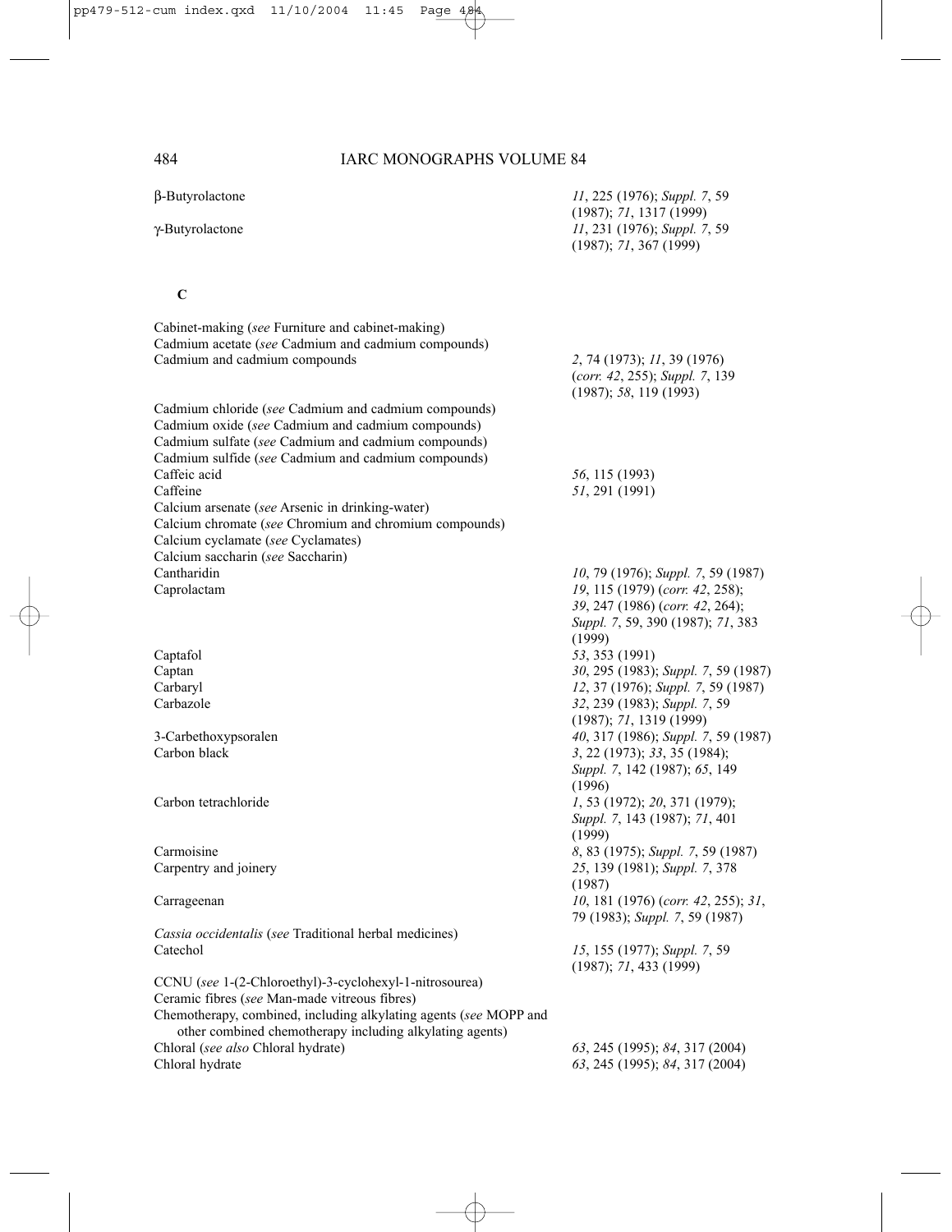Chlordane (*see also* Chlordane/Heptachlor) *20*, 45 (1979) (*corr. 42*, 258)

Chlordecone *20*, 67 (1979); *Suppl. 7*, 59 (1987) Chlordimeform *30*, 61 (1983); *Suppl. 7*, 59 (1987) Chlorendic acid *48*, 45 (1990) Chlorinated dibenzodioxins (other than TCDD) (*see also 15*, 41 (1977); *Suppl. 7*, 59 (1987) Polychlorinated dibenzo-*para*-dioxins) Chlorinated drinking-water *52*, 45 (1991) Chlorinated paraffins *48*, 55 (1990) α-Chlorinated toluenes and benzoyl chloride *Suppl. 7*, 148 (1987); *71*, 453

Chlornaphazine (*see N,N*-Bis(2-chloroethyl)-2-naphthylamine) Chloroacetonitrile (*see also* Halogenated acetonitriles) *71*, 1325 (1999) *para*-Chloroaniline *57*, 305 (1993)<br> *S* Chlorobenzilate *5* 75 (1974)<sup>3</sup>

Chlorodibromomethane *52*, 243 (1991); *71*, 1331 (1999) 3-Chloro-4-(dichloromethyl)-5-hydroxy-2(5*H*)-furanone *84*, 441 (2004) Chlorodifluoromethane *41*, 237 (1986) (*corr. 51*, 483);

Chloroethane *52*, 315 (1991); *71*, 1345 (1999) 1-(2-Chloroethyl)-3-cyclohexyl-1-nitrosourea (*see also* Chloroethyl *26*, 137 (1981) (*corr. 42*, 260); nitrosoureas) *Suppl. 7*, 150 (1987) 1-(2-Chloroethyl)-3-(4-methylcyclohexyl)-1-nitrosourea (*see also Suppl. 7*, 150 (1987) Chloroethyl nitrosoureas)<br>Chloroethyl nitrosoureas Chlorofluoromethane *41*, 229 (1986); *Suppl. 7*, 60

Chloromethyl methyl ether (technical-grade) (*see also 4*, 239 (1974); *Suppl. 7*, 131 (1987) Bis(chloromethyl)ether) (4-Chloro-2-methylphenoxy)acetic acid (*see* MCPA) 1-Chloro-2-methylpropene *63*, 315 (1995) 3-Chloro-2-methylpropene *63*, 325 (1995) 2-Chloronitrobenzene *65*, 263 (1996) 3-Chloronitrobenzene *65*, 263 (1996) 4-Chloronitrobenzene *65*, 263 (1996) Chlorophenols (*see also* Polychlorophenols and their sodium salts) *Suppl. 7*, 154 (1987) Chlorophenols (occupational exposures to) *41*, 319 (1986) Chlorophenoxy herbicides *Suppl. 7*, 156 (1987) Chlorophenoxy herbicides (occupational exposures to) *41*, 357 (1986) 4-Chloro-*ortho*-phenylenediamine *27*, 81 (1982); *Suppl. 7*, 60 (1987)

Chlorambucil *9*, 125 (1975); *26*, 115 (1981); *Suppl. 7*, 144 (1987) Chloramine *84*, 295 (2004) Chloramphenicol *10*, 85 (1976); *Suppl. 7*, 145 (1987); *50*, 169 (1990) Suppl. 7, 146 (1987); 53, 115 (1991); *79*, 411 (2001) (1999) Chlormadinone acetate *6*, 149 (1974); *21*, 365 (1979); *Suppl. 7*, 291, 301 (1987); *72*, 49 (1999) Chlorobenzilate *5*, 75 (1974); *30*, 73 (1983); *Suppl. 7*, 60 (1987) *Suppl. 7*, 149 (1987); *71*, 1339 (1999) Suppl. 7, 150 (1987) (1987); *71*, 1351 (1999) Chloroform *1*, 61 (1972); *20*, 401 (1979); *Suppl. 7*, 152 (1987); *73*, 131 (1999)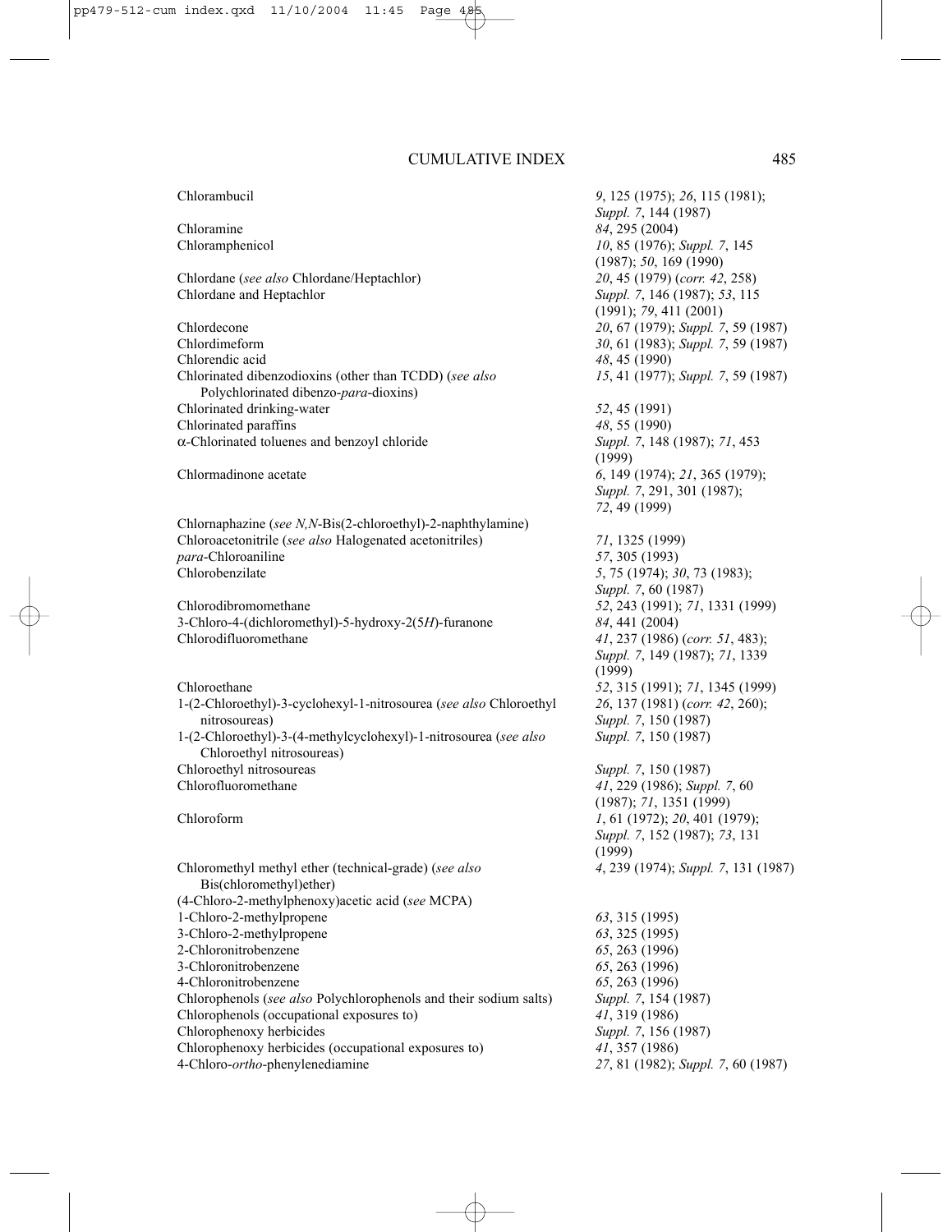| 4-Chloro-meta-phenylenediamine<br>Chloroprene                                                                                                                                                                                                                                           | 27, 82 (1982); Suppl. 7, 60 (1987)<br>19, 131 (1979); Suppl. 7, 160                      |
|-----------------------------------------------------------------------------------------------------------------------------------------------------------------------------------------------------------------------------------------------------------------------------------------|------------------------------------------------------------------------------------------|
|                                                                                                                                                                                                                                                                                         | (1987); 71, 227 (1999)                                                                   |
| Chloropropham                                                                                                                                                                                                                                                                           | 12, 55 (1976); Suppl. 7, 60 (1987)                                                       |
| Chloroquine                                                                                                                                                                                                                                                                             | 13, 47 (1977); Suppl. 7, 60 (1987)                                                       |
| Chlorothalonil                                                                                                                                                                                                                                                                          | 30, 319 (1983); Suppl. 7, 60 (1987);<br>73, 183 (1999)                                   |
| para-Chloro-ortho-toluidine and its strong acid salts                                                                                                                                                                                                                                   | 16, 277 (1978); 30, 65 (1983);                                                           |
| (see also Chlordimeform)                                                                                                                                                                                                                                                                | Suppl. 7, 60 (1987); 48, 123<br>(1990); 77, 323 (2000)                                   |
| 4-Chloro- <i>ortho</i> -toluidine (see <i>para</i> -chloro- <i>ortho</i> -toluidine)                                                                                                                                                                                                    |                                                                                          |
| 5-Chloro- <i>ortho</i> -toluidine                                                                                                                                                                                                                                                       | 77, 341 (2000)                                                                           |
| Chlorotrianisene (see also Nonsteroidal oestrogens)                                                                                                                                                                                                                                     | 21, 139 (1979); Suppl. 7, 280<br>(1987)                                                  |
| 2-Chloro-1,1,1-trifluoroethane                                                                                                                                                                                                                                                          | 41, 253 (1986); Suppl. 7, 60<br>(1987); 71, 1355 (1999)                                  |
| Chlorozotocin                                                                                                                                                                                                                                                                           | 50, 65 (1990)                                                                            |
| Cholesterol                                                                                                                                                                                                                                                                             | 10, 99 (1976); 31, 95 (1983);<br>Suppl. 7, 161 (1987)                                    |
| Chromic acetate (see Chromium and chromium compounds)<br>Chromic chloride (see Chromium and chromium compounds)<br>Chromic oxide (see Chromium and chromium compounds)<br>Chromic phosphate (see Chromium and chromium compounds)<br>Chromite ore (see Chromium and chromium compounds) |                                                                                          |
| Chromium and chromium compounds (see also Implants, surgical)                                                                                                                                                                                                                           | 2, 100 (1973); 23, 205 (1980);<br>Suppl. 7, 165 (1987); 49, 49 (1990)<br>(corr. 51, 483) |
| Chromium carbonyl (see Chromium and chromium compounds)<br>Chromium potassium sulfate (see Chromium and chromium compounds)<br>Chromium sulfate (see Chromium and chromium compounds)<br>Chromium trioxide (see Chromium and chromium compounds)<br>Chrysazin (see Dantron)             |                                                                                          |
| Chrysene                                                                                                                                                                                                                                                                                | 3, 159 (1973); 32, 247 (1983);                                                           |
|                                                                                                                                                                                                                                                                                         | Suppl. 7, 60 (1987)                                                                      |
| Chrysoidine                                                                                                                                                                                                                                                                             | 8, 91 (1975); Suppl. 7, 169 (1987)                                                       |
| Chrysotile (see Asbestos)                                                                                                                                                                                                                                                               |                                                                                          |
| CI Acid Orange 3                                                                                                                                                                                                                                                                        | 57, 121 (1993)                                                                           |
| CI Acid Red 114                                                                                                                                                                                                                                                                         | 57, 247 (1993)                                                                           |
| CI Basic Red 9 (see also Magenta)                                                                                                                                                                                                                                                       | 57, 215 (1993)                                                                           |
| Ciclosporin                                                                                                                                                                                                                                                                             | 50, 77 (1990)                                                                            |
| CI Direct Blue 15                                                                                                                                                                                                                                                                       | 57, 235 (1993)                                                                           |
| CI Disperse Yellow 3 (see Disperse Yellow 3)                                                                                                                                                                                                                                            |                                                                                          |
| Cimetidine                                                                                                                                                                                                                                                                              | 50, 235 (1990)                                                                           |
| Cinnamyl anthranilate                                                                                                                                                                                                                                                                   | 16, 287 (1978); 31, 133 (1983);                                                          |
| CI Pigment Red 3                                                                                                                                                                                                                                                                        | Suppl. 7, 60 (1987); 77, 177 (2000)<br>57, 259 (1993)                                    |
| CI Pigment Red 53:1 (see D&C Red No. 9)                                                                                                                                                                                                                                                 |                                                                                          |
| Cisplatin (see also Etoposide)                                                                                                                                                                                                                                                          | 26, 151 (1981); Suppl. 7, 170                                                            |
| Citrinin                                                                                                                                                                                                                                                                                | (1987)<br>40, 67 (1986); Suppl. 7, 60 (1987)                                             |
| Citrus Red No. 2                                                                                                                                                                                                                                                                        | 8, 101 (1975) (corr. 42, 254);                                                           |
| Clinoptilolite (see Zeolites)                                                                                                                                                                                                                                                           | Suppl. 7, 60 (1987)                                                                      |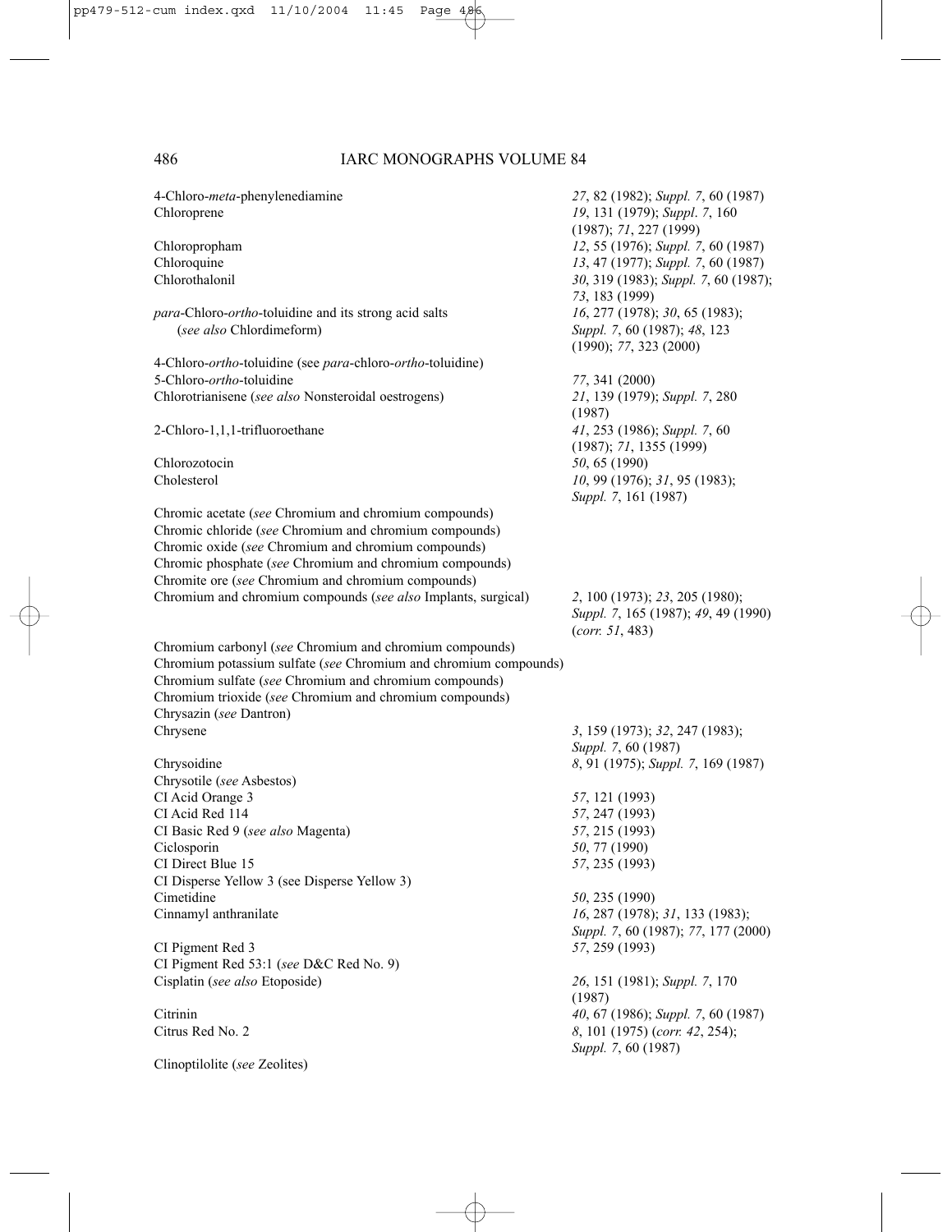| Clofibrate                                                          | 24, 39 (1980); Suppl. 7, 171            |
|---------------------------------------------------------------------|-----------------------------------------|
|                                                                     | (1987); 66, 391 (1996)                  |
| Clomiphene citrate                                                  | 21, 551 (1979); Suppl. 7, 172           |
|                                                                     | (1987)                                  |
| Clonorchis sinensis (infection with)                                | $61, 121$ (1994)                        |
| Coal dust                                                           | 68, 337 (1997)                          |
| Coal gasification                                                   | 34, 65 (1984); Suppl. 7, 173 (1987)     |
| Coal-tar pitches (see also Coal-tars)                               | 35, 83 (1985); Suppl. 7, 174 (1987)     |
| Coal-tars                                                           | 35, 83 (1985); Suppl. 7, 175 (1987)     |
| Cobalt <sup>[III]</sup> acetate (see Cobalt and cobalt compounds)   |                                         |
| Cobalt-aluminium-chromium spinel (see Cobalt and cobalt compounds)  |                                         |
| Cobalt and cobalt compounds (see also Implants, surgical)           | 52, 363 (1991)                          |
| Cobalt[II] chloride (see Cobalt and cobalt compounds)               |                                         |
| Cobalt-chromium alloy (see Chromium and chromium compounds)         |                                         |
| Cobalt-chromium-molybdenum alloys (see Cobalt and cobalt compounds) |                                         |
| Cobalt metal powder (see Cobalt and cobalt compounds)               |                                         |
| Cobalt naphthenate (see Cobalt and cobalt compounds)                |                                         |
| Cobalt[II] oxide (see Cobalt and cobalt compounds)                  |                                         |
| Cobalt[II,III] oxide (see Cobalt and cobalt compounds)              |                                         |
| Cobalt[II] sulfide (see Cobalt and cobalt compounds)                |                                         |
| Coffee                                                              | 51, 41 (1991) (corr. 52, 513)           |
| Coke production                                                     | 34, 101 (1984); Suppl. 7, 176           |
|                                                                     | (1987)                                  |
| Combined oral contraceptives (see Oral contraceptives, combined)    |                                         |
| Conjugated equine oestrogens                                        | 72, 399 (1999)                          |
| Conjugated oestrogens (see also Steroidal oestrogens)               | 21, 147 (1979); Suppl. 7, 283<br>(1987) |
| Continuous glass filament (see Man-made vitreous fibres)            |                                         |
| Contraceptives, oral (see Oral contraceptives, combined;            |                                         |
| Sequential oral contraceptives)                                     |                                         |
| Copper 8-hydroxyquinoline                                           | 15, 103 (1977); Suppl. 7, 61 (1987)     |
| Coronene                                                            | 32, 263 (1983); Suppl. 7, 61 (1987)     |
| Coumarin                                                            | 10, 113 (1976); Suppl. 7, 61            |
|                                                                     | (1987); 77, 193 (2000)                  |
| Creosotes (see also Coal-tars)                                      | 35, 83 (1985); Suppl. 7, 177 (1987)     |
| meta-Cresidine                                                      | 27, 91 (1982); Suppl. 7, 61 (1987)      |
| para-Cresidine                                                      | 27, 92 (1982); Suppl. 7, 61 (1987)      |
| Cristobalite (see Crystalline silica)                               |                                         |
| Crocidolite (see Asbestos)                                          |                                         |
| Crotonaldehyde                                                      | 63, 373 (1995) (corr. 65, 549)          |
| Crude oil                                                           | 45, 119 (1989)                          |
| Crystalline silica (see also Silica)                                | 42, 39 (1987); Suppl. 7, 341            |
|                                                                     | (1987); 68, 41 (1997) (corr. 81,        |

383)

*73*, 195 (1999)

Cycasin (*see also* Methylazoxymethanol) *1*, 157 (1972) (*corr. 42*, 251); 10,

Cyclamates *22*, 55 (1980); *Suppl. 7*, 178 (1987);

Cyclamic acid (*see* Cyclamates) Cyclochlorotine *10*, 139 (1976); *Suppl. 7*, 61 (1987) Cyclohexanone *47*, 157 (1989); *71*, 1359 (1999) Cyclohexylamine (*see* Cyclamates) Cyclopenta[*cd*]pyrene *32*, 269 (1983); *Suppl. 7*, 61 (1987) Cyclopropane (*see* Anaesthetics, volatile)

*121* (1976); *Suppl. 7*, 61 (1987)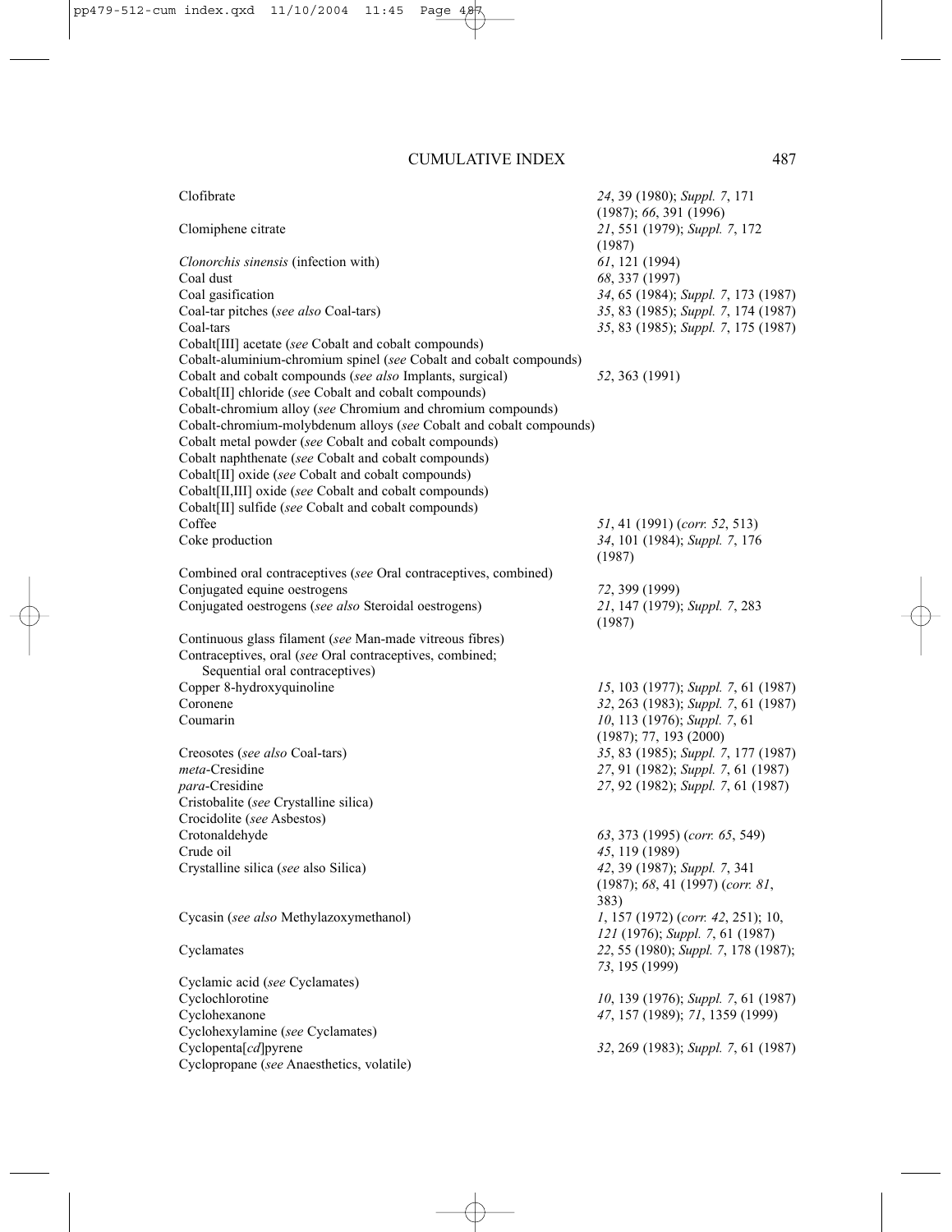*Suppl. 7*, 182 (1987)

Cyclophosphamide *9*, 135 (1975); *26*, 165 (1981);

Cyproterone acetate *72*, 49 (1999)

#### **D**

2,4-D (*see also* Chlorophenoxy herbicides; Chlorophenoxy *15*, 111 (1977) herbicides, occupational exposures to) Dacarbazine *26*, 203 (1981); *Suppl. 7*, 184 (1987) Dantron *50*, 265 (1990) (*corr. 59*, 257) D&C Red No. 9 *8*, 107 (1975); *Suppl. 7*, 61 (1987); *57*, 203 (1993) Dapsone *24*, 59 (1980); *Suppl. 7*, 185 (1987) Daunomycin *10*, 145 (1976); *Suppl. 7*, 61 (1987) DDD (*see* DDT) DDE (*see* DDT) DDT *5*, 83 (1974) (*corr. 42*, 253); *Suppl. 7*, 186 (1987); *53*, 179 (1991) Decabromodiphenyl oxide *48*, 73 (1990); *71*, 1365 (1999) Deltamethrin *53*, 251 (1991) Deoxynivalenol (*see* Toxins derived from *Fusarium graminearum*, *F. culmorum* and *F. crookwellense*) Diacetylaminoazotoluene *8*, 113 (1975); *Suppl. 7*, 61 (1987) *N*<sub>6</sub>, 293 (1978); *Suppl.* 7, 61 (1987) Diallate *12*, 69 (1976); *30*, 235 (1983); *Suppl. 7*, 61 (1987) 2,4-Diaminoanisole and its salts *16*, 51 (1978); *27*, 103 (1982); *Suppl. 7*, 61 (1987); *79*, 619 (2001) 4,4′-Diaminodiphenyl ether *16*, 301 (1978); *29*, 203 (1982); *Suppl. 7*, 61 (1987) 1,2-Diamino-4-nitrobenzene *16*, 63 (1978); *Suppl. 7*, 61 (1987) 1,4-Diamino-2-nitrobenzene *16*, 73 (1978); *Suppl. 7*, 61 (1987); *57*, 185 (1993) 2,6-Diamino-3-(phenylazo)pyridine (*see* Phenazopyridine hydrochloride) 2,4-Diaminotoluene (*see also* Toluene diisocyanates) *16*, 83 (1978); *Suppl. 7*, 61 (1987) 2,5-Diaminotoluene (*see also* Toluene diisocyanates) *16*, 97 (1978); *Suppl. 7*, 61 (1987) *ortho*-Dianisidine (*see* 3,3′-Dimethoxybenzidine) Diatomaceous earth, uncalcined (*see* Amorphous silica) Diazepam *13*, 57 (1977*); Suppl. 7*, 189 (1987); *66*, 37 (1996) Diazomethane *7*, 223 (1974); *Suppl. 7*, 61 (1987) Dibenz[*a,h*]acridine *3*, 247 (1973); *32*, 277 (1983); *Suppl. 7*, 61 (1987) Dibenz[*a,j*]acridine *3*, 254 (1973); *32*, 283 (1983); *Suppl. 7*, 61 (1987) Dibenz[*a,c*]anthracene *32*, 289 (1983) (*corr. 42*, 262); *Suppl. 7*, 61 (1987) Dibenz[*a,h*]anthracene *3*, 178 (1973) (*corr. 43*, 261); *32*, 299 (1983); *Suppl. 7*, 61 (1987) Dibenz[*a,j*]anthracene *32*, 309 (1983); *Suppl. 7*, 61 (1987)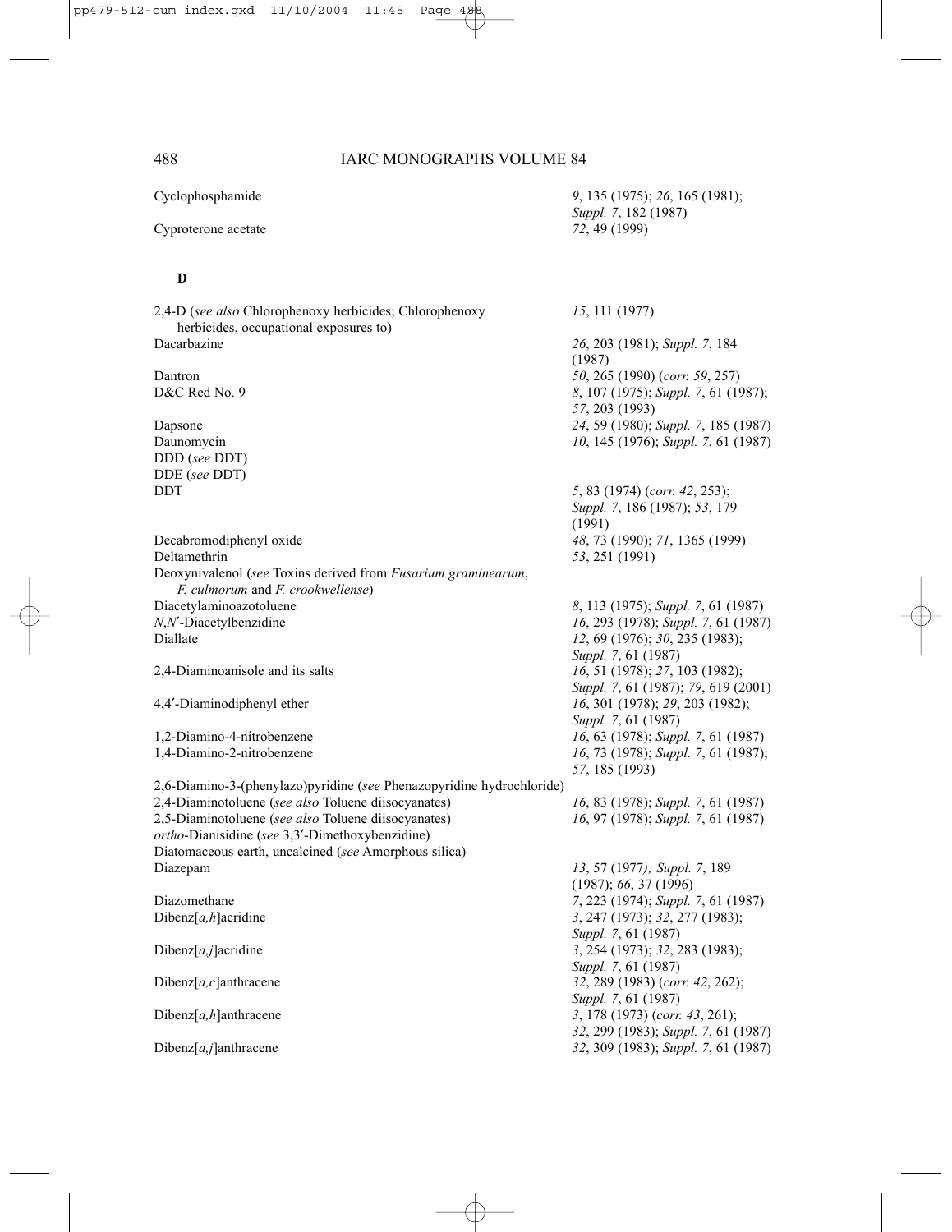7*H*-Dibenzo[*c,g*]carbazole *3*, 260 (1973); *32*, 315 (1983); *Suppl. 7*, 61 (1987) Dibenzodioxins, chlorinated (other than TCDD) (*see* Chlorinated dibenzodioxins (other than TCDD)) Dibenzo[*a,e*]fluoranthene *32*, 321 (1983); *Suppl. 7*, 61 (1987) Dibenzo[*h*,*rst*]pentaphene *3*, 197 (1973); *Suppl. 7*, 62 (1987)<br>Dibenzo[*a*,*e*]pyrene *3*, 201 (1973); 32, 327 (1983); Dibenzo[*a,e*]pyrene *3*, 201 (1973); *32*, 327 (1983); *Suppl. 7*, 62 (1987) Dibenzo[*a,h*]pyrene *3*, 207 (1973); *32*, 331 (1983); *Suppl. 7*, 62 (1987) Dibenzo[*a,i*]pyrene *3*, 215 (1973); *32*, 337 (1983); *Suppl. 7*, 62 (1987) Dibenzo[*a,l*]pyrene *3*, 224 (1973); *32*, 343 (1983); *Suppl. 7*, 62 (1987) Dibenzo-*para*-dioxin *69*, 33 (1997) Dibromoacetonitrile (*see also* Halogenated acetonitriles) *71*, 1369 (1999) 1,2-Dibromo-3-chloropropane *15*, 139 (1977); *20*, 83 (1979); *Suppl. 7*, 191 (1987); *71*, 479 (1999) 1,2-Dibromoethane (*see* Ethylene dibromide) 2,3-Dibromopropan-1-ol *77*, 439 (2000) Dichloroacetic acid *63*, 271 (1995); *84*, 359 (2004) Dichloroacetonitrile (*see also* Halogenated acetonitriles) *71*, 1375 (1999) Dichloroacetylene *39*, 369 (1986); *Suppl. 7*, 62 (1987); *71*, 1381 (1999) *ortho*-Dichlorobenzene *7*, 231 (1974); *29*, 213 (1982); *Suppl. 7*, 192 (1987); *73*, 223 (1999) *meta*-Dichlorobenzene *73*, 223 (1999) *para*-Dichlorobenzene *7*, 231 (1974); *29*, 215 (1982); *Suppl. 7*, 192 (1987); *73*, 223 (1999) 3,3′-Dichlorobenzidine *4*, 49 (1974); *29*, 239 (1982); *Suppl. 7*, 193 (1987) *trans*-1,4-Dichlorobutene *15*, 149 (1977); *Suppl. 7*, 62 (1987); *71*, 1389 (1999) 3,3′-Dichloro-4,4′-diaminodiphenyl ether *16*, 309 (1978); *Suppl. 7*, 62 (1987) 1,2-Dichloroethane *20*, 429 (1979); *Suppl. 7*, 62 (1987); *71*, 501 (1999) Dichloromethane *20*, 449 (1979); *41*, 43 (1986); *Suppl. 7*, 194 (1987); *71*, 251 (1999) 2,4-Dichlorophenol (*see* Chlorophenols; Chlorophenols, occupational exposures to; Polychlorophenols and their sodium salts) (2,4-Dichlorophenoxy)acetic acid (*see* 2,4-D) 2,6-Dichloro-*para*-phenylenediamine *39*, 325 (1986); *Suppl. 7*, 62 (1987) 1,2-Dichloropropane *41*, 131 (1986); *Suppl. 7*, 62 (1987); *71*, 1393 (1999) 1,3-Dichloropropene (technical-grade) *41*, 113 (1986); *Suppl. 7*, 195

Dicyclohexylamine (*see* Cyclamates) Didanosine *76*, 153 (2000) Dieldrin *5*, 125 (1974); *Suppl. 7*, 196 (1987)

(1987); *71*, 933 (1999) Dichlorvos *20*, 97 (1979); *Suppl. 7*, 62 (1987); *53*, 267 (1991) Dicofol *30*, 87 (1983); *Suppl. 7*, 62 (1987)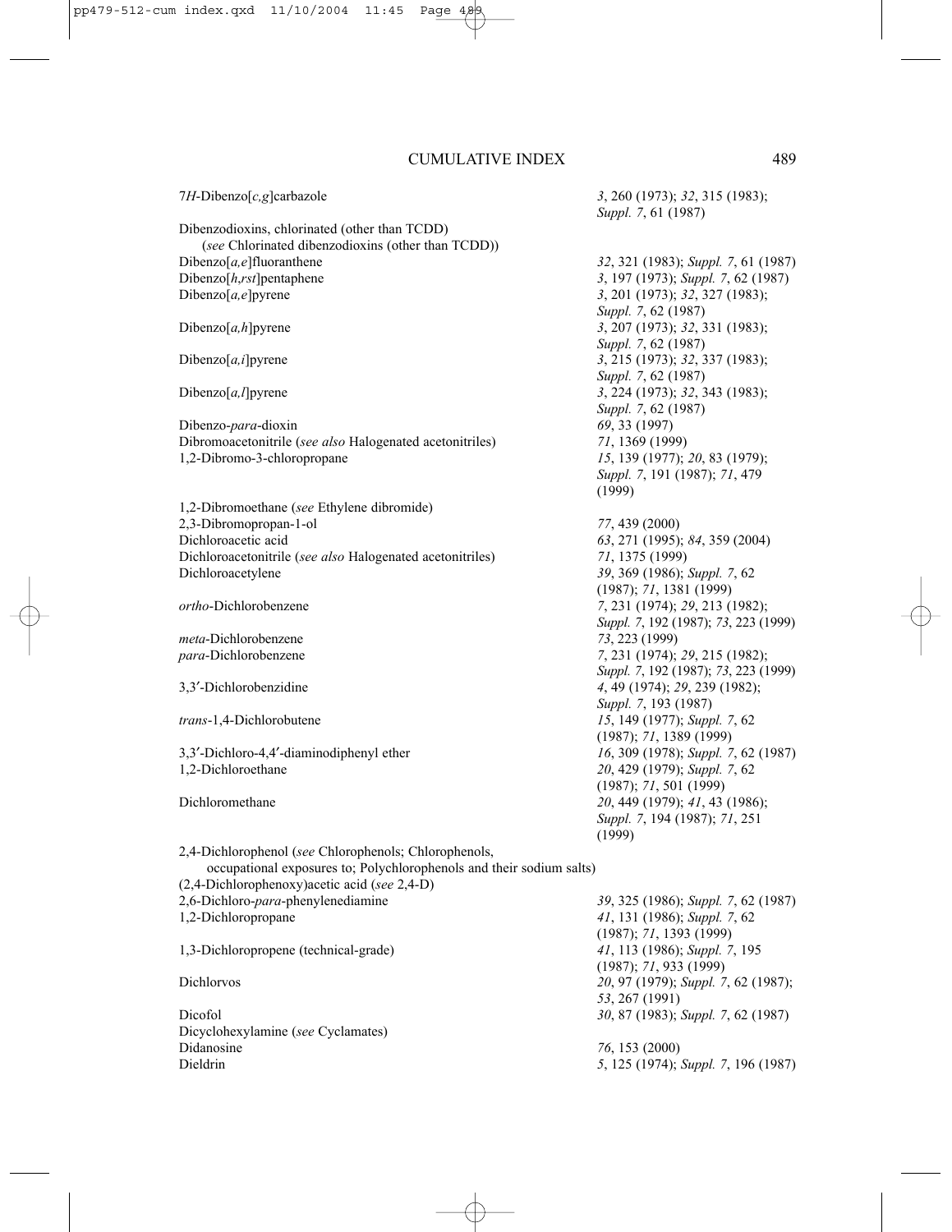Dienoestrol (*see also* Nonsteroidal oestrogens) *21*, 161 (1979); *Suppl. 7*, 278 Diepoxybutane (*see also* 1,3-Butadiene) *11*, 115 (1976) (*corr. 42*, 255); Diesel and gasoline engine exhausts *46*, 41 (1989)<br>Diesel fuels *45*, 219 (1989) Diethanolamine *77*, 349 (2000) Diethyl ether (*see* Anaesthetics, volatile) Di(2-ethylhexyl) adipate *29*, 257 (1982); *Suppl. 7*, 62 Di(2-ethylhexyl) phthalate *29*, 269 (1982) (*corr. 42*, 261); 1,2-Diethylhydrazine *4*, 153 (1974); *Suppl. 7*, 62 (1987); Diethylstilboestrol *6*, 55 (1974); *21*, 173 (1979) Diethylstilboestrol dipropionate (*see* Diethylstilboestrol) Diethyl sulfate *4*, 277 (1974); *Suppl. 7*, 198 *N*,*N*′-Diethylthiourea *79*, 649 (2001) Diglycidyl resorcinol ether *11*, 125 (1976); *36*, 181 (1985); Dihydrosafrole *1*, 170 (1972); *10*, 233 (1976) 1,8-Dihydroxyanthraquinone (*see* Dantron) Dihydroxybenzenes (*see* Catechol; Hydroquinone; Resorcinol) 1,3-Dihydroxy-2-hydroxymethylanthraquinone *82*, 129 (2002) Dihydroxymethylfuratrizine *24*, 77 (1980); *Suppl. 7*, 62 (1987) Diisopropyl sulfate *54*, 229 (1992); *71*, 1421 (1999) Dimethisterone (*see also* Progestins; Sequential oral contraceptives) *6*, 167 (1974); *21*, 377 (1979)) Dimethoxane *15*, 177 (1977); *Suppl. 7*, 62 (1987) 3,3′-Dimethoxybenzidine *4*, 41 (1974); *Suppl. 7*, 198 (1987) 3,3′-Dimethoxybenzidine-4,4′-diisocyanate *39*, 279 (1986); *Suppl. 7*, 62 (1987) *para*-Dimethylaminoazobenzene *8*, 125 (1975); *Suppl. 7*, 62 (1987) *para*-Dimethylaminoazobenzenediazo sodium sulfonate *8*, 147 (1975); *Suppl. 7*, 62 (1987) *trans*-2-[(Dimethylamino)methylimino]-5-[2-(5-nitro-2-furyl)- *7*, 147 (1974) (*corr. 42*, 253); vinyl]-1,3,4-oxadiazole *Suppl. 7*, 62 (1987) 4,4′-Dimethylangelicin plus ultraviolet radiation (*see also Suppl. 7*, 57 (1987) Angelicin and some synthetic derivatives) 4,5′-Dimethylangelicin plus ultraviolet radiation (*see also Suppl. 7*, 57 (1987) Angelicin and some synthetic derivatives) 2,6-Dimethylaniline *57*, 323 (1993) *N,N*-Dimethylaniline *57*, 337 (1993) Dimethylarsinic acid (*see* Arsenic and arsenic compounds) 3,3′-Dimethylbenzidine *1*, 87 (1972); *Suppl. 7*, 62 (1987) Dimethylcarbamoyl chloride *12*, 77 (1976); *Suppl. 7*, 199 Dimethylformamide *47*, 171 (1989); *71*, 545 (1999) 1,1-Dimethylhydrazine *4*, 137 (1974); *Suppl. 7*, 62 (1987);

(1987) *Suppl. 7*, 62 (1987); *71*, 109 (1999) Diesel fuels *45*, 219 (1989) (*corr. 47*, 505) (1987); *77*, 149 (2000) *Suppl. 7*, 62 (1987); *77*, 41 (2000) *71*, 1401 (1999) (*corr. 42*, 259); *Suppl. 7*, 273 (1987) (1987); *54*, 213 (1992); *71*, 1405 (1999) *Suppl. 7*, 62 (1987); *71*, 1417 (1999) *Suppl. 7*, 62 (1987) (1987); *71*, 531 (1999) *71*, 1425 (1999)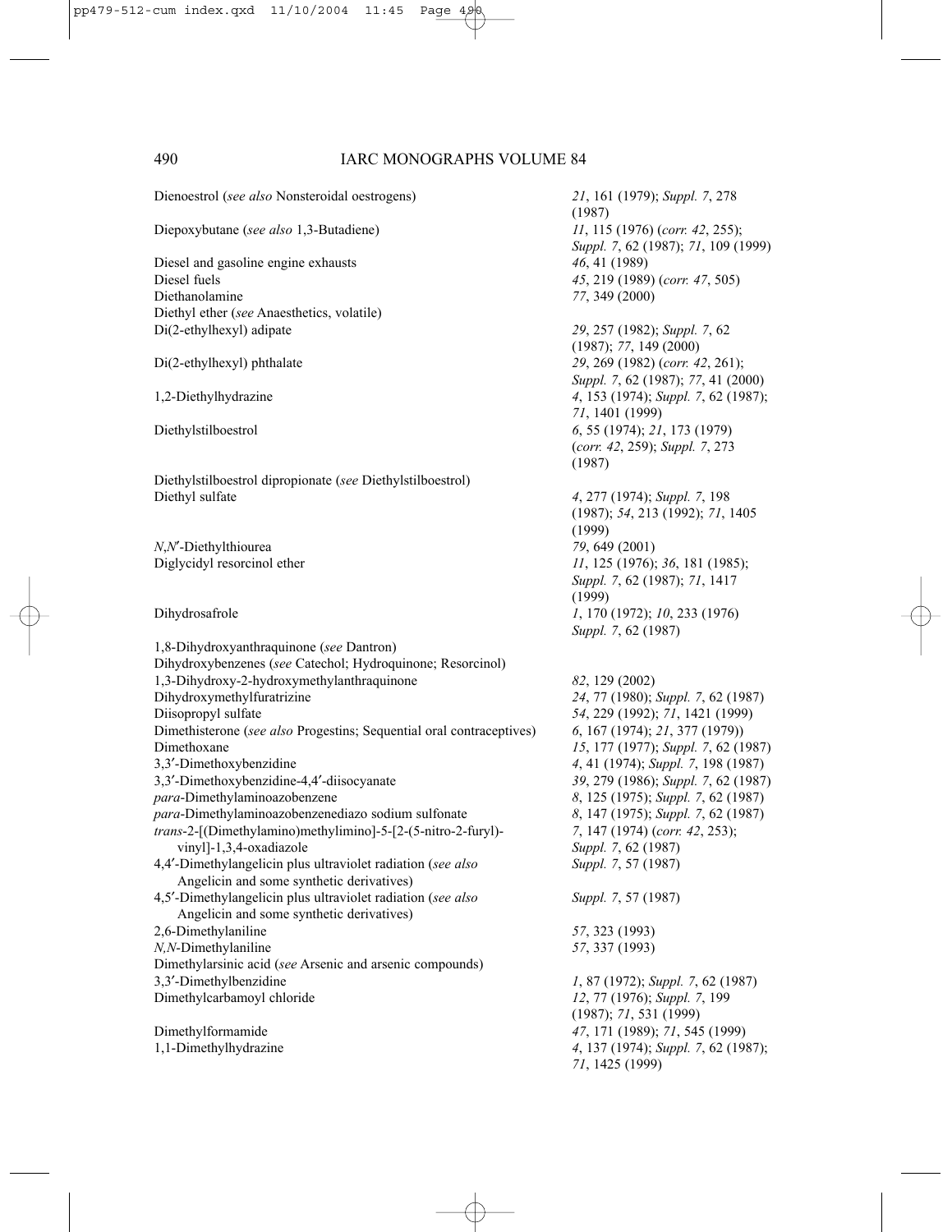1,2-Dimethylhydrazine *4*, 145 (1974) (*corr. 42*, 253); Dimethyl hydrogen phosphite *48*, 85 (1990); *71*, 1437 (1999) Dimethyl sulfate *4*, 271 (1974); *Suppl. 7*, 200 3,7-Dinitrofluoranthene *46*, 189 (1989); *65*, 297 (1996) 3,9-Dinitrofluoranthene *46*, 195 (1989); *65*, 297 (1996) 1,3-Dinitropyrene 1,6-Dinitropyrene *46*, 215 (1989) 1,8-Dinitropyrene *33*, 171 (1984); *Suppl. 7*, 63 Dinitrosopentamethylenetetramine *11*, 241 (1976); *Suppl. 7*, 63 (1987) 2,4-Dinitrotoluene *65*, 309 (1996) (*corr. 66*, 485) 3,5-Dinitrotoluene *65*, 309 (1996) 1,4-Dioxane *11*, 247 (1976); *Suppl. 7*, 201 2,4′-Diphenyldiamine *16*, 313 (1978); *Suppl. 7*, 63 (1987) Direct Black 38 (*see also* Benzidine-based dyes) *29*, 295 (1982) (*corr. 42*, 261) Direct Blue 6 (*see also* Benzidine-based dyes) *29*, 311 (1982) Direct Brown 95 (*see also* Benzidine-based dyes) *29*, 321 (1982) Disperse Blue 1 *48*, 139 (1990)<br>Disperse Yellow 3 8. 97 (1975): S Disulfiram *12*, 85 (1976); *Suppl. 7*, 63 (1987) Divinyl ether (*see* Anaesthetics, volatile) Doxefazepam *66*, 97 (1996) Doxylamine succinate *79*, 145 (2001) Droloxifene *66*, 241 (1996) Dry cleaning *63*, 33 (1995) Dulcin *12*, 97 (1976); *Suppl. 7*, 63 (1987)

### **E**

Endrin *5*, 157 (1974); *Suppl. 7*, 63 (1987) Enflurane (*see* Anaesthetics, volatile) Eosin *15*, 183 (1977); *Suppl. 7*, 63 (1987) Epichlorohydrin *11*, 131 (1976) (*corr. 42*, 256); *Suppl. 7*, 202 (1987); *71*, 603 (1999) 1,2-Epoxybutane *47*, 217 (1989); *71*, 629 (1999) 1-Epoxyethyl-3,4-epoxycyclohexane (*see* 4-Vinylcyclohexene diepoxide) 3,4-Epoxy-6-methylcyclohexylmethyl 3,4-epoxy-6-methyl- *11*, 147 (1976); *Suppl. 7*, 63 cyclohexane carboxylate (1987); *71*, 1441 (1999) *cis*-9,10-Epoxystearic acid *11*, 153 (1976); *Suppl. 7*, 63 (1987); *71*, 1443 (1999) Epstein-Barr virus *70*, 47 (1997) *d*-Equilenin *72*, 399 (1999) Equilin *72*, 399 (1999) Erionite *42*, 225 (1987); *Suppl. 7*, 203 (1987)

*Suppl. 7*, 62 (1987); *71*, 947 (1999) 1,4-Dimethylphenanthrene *32*, 349 (1983); *Suppl. 7*, 62 (1987) (1987); *71*, 575 (1999) (1987); *46*, 231 (1989) 2,6-Dinitrotoluene *65*, 309 (1996) (*corr. 66*, 485) (1987); *71*, 589 (1999) Disperse Yellow 3 *8*, 97 (1975); *Suppl. 7*, 60 (1987); *48*, 149 (1990) Dithranol *13*, 75 (1977); *Suppl. 7*, 63 (1987)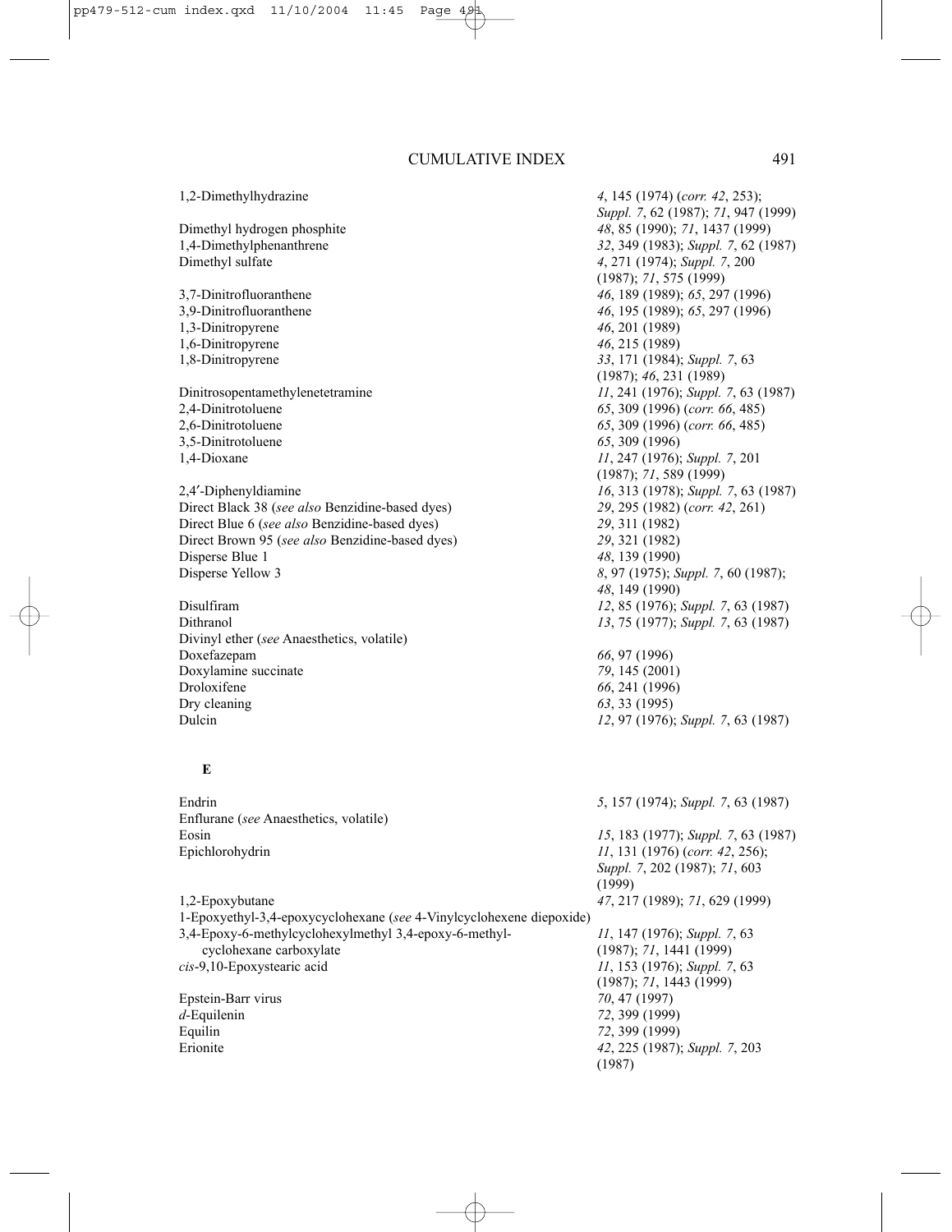Estazolam *66*, 105 (1996)

2-Ethylhexyl acrylate *60*, 475 (1994)

Ethyl selenac (*see also* Selenium and selenium compounds) *12*, 107 (1976); *Suppl. 7*, 63 (1987) Ethyl tellurac *12*, 115 (1976); *Suppl. 7*, 63 (1987) Ethynodiol diacetate *6*, 173 (1974); *21*, 387 (1979);

Etoposide *76*, 177 (2000) Eugenol *36*, 75 (1985); *Suppl. 7*, 63 (1987) Evans blue *8*, 151 (1975); *Suppl. 7*, 63 (1987) Extremely low-frequency electric fields *80* (2002) Extremely low-frequency magnetic fields *80* (2002)

#### **F**

Fast Green FCF *16*, 187 (1978); *Suppl. 7*, 63 (1987) Ferbam *12*, 121 (1976) (*corr. 42*, 256); Ferric oxide *1*, 29 (1972); *Suppl. 7*, 216 (1987) Ferrochromium (*see* Chromium and chromium compounds) Fluometuron *30*, 245 (1983); *Suppl. 7*, 63 (1987) Fluoranthene *32*, 355 (1983); *Suppl. 7*, 63 (1987) Fluorene *32*, 365 (1983); *Suppl. 7*, 63 (1987) Fluorescent lighting (exposure to) (*see* Ultraviolet radiation) Fluorides (inorganic, used in drinking-water) *27*, 237 (1982); *Suppl. 7*, 208

Fluorspar (*see* Fluorides) Fluosilicic acid (*see* Fluorides) Fluroxene (*see* Anaesthetics, volatile)

Ethinyloestradiol *6*, 77 (1974); *21*, 233 (1979); *Suppl. 7*, 286 (1987); *72*, 49 (1999) Ethionamide *13*, 83 (1977); *Suppl. 7*, 63 (1987) Ethyl acrylate *19*, 57 (1979); *39*, 81 (1986); *Suppl. 7*, 63 (1987); *71*, 1447  $(1999)$ Ethylbenzene *77*, 227 (2000) Ethylene *19*, 157 (1979); *Suppl. 7*, 63 (1987); *60*, 45 (1994); *71*, 1447 (1999) Ethylene dibromide *15*, 195 (1977); *Suppl. 7*, 204 (1987); *71*, 641 (1999) Ethylene oxide *11*, 157 (1976); *36*, 189 (1985) (*corr. 42*, 263); *Suppl. 7*, 205 (1987); *60*, 73 (1994) Ethylene sulfide *11*, 257 (1976); *Suppl. 7*, 63 (1987) Ethylenethiourea *7*, 45 (1974); *Suppl. 7*, 207 (1987); *79*, 659 (2001) Ethyl methanesulfonate *7*, 245 (1974); *Suppl. 7*, 63 (1987) *N*-Ethyl-*N*-nitrosourea *1*, 135 (1972); *17*, 191 (1978); *Suppl. 7*, 63 (1987) *Suppl. 7*, 292 (1987); *72*, 49 (1999)

Fenvalerate *53*, 309 (1991) *Suppl. 7*, 63 (1987) (1987) 5-Fluorouracil *26*, 217 (1981); *Suppl. 7*, 210 (1987)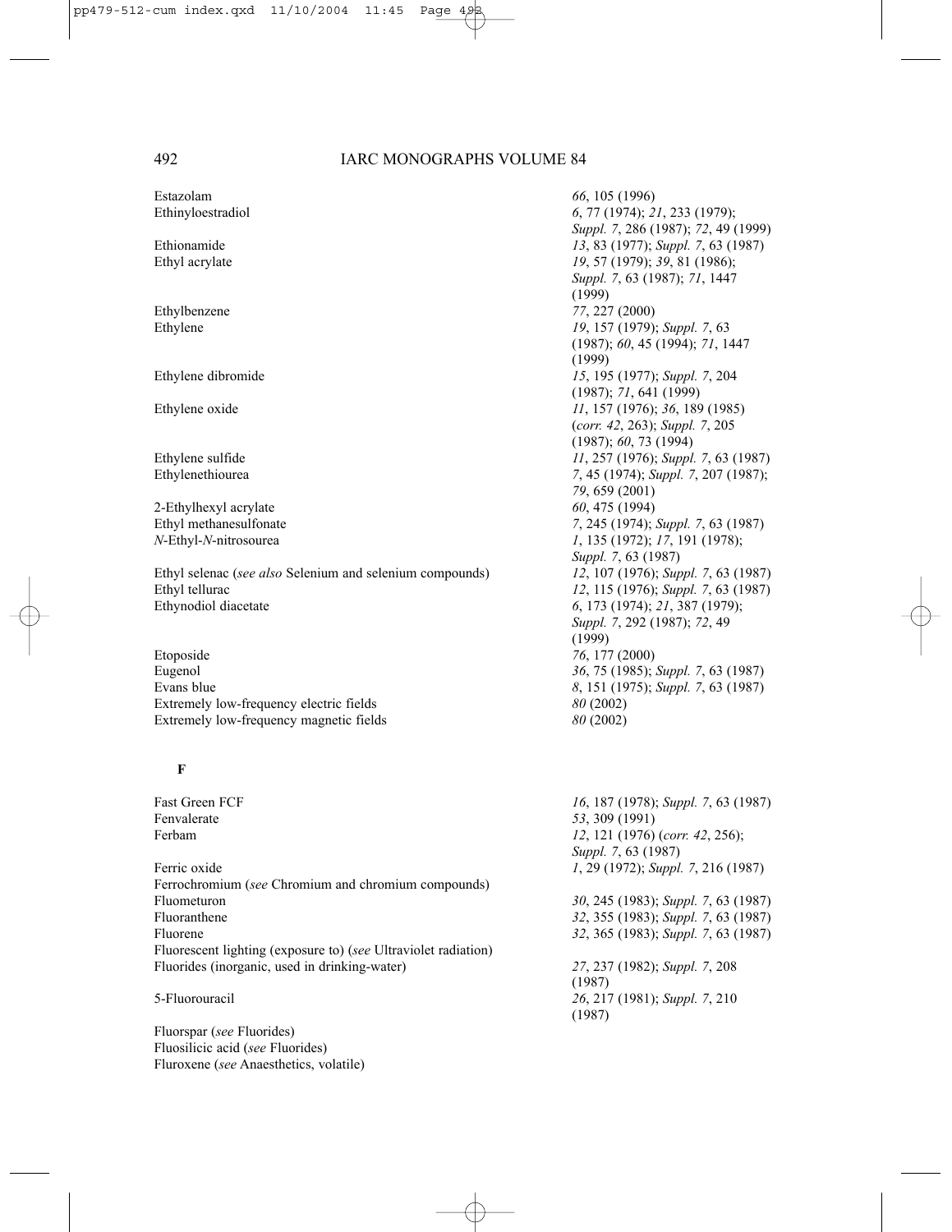Foreign bodies *74* (1999)

#### 2-(2-Formylhydrazino)-4-(5-nitro-2-furyl)thiazole *7*, 151 (1974) (*corr. 42*, 253);

Frusemide (*see* Furosemide) Fuel oils (heating oils) *45*, 239 (1989) (*corr. 47*, 505) Fumonisin B1 (*see* also Toxins derived from *Fusarium moniliforme*) *82*, 301 (2002) Fumonisin B<sub>2</sub> (*see* Toxins derived from *Fusarium moniliforme*)<br>Furan Furan *63*, 393 (1995) Furfural *63*, 409 (1995) Furniture and cabinet-making *25*, 99 (1981); *Suppl. 7*, 380 (1987) Furosemide *50*, 277 (1990) 2-(2-Furyl)-3-(5-nitro-2-furyl)acrylamide (*see* AF-2) Fusarenon-X (*see* Toxins derived from *Fusarium graminearum*, *F. culmorum* and *F. crookwellense*) Fusarenone-X (*see* Toxins derived from *Fusarium graminearum*, *F. culmorum* and *F. crookwellense*) Fusarin C (*see* Toxins derived from *Fusarium moniliforme*)

## Formaldehyde *29*, 345 (1982); *Suppl. 7*, 211 (1987); *62*, 217 (1995) (*corr. 65*, 549; *corr. 66*, 485) *Suppl. 7*, 63 (1987)

Furazolidone *31*, 141 (1983); *Suppl. 7*, 63 (1987)

### **G**

| 75, 121 (2000)                              |
|---------------------------------------------|
| 45, 159 (1989) (corr. 47, 505)              |
|                                             |
| 66, 427 (1996)                              |
|                                             |
| 58, 347 (1993)                              |
|                                             |
|                                             |
| $40, 223$ (1986); Suppl. 7, 64 (1987)       |
| 40, 235 (1986); Suppl. 7, 64 (1987)         |
|                                             |
| 11, 175 (1976); Suppl. 7, 64                |
| $(1987)$ ; 71, 1459 (1999)                  |
| 77, 469 (2000)                              |
| 47, 237 (1989); 71, 1285, 1417,             |
| 1525, 1539 (1999)                           |
| <i>II</i> , 183 (1976); Suppl. 7, 64 (1987) |
| 11, 187 (1976); Suppl. 7, 64 (1987)         |
| 10, 153 (1976); Suppl. 7, 64, 391           |
| $(1987)$ ; 79, 289 (2001)                   |
| 16, 199 (1978); Suppl. 7, 64 (1987)         |
| 31, 163 (1983); Suppl. 7, 64, 391           |
| (1987)                                      |
|                                             |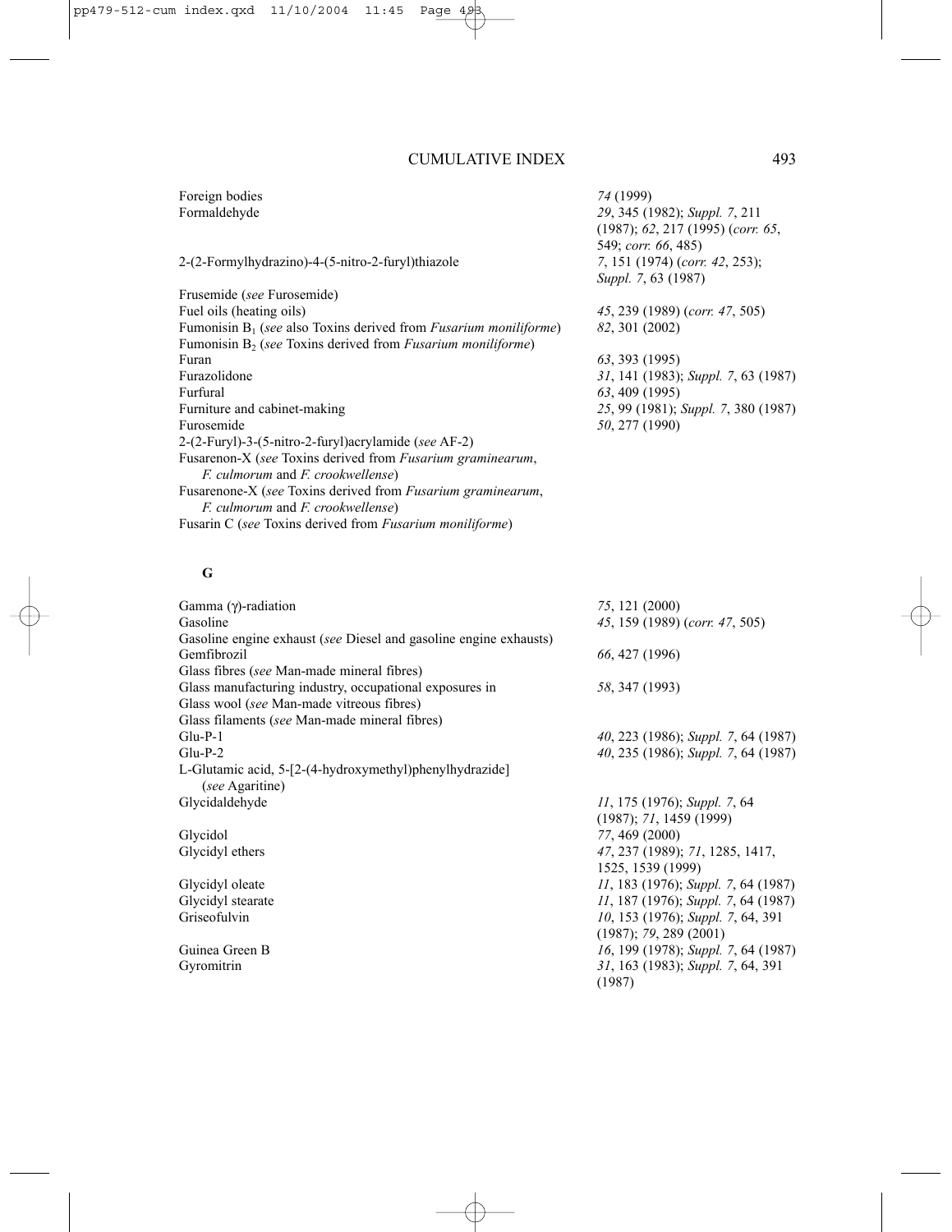### **H**

| Haematite                                                           | 1, 29 (1972); Suppl. 7, 216 (1987)   |
|---------------------------------------------------------------------|--------------------------------------|
| Haematite and ferric oxide                                          | Suppl. 7, 216 (1987)                 |
| Haematite mining, underground, with exposure to radon               | 1, 29 (1972); Suppl. 7, 216 (1987)   |
| Hairdressers and barbers (occupational exposure as)                 | 57, 43 (1993)                        |
| Hair dyes, epidemiology of                                          | 16, 29 (1978); 27, 307 (1982);       |
| Halogenated acetonitriles                                           | 52, 269 (1991); 71, 1325, 1369,      |
|                                                                     | 1375, 1533 (1999)                    |
| Halothane (see Anaesthetics, volatile)                              |                                      |
| HC Blue No. 1                                                       | 57, 129 (1993)                       |
| HC Blue No. 2                                                       | 57, 143 (1993)                       |
| $\alpha$ -HCH (see Hexachlorocyclohexanes)                          |                                      |
| β-HCH (see Hexachlorocyclohexanes)                                  |                                      |
| γ-HCH (see Hexachlorocyclohexanes)                                  |                                      |
| HC Red No. 3                                                        | 57, 153 (1993)                       |
| HC Yellow No. 4                                                     | 57, 159 (1993)                       |
| Heating oils (see Fuel oils)                                        |                                      |
| Helicobacter pylori (infection with)                                | $61, 177$ (1994)                     |
| Hepatitis B virus                                                   | 59, 45 (1994)                        |
| Hepatitis C virus                                                   | 59, 165 (1994)                       |
| Hepatitis D virus                                                   | 59, 223 (1994)                       |
| Heptachlor (see also Chlordane/Heptachlor)                          | 5, 173 (1974); 20, 129 (1979)        |
| Hexachlorobenzene                                                   | 20, 155 (1979); Suppl. 7, 219        |
|                                                                     | (1987); 79, 493 (2001)               |
| Hexachlorobutadiene                                                 | 20, 179 (1979); Suppl. 7, 64 (1987); |
|                                                                     | 73, 277 (1999)                       |
| Hexachlorocyclohexanes                                              | 5, 47 (1974); 20, 195 (1979)         |
|                                                                     | (corr. 42, 258); Suppl. 7, 220       |
|                                                                     | (1987)                               |
| Hexachlorocyclohexane, technical-grade (see Hexachlorocyclohexanes) |                                      |
| Hexachloroethane                                                    | 20, 467 (1979); Suppl. 7, 64 (1987); |
|                                                                     | 73, 295 (1999)                       |
| Hexachlorophene                                                     | 20, 241 (1979); Suppl. 7, 64 (1987)  |
| Hexamethylphosphoramide                                             | 15, 211 (1977); Suppl. 7, 64         |
|                                                                     | (1987); 71, 1465 (1999)              |
| Hexoestrol (see also Nonsteroidal oestrogens)                       | Suppl. 7, 279 (1987)                 |
| Hormonal contraceptives, progestogens only                          | 72, 339 (1999)                       |
| Human herpesvirus 8                                                 | 70, 375 (1997)                       |
| Human immunodeficiency viruses                                      | 67, 31 (1996)                        |
| Human papillomaviruses                                              | 64 (1995) (corr. 66, 485)            |
| Human T-cell lymphotropic viruses                                   | 67, 261 (1996)                       |
| Hycanthone mesylate                                                 | 13, 91 (1977); Suppl. 7, 64 (1987)   |
| Hydralazine                                                         | 24, 85 (1980); Suppl. 7, 222 (1987)  |
| Hydrazine                                                           | 4, 127 (1974); Suppl. 7, 223         |
|                                                                     |                                      |
|                                                                     | (1987); 71, 991 (1999)               |
| Hydrochloric acid                                                   | 54, 189 (1992)                       |
| Hydrochlorothiazide                                                 | 50, 293 (1990)                       |
| Hydrogen peroxide                                                   | 36, 285 (1985); Suppl. 7, 64         |
|                                                                     | (1987); 71, 671 (1999)               |
| Hydroquinone                                                        | 15, 155 (1977); Suppl. 7, 64         |
|                                                                     | (1987); 71, 691 (1999)               |
| 1-Hydroxyanthraquinone                                              | 82, 129 (2002)                       |
| 4-Hydroxyazobenzene                                                 | 8, 157 (1975); Suppl. 7, 64 (1987)   |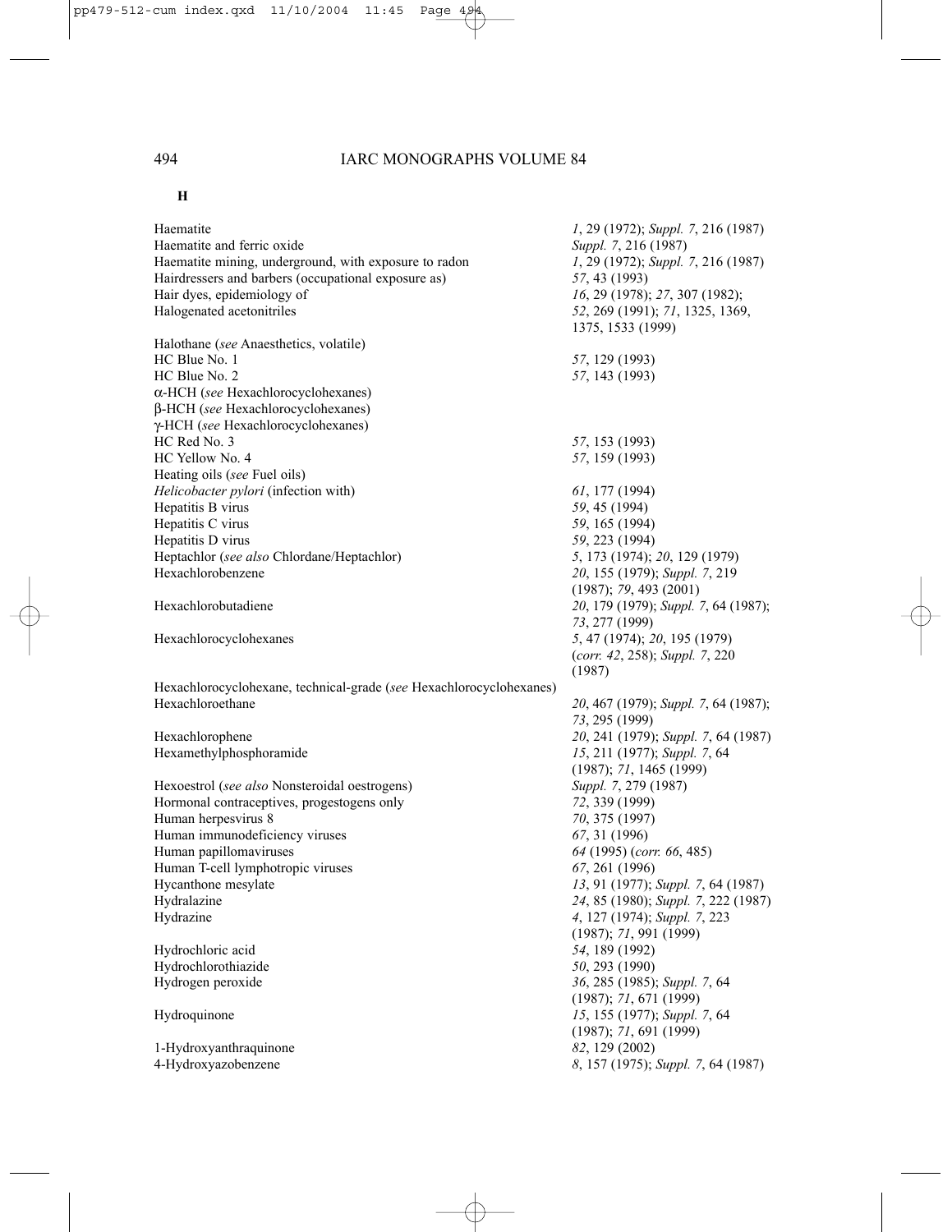17α-Hydroxyprogesterone caproate (*see also* Progestins) *21*, 399 (1979) (*corr. 42*, 259) 8-Hydroxyquinoline *13*, 101 (1977); *Suppl. 7*, 64 (1987) 8-Hydroxysenkirkine *10*, 265 (1976); *Suppl. 7*, 64 (1987) Hydroxyurea *76*, 347 (2000) Hypochlorite salts *52*, 159 (1991) **I** Implants, surgical *74*, 1999 Indeno[1,2,3-*cd*]pyrene *3*, 229 (1973); *32*, 373 (1983); *Suppl. 7*, 64 (1987) Inorganic acids (*see* Sulfuric acid and other strong inorganic acids, occupational exposures to mists and vapours from) Insecticides, occupational exposures in spraying and application of *53*, 45 (1991) Insulation glass wool (*see* Man-made vitreous fibres) Involuntary smoking *83*, 1189 (2004) Ionizing radiation (*see* Neutrons, γ- and X-radiation) IQ *40*, 261 (1986); *Suppl. 7*, 64 (1987); *56*, 165 (1993) Iron and steel founding *34*, 133 (1984); *Suppl. 7*, 224 (1987) Iron-dextran complex *2*, 161 (1973); *Suppl. 7*, 226 (1987) Iron-dextrin complex *2*, 161 (1973) (*corr. 42*, 252); *Suppl. 7*, 64 (1987) Iron oxide (*see* Ferric oxide) Iron oxide, saccharated (*see* Saccharated iron oxide) Iron sorbitol-citric acid complex *2*, 161 (1973); *Suppl. 7*, 64 (1987) Isatidine *10*, 269 (1976); *Suppl. 7*, 65 (1987) Isoflurane (*see* Anaesthetics, volatile) Isoniazid (*see* Isonicotinic acid hydrazide) Isonicotinic acid hydrazide *4*, 159 (1974); *Suppl. 7*, 227 (1987) Isophosphamide *26*, 237 (1981); *Suppl. 7*, 65 (1987) Isoprene *60*, 215 (1994); *71*, 1015 (1999) Isopropanol *15*, 223 (1977); *Suppl. 7*, 229 (1987); *71*, 1027 (1999) Isopropanol manufacture (strong-acid process) *Suppl. 7*, 229 (1987) (*see also* Isopropanol; Sulfuric acid and other strong inorganic acids, occupational exposures to mists and vapours from) Isopropyl oils *15*, 223 (1977); *Suppl. 7*, 229 (1987); *71*, 1483 (1999) Isosafrole *1*, 169 (1972); *10*, 232 (1976); *Suppl. 7*, 65 (1987) **J** Jacobine *10*, 275 (1976); *Suppl. 7*, 65 (1987) Jet fuel *45*, 203 (1989) Joinery (*see* Carpentry and joinery)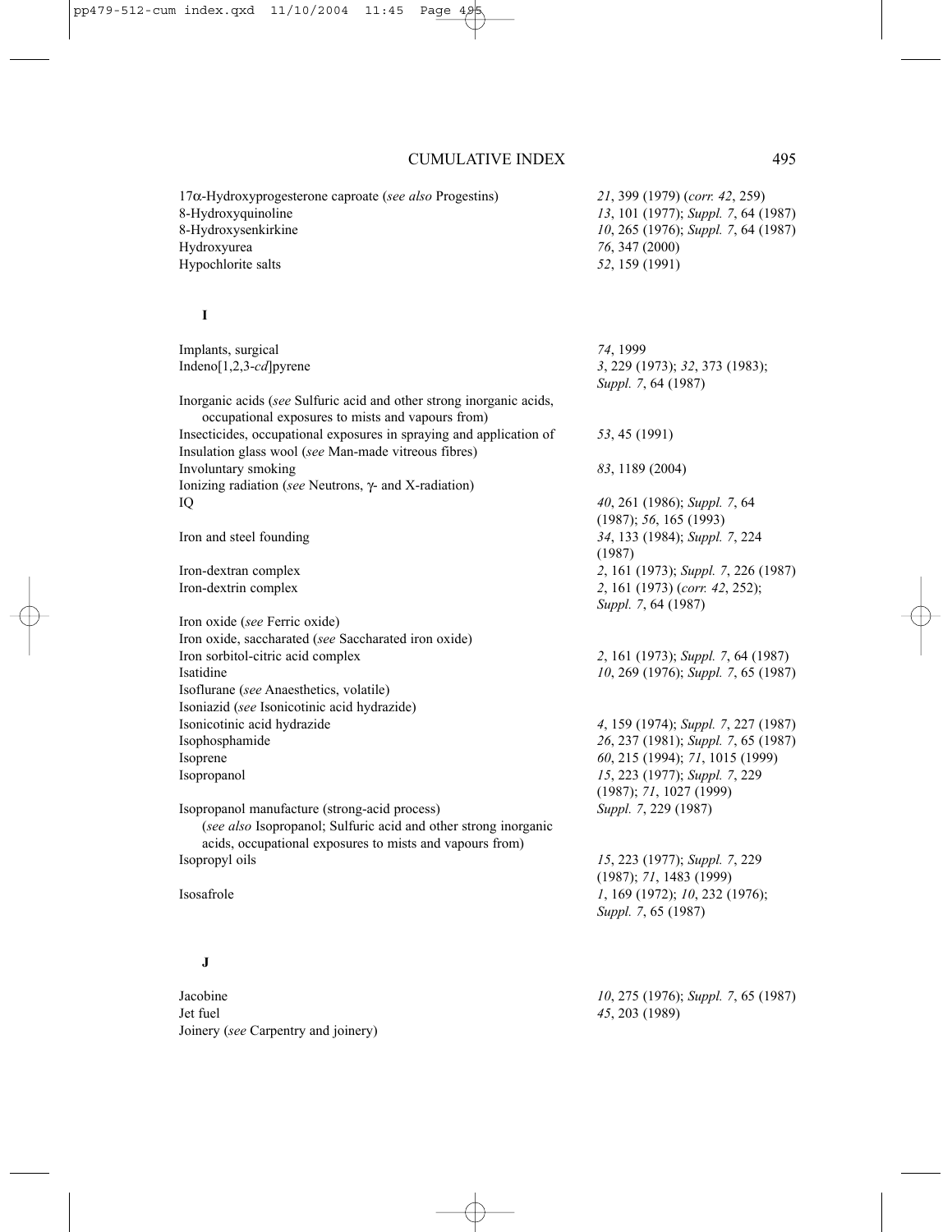#### **K**

Kaempferol *31*, 171 (1983); *Suppl. 7*, 65 (1987) Kaposi's sarcoma herpesvirus *70*, 375 (1997) Kepone (*see* Chlordecone) Kojic acid *79*, 605 (2001)

#### **L**

Lead acetate (*see* Lead and lead compounds) Lead and lead compounds (*see also* Foreign bodies) *1*, 40 (1972) (*corr. 42*, 251); *2*, 52,

Lead arsenate (*see* Arsenic and arsenic compounds) Lead carbonate (*see* Lead and lead compounds) Lead chloride (*see* Lead and lead compounds) Lead chromate (*see* Chromium and chromium compounds) Lead chromate oxide (*see* Chromium and chromium compounds) Lead naphthenate (*see* Lead and lead compounds) Lead nitrate (*see* Lead and lead compounds) Lead oxide (*see* Lead and lead compounds) Lead phosphate (*see* Lead and lead compounds) Lead subacetate (*see* Lead and lead compounds) Lead tetroxide (*see* Lead and lead compounds) Leather goods manufacture *25*, 279 (1981); *Suppl. 7*, 235

Ledate (*see also* Lead and lead compounds) *12*, 131 (1976) Levonorgestrel *72*, 49 (1999) Light Green SF *16*, 209 (1978); *Suppl. 7*, 65 (1987) *d*-Limonene *56*, 135 (1993); *73*, 307 (1999) Lindane (*see* Hexachlorocyclohexanes) Liver flukes (*see Clonorchis sinensis*, *Opisthorchis felineus* and *Opisthorchis viverrini*) Lucidin (*see* 1,3-Dihydro-2-hydroxymethylanthraquinone) Lumber and sawmill industries (including logging) *25*, 49 (1981); *Suppl. 7*, 383 (1987) Luteoskyrin *10*, 163 (1976); *Suppl. 7*, 65 (1987) Lynoestrenol *21*, 407 (1979); *Suppl. 7*, 293

#### **M**

Madder root (*see also Rubia tinctorum*) *82,* 129 (2002)

Lasiocarpine *10*, 281 (1976); *Suppl. 7*, 65 (1987) Lauroyl peroxide *36*, 315 (1985); *Suppl. 7*, 65 (1987); *71*, 1485 (1999) 150 (1973); *12*, 131 (1976); *23*, 40, 208, 209, 325 (1980); *Suppl. 7*, 230 (1987)

(1987) Leather industries *25*, 199 (1981); *Suppl. 7*, 232 (1987) Leather tanning and processing *25*, 201 (1981); *Suppl. 7*, 236 (1987)

(1987); *72*, 49 (1999)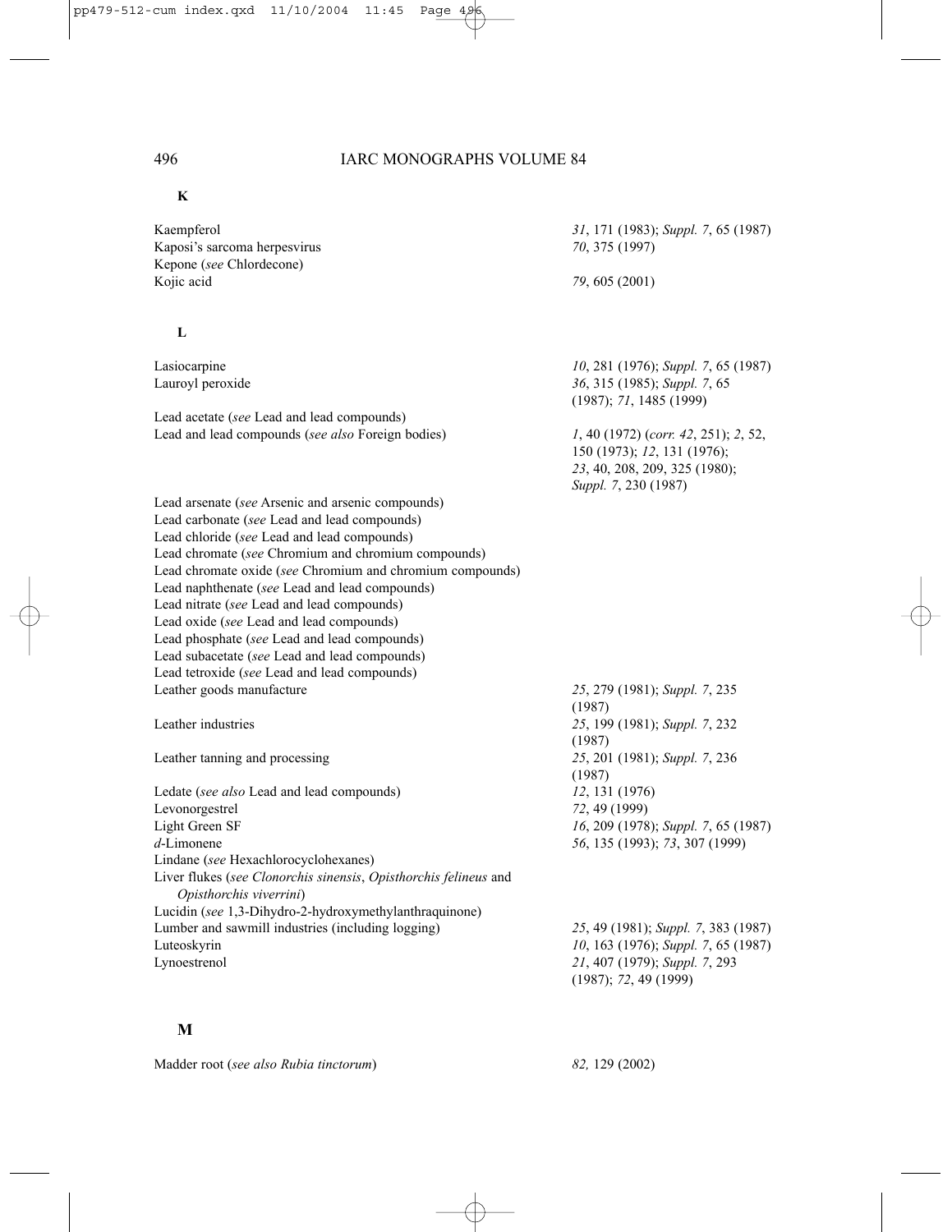Magenta *4*, 57 (1974) (*corr. 42*, 252); *Suppl. 7*, 238 (1987); *57*, 215 (1993)<br>Suppl. 7, 238 (1987); 57, 215 Magenta, manufacture of (*see also* Magenta) (1993) Malathion *30*, 103 (1983); *Suppl. 7*, 65 (1987) Maleic hydrazide *4*, 173 (1974) (*corr. 42*, 253); *Suppl. 7*, 65 (1987) Malonaldehyde *36*, 163 (1985); *Suppl. 7*, 65 (1987); *71*, 1037 (1999) Malondialdehyde (*see* Malonaldehyde) Maneb *12*, 137 (1976); *Suppl. 7*, 65 (1987) Man-made mineral fibres (*see* Man-made vitreous fibres) Man-made vitreous fibres *43*, 39 (1988); *81* (2002) Mannomustine *9*, 157 (1975); *Suppl. 7*, 65 (1987) Mate *51*, 273 (1991) MCPA (*see also* Chlorophenoxy herbicides; Chlorophenoxy *30*, 255 (1983) herbicides, occupational exposures to) MeA-α-C *40*, 253 (1986); *Suppl. 7*, 65 (1987) Medphalan *9*, 168 (1975); *Suppl. 7*, 65 (1987) Medroxyprogesterone acetate *6*, 157 (1974); *21*, 417 (1979) (*corr. 42*, 259); *Suppl. 7*, 289 (1987); *72*, 339 (1999) Megestrol acetate *Suppl. 7*, 293 (1987); *72*, 49 (1999) MeIQ *40*, 275 (1986); *Suppl. 7*, 65 (1987); *56*, 197 (1993) MeIQx *40*, 283 (1986); *Suppl. 7*, 65 (1987) *56*, 211 (1993) Melamine *39*, 333 (1986); *Suppl. 7*, 65 (1987); *73*, 329 (1999) Melphalan *9*, 167 (1975); *Suppl. 7*, 239 (1987) 6-Mercaptopurine *26*, 249 (1981); *Suppl. 7*, 240 (1987) Mercuric chloride (*see* Mercury and mercury compounds) Mercury and mercury compounds *58*, 239 (1993)<br>Merphalan *9*, 169 (1975): Merphalan *9*, 169 (1975); *Suppl. 7*, 65 (1987) Mestranol *6*, 87 (1974); *21*, 257 (1979) (*corr. 42*, 259); *Suppl. 7*, 288 (1987); *72*, 49 (1999) Metabisulfites (*see* Sulfur dioxide and some sulfites, bisulfites and metabisulfites) Metallic mercury (*see* Mercury and mercury compounds) Methanearsonic acid, disodium salt (*see* Arsenic and arsenic compounds) Methanearsonic acid, monosodium salt (*see* Arsenic and arsenic compounds Methimazole *79*, 53 (2001) Methotrexate *26*, 267 (1981); *Suppl. 7*, 241 (1987) Methoxsalen (*see* 8-Methoxypsoralen) Methoxychlor *5*, 193 (1974); *20*, 259 (1979); *Suppl. 7*, 66 (1987) Methoxyflurane (*see* Anaesthetics, volatile) 5-Methoxypsoralen *40*, 327 (1986); *Suppl. 7*, 242 (1987)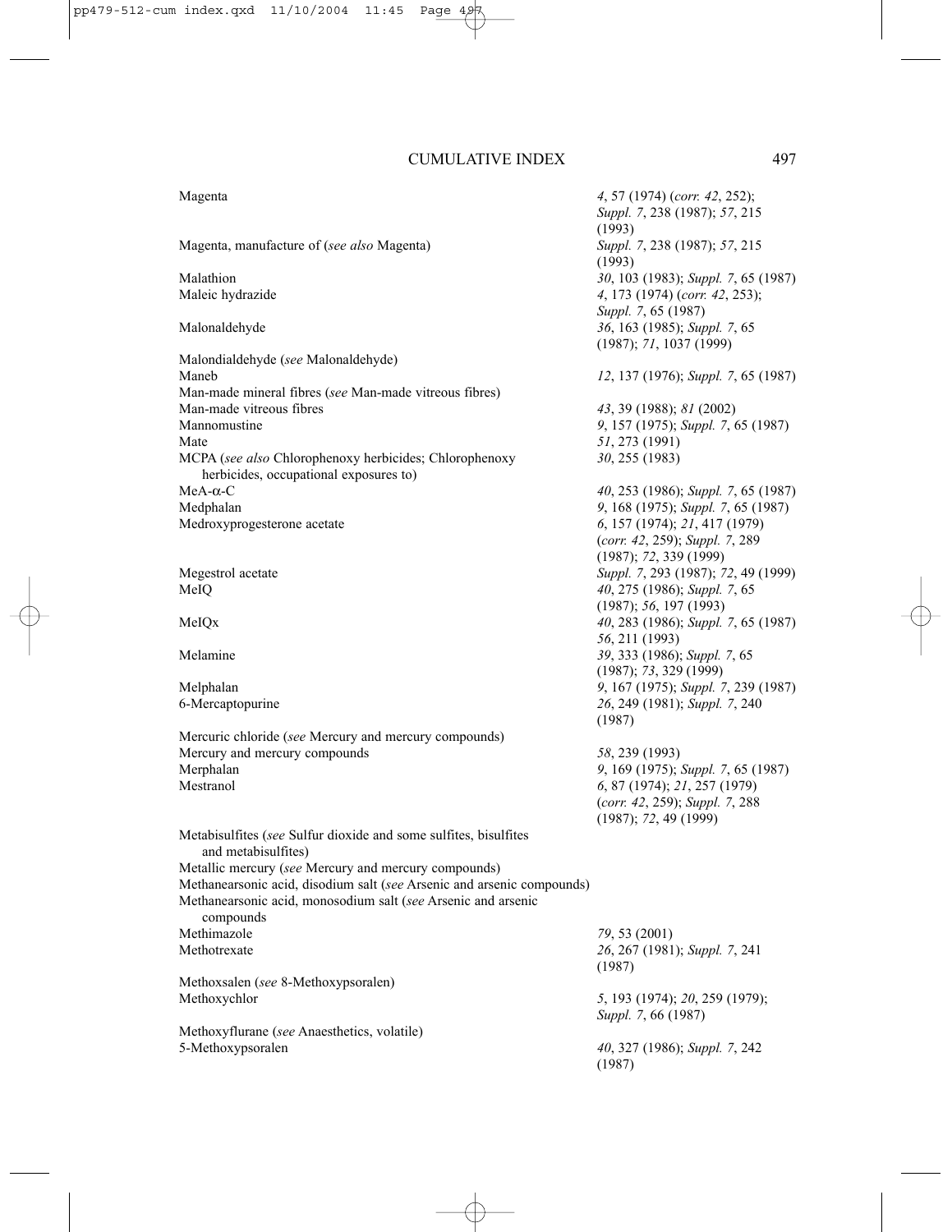| 8-Methoxypsoralen (see also 8-Methoxypsoralen plus ultraviolet<br>radiation)                               | 24, 101 (1980)                                                                                   |
|------------------------------------------------------------------------------------------------------------|--------------------------------------------------------------------------------------------------|
| 8-Methoxypsoralen plus ultraviolet radiation<br>Methyl acrylate                                            | Suppl. 7, 243 (1987)<br>19, 52 (1979); 39, 99 (1986);<br>Suppl. 7, 66 (1987); 71, 1489<br>(1999) |
| 5-Methylangelicin plus ultraviolet radiation (see also Angelicin<br>and some synthetic derivatives)        | Suppl. 7, 57 (1987)                                                                              |
| 2-Methylaziridine                                                                                          | 9, 61 (1975); Suppl. 7, 66 (1987);<br>71, 1497 (1999)                                            |
| Methylazoxymethanol acetate (see also Cycasin)                                                             | 1, 164 (1972); 10, 131 (1976);<br>Suppl. 7, 66 (1987)                                            |
| Methyl bromide                                                                                             | $41, 187$ (1986) (corr. $45, 283$ );<br>Suppl. 7, 245 (1987); 71, 721<br>(1999)                  |
| Methyl tert-butyl ether                                                                                    | 73, 339 (1999)                                                                                   |
| Methyl carbamate                                                                                           | 12, 151 (1976); Suppl. 7, 66 (1987)                                                              |
| Methyl-CCNU (see 1-(2-Chloroethyl)-3-(4-methylcyclohexyl)-<br>1-nitrosourea)                               |                                                                                                  |
| Methyl chloride                                                                                            | 41, 161 (1986); Suppl. 7, 246<br>(1987); 71, 737 (1999)                                          |
| $1-$ , $2-$ , $3-$ , $4-$ , $5-$ and $6$ -Methylchrysenes                                                  | 32, 379 (1983); Suppl. 7, 66 (1987)                                                              |
| N-Methyl-N,4-dinitrosoaniline                                                                              | 1, 141 (1972); Suppl. 7, 66 (1987)                                                               |
| 4,4'-Methylene bis(2-chloroaniline)                                                                        | 4, 65 (1974) (corr. 42, 252);<br>Suppl. 7, 246 (1987); 57, 271<br>(1993)                         |
| 4,4'-Methylene bis(N,N-dimethyl)benzenamine                                                                | 27, 119 (1982); Suppl. 7, 66 (1987)                                                              |
| 4,4'-Methylene bis(2-methylaniline)                                                                        | 4, 73 (1974); Suppl. 7, 248 (1987)                                                               |
| 4,4'-Methylenedianiline                                                                                    | 4, 79 (1974) (corr. 42, 252);<br>39, 347 (1986); Suppl. 7, 66 (1987)                             |
| 4,4'-Methylenediphenyl diisocyanate                                                                        | 19, 314 (1979); Suppl. 7, 66<br>(1987); 71, 1049 (1999)                                          |
| 2-Methylfluoranthene                                                                                       | 32, 399 (1983); Suppl. 7, 66 (1987)                                                              |
| 3-Methylfluoranthene                                                                                       | 32, 399 (1983); Suppl. 7, 66 (1987)                                                              |
| Methylglyoxal                                                                                              | 51, 443 (1991)                                                                                   |
| Methyl iodide                                                                                              | 15, 245 (1977); 41, 213 (1986);<br>Suppl. 7, 66 (1987); 71, 1503<br>(1999)                       |
| Methylmercury chloride (see Mercury and mercury compounds)                                                 |                                                                                                  |
| Methylmercury compounds (see Mercury and mercury compounds)                                                |                                                                                                  |
| Methyl methacrylate                                                                                        | 19, 187 (1979); Suppl. 7, 66<br>(1987); 60, 445 (1994)                                           |
| Methyl methanesulfonate                                                                                    | 7, 253 (1974); Suppl. 7, 66 (1987);<br>71, 1059 (1999)                                           |
| 2-Methyl-1-nitroanthraquinone                                                                              | 27, 205 (1982); Suppl. 7, 66 (1987)                                                              |
| $N$ -Methyl- $N'$ -nitro- $N$ -nitrosoguanidine                                                            | 4, 183 (1974); Suppl. 7, 248 (1987)                                                              |
| 3-Methylnitrosaminopropionaldehyde [see 3-(N-Nitrosomethylamino)-<br>propionaldehyde]                      |                                                                                                  |
| 3-Methylnitrosaminopropionitrile [see 3-(N-Nitrosomethylamino)-<br>propionitrile]                          |                                                                                                  |
| 4-(Methylnitrosamino)-4-(3-pyridyl)-1-butanal [see 4-(N-Nitrosomethyl-<br>amino)-4-(3-pyridyl)-1-butanal]  |                                                                                                  |
| 4-(Methylnitrosamino)-1-(3-pyridyl)-1-butanone [see 4-(-Nitrosomethyl-<br>amino)-1-(3-pyridyl)-1-butanone] |                                                                                                  |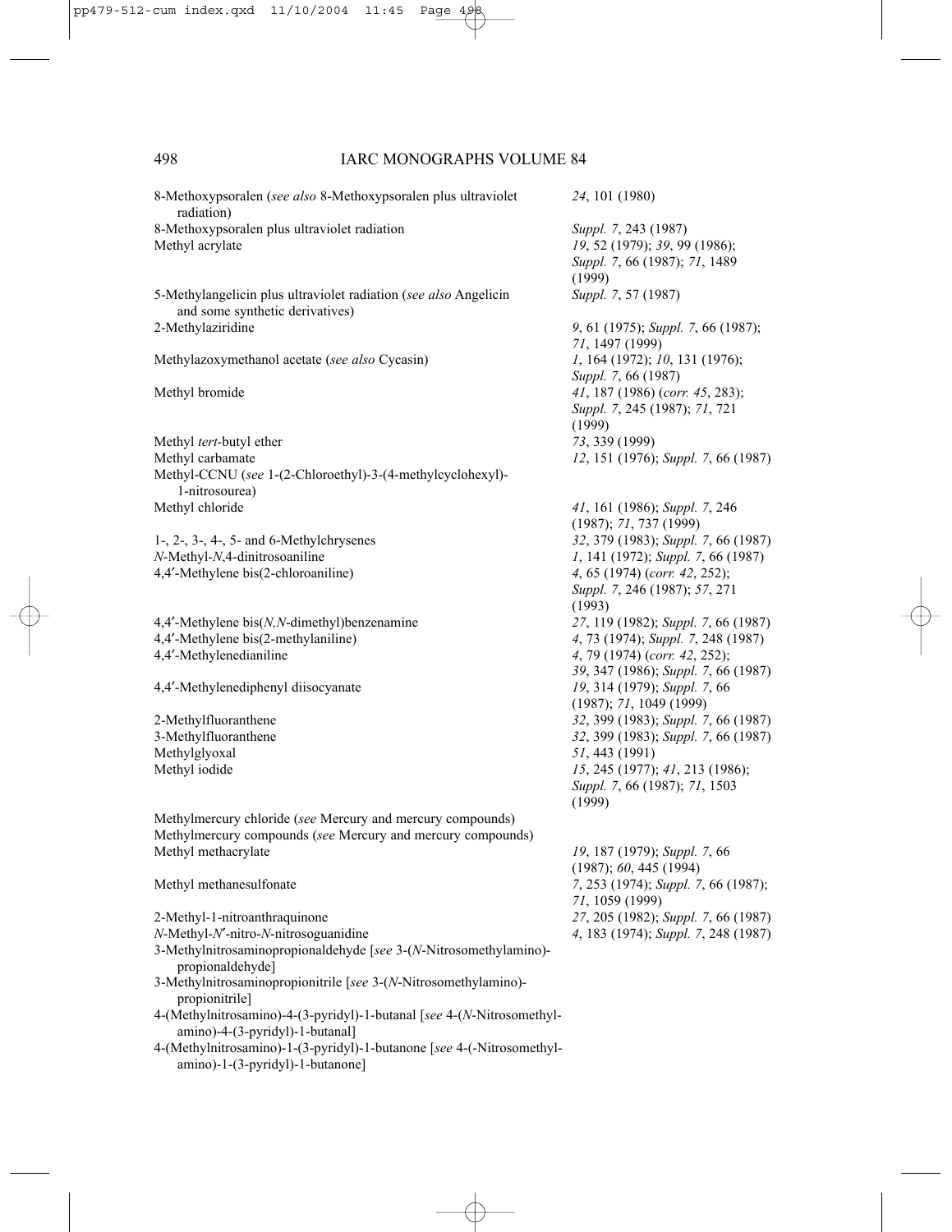#### *N*-Methyl-*N*-nitrosourea *1*, 125 (1972); *17*, 227 (1978);

*N*-Methylolacrylamide *60*, 435 (1994)

1-Methylphenanthrene *32*, 405 (1983); *Suppl. 7*, 66 (1987) 7-Methylpyrido[3,4-*c*]psoralen *40*, 349 (1986); *Suppl. 7*, 71 (1987) Methyl red *8*, 161 (1975); *Suppl. 7*, 66 (1987) Methyl selenac (*see also* Selenium and selenium compounds) *12*, 161 (1976); *Suppl. 7*, 66 (1987) Methylthiouracil *7*, 53 (1974); *Suppl. 7*, 66 (1987);

Mists and vapours from sulfuric acid and other strong inorganic acids *54*, 41 (1992) Mitomycin C *10*, 171 (1976); *Suppl. 7*, 67 (1987) Mitoxantrone *76*, 289 (2000) MNNG (*see N*-Methyl-*N*′*-*nitro-*N*-nitrosoguanidine) MOCA (*see* 4,4′-Methylene bis(2-chloroaniline)) Modacrylic fibres *19*, 86 (1979); *Suppl. 7*, 67 (1987) Monochloramine (*see* Chloramine) Monocrotaline *10*, 291 (1976); *Suppl. 7*, 67 (1987) Monuron *12*, 167 (1976); *Suppl. 7*, 67

MOPP and other combined chemotherapy including *Suppl. 7*, 254 (1987) alkylating agents Mordanite (*see* Zeolites) *Morinda officinalis (see also* Traditional herbal medicines) *82*, 129 (2002) Morpholine *47*, 199 (1989); *71*, 1511 (1999) 5-(Morpholinomethyl)-3-[(5-nitrofurfurylidene)amino]-2- *7*, 161 (1974); *Suppl. 7*, 67 (1987) oxazolidinone Musk ambrette *65*, 477 (1996) Musk xylene *65*, 477 (1996) Mustard gas *9*, 181 (1975) (*corr. 42*, 254);

Myleran (*see* 1,4-Butanediol dimethanesulfonate)

#### **N**

Nafenopin *24*, 125 (1980); *Suppl. 7*, 67 (1987) Naphthalene *82*, 367 (2002) 1,5-Naphthalenediamine *27*, 127 (1982); *Suppl. 7*, 67 (1987) 1,5-Naphthalene diisocyanate *19*, 311 (1979); *Suppl. 7*, 67 (1987); *71*, 1515 (1999) 1-Naphthylamine *4*, 87 (1974) (*corr. 42*, 253); *Suppl. 7*, 260 (1987) 2-Naphthylamine *4*, 97 (1974); *Suppl. 7*, 261 (1987)

*Suppl. 7*, 66 (1987) *N*-Methyl-*N*-nitrosourethane *4*, 211 (1974); *Suppl. 7*, 66 (1987) Methyl parathion *30*, 131 (1983); *Suppl. 7*, 66, 392 (1987) *79*, 75 (2001) Metronidazole *13*, 113 (1977); *Suppl. 7*, 250 (1987) Mineral oils *3*, 30 (1973); *33*, 87 (1984) (*corr. 42*, 262); *Suppl. 7*, 252 (1987) Mirex *5*, 203 (1974); *20*, 283 (1979) (*corr. 42*, 258); *Suppl. 7*, 66 (1987)

(1987); *53*, 467 (1991)

*Suppl. 7*, 259 (1987)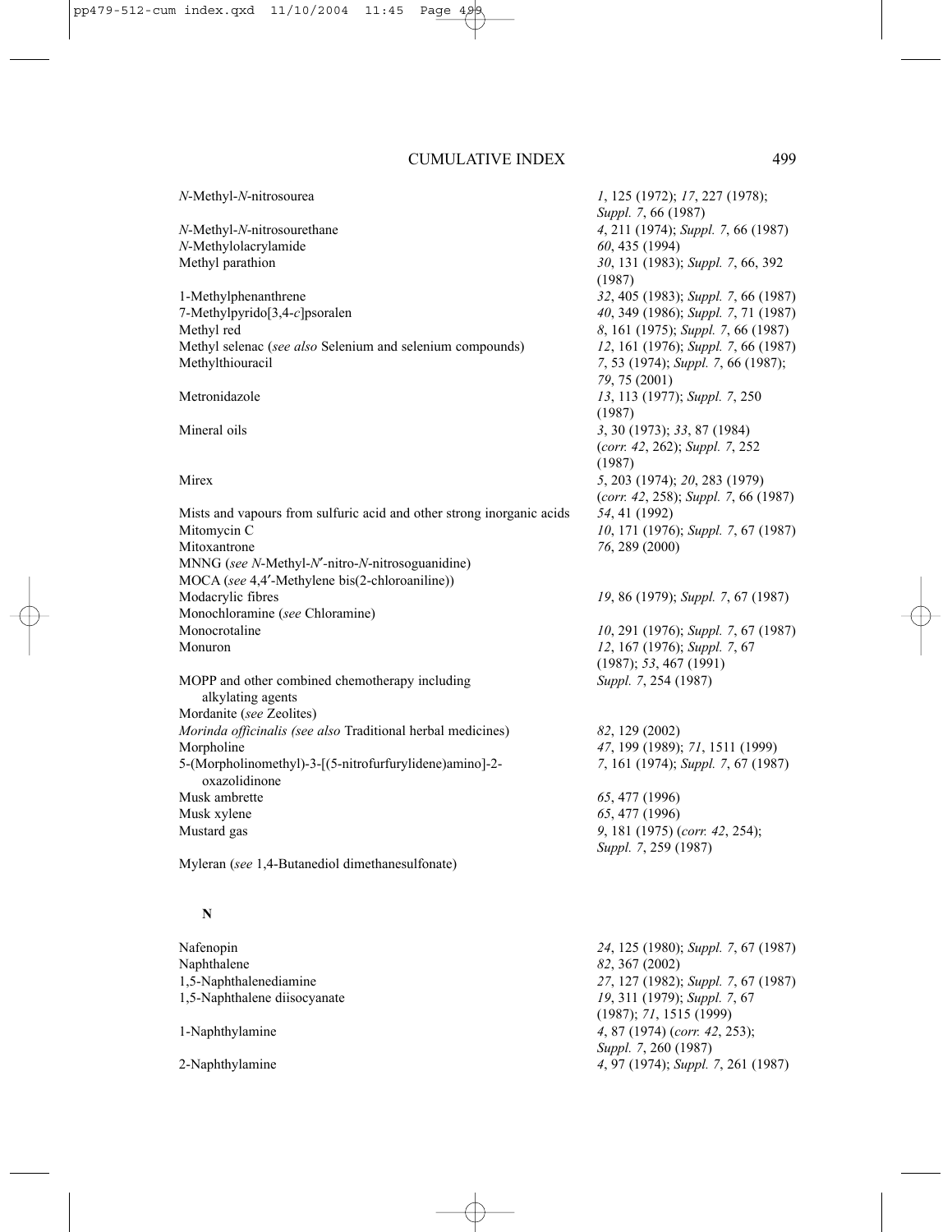| 1-Naphthylthiourea                                             | 30, 347 (1983); Suppl. 7, 263<br>(1987) |
|----------------------------------------------------------------|-----------------------------------------|
| <b>Neutrons</b>                                                | 75, 361 (2000)                          |
| Nickel acetate (see Nickel and nickel compounds)               |                                         |
| Nickel ammonium sulfate (see Nickel and nickel compounds)      |                                         |
| Nickel and nickel compounds (see also Implants, surgical)      | 2, 126 (1973) (corr. 42, 252); 11,      |
|                                                                |                                         |
|                                                                | 75 (1976); Suppl. 7, 264 (1987)         |
|                                                                | (corr. 45, 283); 49, 257 (1990)         |
|                                                                | (corr. 67, 395)                         |
| Nickel carbonate (see Nickel and nickel compounds)             |                                         |
| Nickel carbonyl (see Nickel and nickel compounds)              |                                         |
| Nickel chloride (see Nickel and nickel compounds)              |                                         |
| Nickel-gallium alloy (see Nickel and nickel compounds)         |                                         |
| Nickel hydroxide (see Nickel and nickel compounds)             |                                         |
| Nickelocene (see Nickel and nickel compounds)                  |                                         |
| Nickel oxide (see Nickel and nickel compounds)                 |                                         |
| Nickel subsulfide (see Nickel and nickel compounds)            |                                         |
| Nickel sulfate (see Nickel and nickel compounds)               |                                         |
| Niridazole                                                     | 13, 123 (1977); Suppl. 7, 67 (1987)     |
| Nithiazide                                                     | 31, 179 (1983); Suppl. 7, 67 (1987)     |
| Nitrilotriacetic acid and its salts                            | 48, 181 (1990); 73, 385 (1999)          |
| 5-Nitroacenaphthene                                            | 16, 319 (1978); Suppl. 7, 67 (1987)     |
| 5-Nitro-ortho-anisidine                                        | 27, 133 (1982); Suppl. 7, 67 (1987)     |
| 2-Nitroanisole                                                 | 65, 369 (1996)                          |
| 9-Nitroanthracene                                              | 33, 179 (1984); Suppl. 7, 67 (1987)     |
| 7-Nitrobenz $[a]$ anthracene                                   | 46, 247 (1989)                          |
| Nitrobenzene                                                   | 65, 381 (1996)                          |
| 6-Nitrobenzo $[a]$ pyrene                                      | 33, 187 (1984); Suppl. 7, 67            |
|                                                                | (1987); 46, 255 (1989)                  |
| 4-Nitrobiphenyl                                                | 4, 113 (1974); Suppl. 7, 67 (1987)      |
| 6-Nitrochrysene                                                | 33, 195 (1984); Suppl. 7, 67            |
|                                                                | (1987); 46, 267 (1989)                  |
| Nitrofen (technical-grade)                                     | 30, 271 (1983); Suppl. 7, 67 (1987)     |
| 3-Nitrofluoranthene                                            | 33, 201 (1984); Suppl. 7, 67 (1987)     |
| 2-Nitrofluorene                                                | 46, 277 (1989)                          |
| Nitrofural                                                     | 7, 171 (1974); Suppl. 7, 67 (1987);     |
|                                                                |                                         |
|                                                                | 50, 195 (1990)                          |
| 5-Nitro-2-furaldehyde semicarbazone (see Nitrofural)           |                                         |
| Nitrofurantoin                                                 | 50, 211 (1990)                          |
| Nitrofurazone (see Nitrofural)                                 |                                         |
| 1-[(5-Nitrofurfurylidene)amino]-2-imidazolidinone              | 7, 181 (1974); Suppl. 7, 67 (1987)      |
| N-[4-(5-Nitro-2-furyl)-2-thiazolyl]acetamide                   | 1, 181 (1972); 7, 185 (1974);           |
|                                                                | Suppl. 7, 67 (1987)                     |
| Nitrogen mustard                                               | 9, 193 (1975); Suppl. 7, 269 (1987)     |
| Nitrogen mustard N-oxide                                       | 9, 209 (1975); Suppl. 7, 67 (1987)      |
| Nitromethane                                                   | 77, 487 (2000)                          |
| 1-Nitronaphthalene                                             | 46, 291 (1989)                          |
| 2-Nitronaphthalene                                             | 46, 303 (1989)                          |
| 3-Nitroperylene                                                | 46, 313 (1989)                          |
| 2-Nitro-para-phenylenediamine (see 1,4-Diamino-2-nitrobenzene) |                                         |
| 2-Nitropropane                                                 | 29, 331 (1982); Suppl. 7, 67            |
|                                                                | (1987); 71, 1079 (1999)                 |
| 1-Nitropyrene                                                  | 33, 209 (1984); Suppl. 7, 67            |
|                                                                | (1987); 46, 321 (1989)                  |
|                                                                |                                         |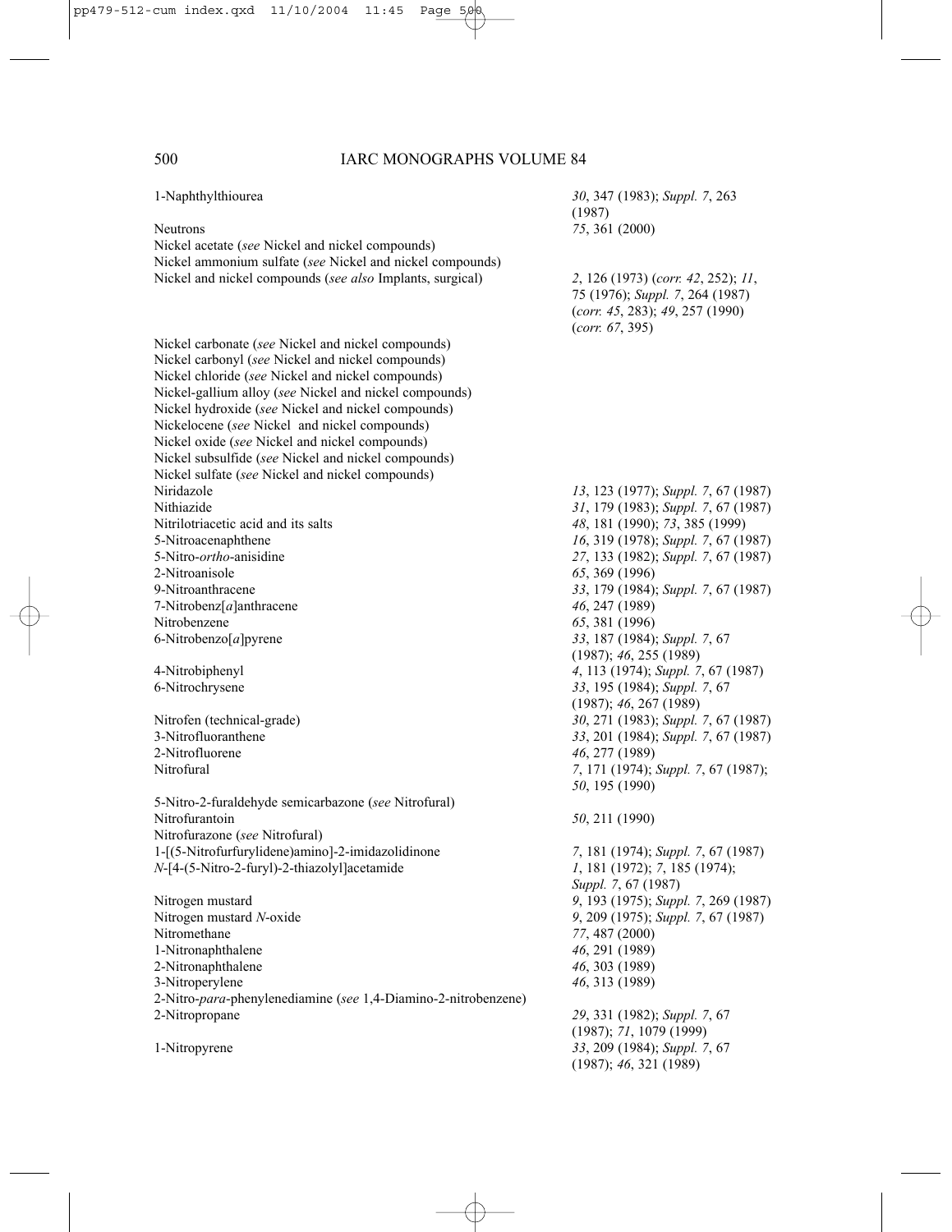2-Nitropyrene *46*, 359 (1989) 4-Nitropyrene *46*, 367 (1989) *N*-Nitrosatable drugs *24*, 297 (1980) (*corr. 42*, 260) *N*-Nitrosatable pesticides *30*, 359 (1983) *N*′-Nitrosoanabasine *37*, 225 (1985); *Suppl. 7*, 67 (1987) *N*'-Nitrosoanatabine *37*, 233 (1985); *Suppl. 7*, 67 (1987)<br>*N*-Nitrosodi-*n*-butvlamine 4. 197 (1974): 17, 51 (1978): *A*, 197 (1974); *17*, 51 (1978); *Suppl. 7*, 67 (1987) *N*-Nitrosodiethanolamine *17*, 77 (1978); *Suppl. 7*, 67 (1987); *77*, 403 (2000) *N*-Nitrosodiethylamine *1*, 107 (1972) (*corr. 42*, 251); *17*, 83 (1978) (*corr. 42*, 257); *Suppl. 7*, 67 (1987) *N*-Nitrosodimethylamine *1*, 95 (1972); *17*, 125 (1978) (*corr. 42*, 257); *Suppl. 7*, 67 (1987) *N*-Nitrosodiphenylamine *27*, 213 (1982); *Suppl. 7*, 67 (1987) *para*-Nitrosodiphenylamine *27*, 227 (1982) (*corr. 42*, 261); *Suppl. 7*, 68 (1987) *N*-Nitrosodi-*n*-propylamine *17*, 177 (1978); *Suppl. 7*, 68 (1987) *N*-Nitroso-*N*-ethylurea (*see N*-Ethyl-*N*-nitrosourea) *N*-Nitrosofolic acid *17*, 217 (1978); *Suppl. 7*, 68 (1987) *N*-Nitrosoguvacine *37*, 263 (1985); *Suppl. 7*, 68 (1987) *N*-Nitrosoguvacoline *37*, 263 (1985); *Suppl. 7*, 68 (1987) *N*-Nitrosohydroxyproline *17*, 304 (1978); *Suppl. 7*, 68 (1987) 3-(*N*-Nitrosomethylamino)propionaldehyde *37*, 263 (1985); *Suppl. 7*, 68 (1987) 3-(*N*-Nitrosomethylamino)propionitrile *37*, 263 (1985); *Suppl. 7*, 68 (1987) 4-(*N*-Nitrosomethylamino)-4-(3-pyridyl)-1-butanal 4-(*N*-Nitrosomethylamino)-1-(3-pyridyl)-1-butanone *37*, 209 (1985); *Suppl. 7*, 68 (1987) *N*-Nitrosomethylethylamine *17*, 221 (1978); *Suppl. 7*, 68 (1987) *N*-Nitroso-*N*-methylurea (*see N*-Methyl-*N*-nitrosourea) *N*-Nitroso-*N*-methylurethane (*see N*-Methyl-*N*-nitrosourethane) *N*-Nitrosomethylvinylamine *17*, 257 (1978); *Suppl. 7*, 68 (1987) *N*-Nitrosomorpholine *17*, 263 (1978); *Suppl. 7*, 68 (1987)<br>*N*'-Nitrosonornicotine *17*, 281 (1978); 37, 241 (1985); *I*<sup>7</sup>, 281 (1978); *37*, 241 (1985); *Suppl. 7*, 68 (1987) *N*-Nitrosopiperidine *17*, 287 (1978); *Suppl. 7*, 68 (1987) *N*-Nitrosoproline *17*, 303 (1978); *Suppl. 7*, 68 (1987) *N*-Nitrosopyrrolidine *17*, 313 (1978); *Suppl.* 7, 68 (1987)<br>*N*-Nitrososarcosine *17*, 327 (1978): *Suppl.* 7, 68 (1987) *N*-N<sub>1</sub>, 327 (1978); *Suppl.* 7, 68 (1987) Nitrosoureas, chloroethyl (*see* Chloroethyl nitrosoureas) 5-Nitro-*ortho*-toluidine *48*, 169 (1990) 2-Nitrotoluene *65*, 409 (1996) 3-Nitrotoluene *65*, 409 (1996) 4-Nitrotoluene *65*, 409 (1996) Nitrous oxide (*see* Anaesthetics, volatile) Nitrovin *31*, 185 (1983); *Suppl. 7*, 68 (1987) Nivalenol (*see* Toxins derived from *Fusarium graminearum*, *F. culmorum* and *F. crookwellense*) NNA (*see* 4-(*N*-Nitrosomethylamino)-4-(3-pyridyl)-1-butanal) NNK (*see* 4-(*N*-Nitrosomethylamino)-1-(3-pyridyl)-1-butanone) Nonsteroidal oestrogens *Suppl. 7*, 273 (1987) Norethisterone *6*, 179 (1974); *21*, 461 (1979); *Suppl. 7*, 294 (1987); *72*, 49 (1999)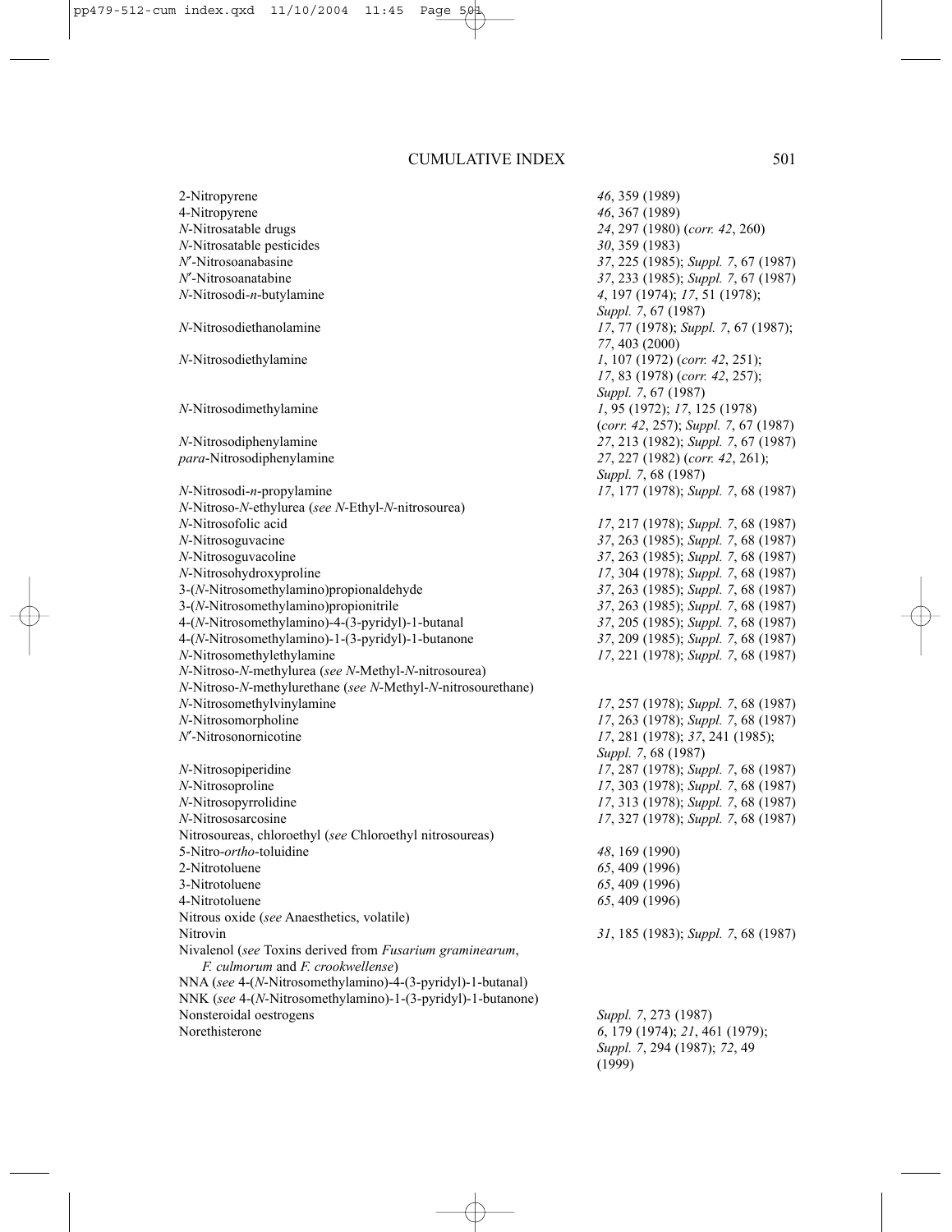| Norethisterone acetate<br>Norethynodrel                                                        | 72, 49 (1999)<br>6, 191 (1974); 21, 461 (1979)<br>(corr. 42, 259); Suppl. 7, 295                  |
|------------------------------------------------------------------------------------------------|---------------------------------------------------------------------------------------------------|
| Norgestrel                                                                                     | (1987); 72, 49(1999)<br>6, 201 (1974); 21, 479 (1979);<br>Suppl. 7, 295 (1987); 72, 49 (1999)     |
| Nylon 6                                                                                        | 19, 120 (1979); Suppl. 7, 68 (1987)                                                               |
| о                                                                                              |                                                                                                   |
| Ochratoxin A                                                                                   | 10, 191 (1976); 31, 191 (1983)<br>(corr. $42$ , 262); Suppl. 7, 271                               |
| Oestradiol                                                                                     | (1987); 56, 489(1993)<br>6, 99 (1974); 21, 279 (1979);<br>Suppl. 7, 284 (1987); 72, 399<br>(1999) |
| Oestradiol-17 $\beta$ (see Oestradiol)                                                         |                                                                                                   |
| Oestradiol 3-benzoate (see Oestradiol)                                                         |                                                                                                   |
| Oestradiol dipropionate (see Oestradiol)                                                       |                                                                                                   |
| Oestradiol mustard                                                                             | 9, 217 (1975); Suppl. 7, 68 (1987)                                                                |
| Oestradiol valerate (see Oestradiol)<br>Oestriol                                               | 6, 117 (1974); 21, 327 (1979);<br>Suppl. 7, 285 (1987); 72, 399<br>(1999)                         |
| Oestrogen-progestin combinations (see Oestrogens,                                              |                                                                                                   |
| progestins (progestogens) and combinations)                                                    |                                                                                                   |
| Oestrogen-progestin replacement therapy (see Post-menopausal<br>oestrogen-progestogen therapy) |                                                                                                   |
| Oestrogen replacement therapy (see Post-menopausal oestrogen<br>therapy)                       |                                                                                                   |
| Oestrogens (see Oestrogens, progestins and combinations)                                       |                                                                                                   |
| Oestrogens, conjugated (see Conjugated oestrogens)                                             |                                                                                                   |
| Oestrogens, nonsteroidal (see Nonsteroidal oestrogens)                                         |                                                                                                   |
| Oestrogens, progestins (progestogens) and combinations                                         | 6 (1974); 21 (1979); Suppl. 7, 272<br>(1987); 72, 49, 339, 399, 531<br>(1999)                     |
| Oestrogens, steroidal (see Steroidal oestrogens)                                               |                                                                                                   |
| Oestrone                                                                                       | 6, 123 (1974); 21, 343 (1979)<br>(corr. $42$ , 259); Suppl. 7, 286<br>(1987); 72, 399 (1999)      |
| Oestrone benzoate (see Oestrone)                                                               |                                                                                                   |
| Oil Orange SS                                                                                  | 8, 165 (1975); Suppl. 7, 69 (1987)                                                                |
| Opisthorchis felineus (infection with)                                                         | 61, 121 (1994)                                                                                    |
| Opisthorchis viverrini (infection with)<br>Oral contraceptives, combined                       | 61, 121 (1994)<br>Suppl. 7, 297 (1987); 72, 49 (1999)                                             |
| Oral contraceptives, sequential (see Sequential oral contraceptives)                           |                                                                                                   |
| Orange I                                                                                       | 8, 173 (1975); Suppl. 7, 69 (1987)                                                                |
| Orange G                                                                                       | 8, 181 (1975); Suppl. 7, 69 (1987)                                                                |
| Organolead compounds (see also Lead and lead compounds)                                        | Suppl. 7, 230 (1987)                                                                              |
| Oxazepam                                                                                       | 13, 58 (1977); Suppl. 7, 69 (1987);                                                               |
|                                                                                                | 66, 115 (1996)                                                                                    |
| Oxymetholone (see also Androgenic (anabolic) steroids)<br>Oxyphenbutazone                      | 13, 131 (1977)<br>13, 185 (1977); Suppl. 7, 69 (1987)                                             |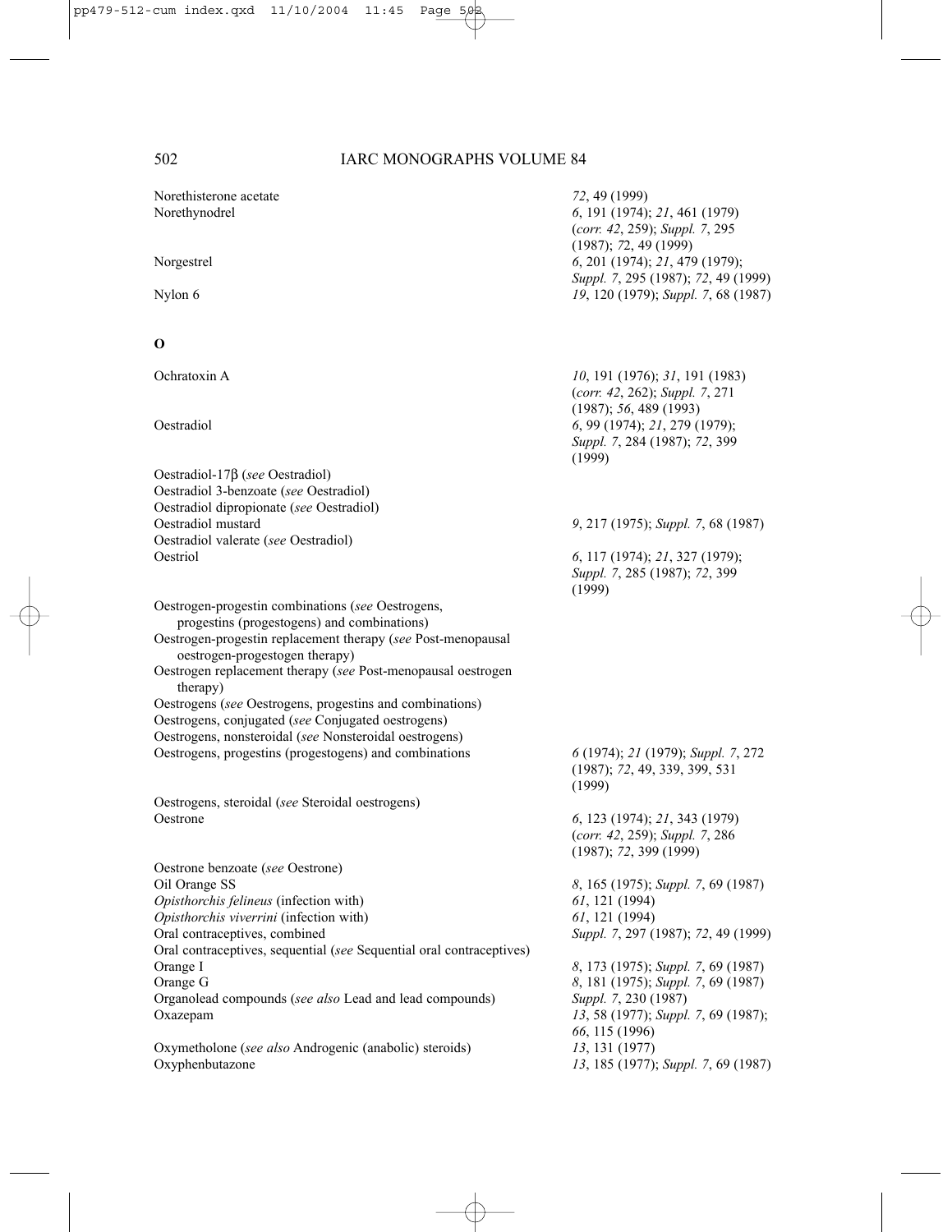#### **P**

Paint manufacture and painting (occupational exposures in) *47*, 329 (1989) Palygorskite *42*, 159 (1987); *Suppl. 7*, 117 (1987); *68*, 245 (1997) Panfuran S (*see also* Dihydroxymethylfuratrizine) Paper manufacture (*see* Pulp and paper manufacture) Paracetamol *50*, 307 (1990); *73*, 401 (1999) *10*, 199 (1976) (*corr. 42*, 255); *Suppl. 7*, 69 (1987) Parathion *30*, 153 (1983); *Suppl. 7*, 69 (1987) Patulin *10*, 205 (1976); *40*, 83 (1986); *Suppl. 7*, 69 (1987) Penicillic acid *10*, 211 (1976); *Suppl. 7*, 69 (1987) Pentachloroethane *41*, 99 (1986); *Suppl. 7*, 69 (1987); *71*, 1519 (1999) Pentachloronitrobenzene (see Quintozene) Pentachlorophenol (*see also* Chlorophenols; Chlorophenols, *20*, 303 (1979); *53*, 371 (1991) occupational exposures to; Polychlorophenols and their sodium salts) Permethrin *53*, 329 (1991) Perylene *32*, 411 (1983); *Suppl. 7*, 69 (1987) Petasitenine *31*, 207 (1983); *Suppl. 7*, 69 (1987) Petasites japonicus (*see also* Pyrrolizidine alkaloids) *10*, 333 (1976) Petroleum refining (occupational exposures in) *45*, 39 (1989) Petroleum solvents *47*, 43 (1989)<br>
Phenacetin *13* 141 (1977) Phenacetin *13*, 141 (1977); *24*, 135 (1980); *Suppl. 7*, 310 (1987) Phenanthrene *32*, 419 (1983); *Suppl. 7*, 69 (1987) Phenazopyridine hydrochloride *8*, 117 (1975); *24*, 163 (1980) (*corr. 42*, 260); *Suppl. 7*, 312 (1987) Phenelzine sulfate *24*, 175 (1980); *Suppl. 7*, 312 (1987) Phenicarbazide *12*, 177 (1976); *Suppl. 7*, 70 (1987) Phenobarbital and its sodium salt *13*, 157 (1977); *Suppl. 7*, 313 (1987); *79*, 161 (2001) Phenol *47*, 263 (1989) (*corr. 50*, 385); *71*, 749 (1999) Phenolphthalein *76*, 387 (2000) Phenoxyacetic acid herbicides (*see* Chlorophenoxy herbicides) Phenoxybenzamine hydrochloride *9*, 223 (1975); *24*, 185 (1980); *Suppl. 7*, 70 (1987) Phenylbutazone *13*, 183 (1977); *Suppl. 7*, 316 (1987) *meta*-Phenylenediamine *16*, 111 (1978); *Suppl. 7*, 70 (1987) *para*-Phenylenediamine *16*, 125 (1978); *Suppl. 7*, 70 (1987) Phenyl glycidyl ether (*see also* Glycidyl ethers) *71*, 1525 (1999) *N*-Phenyl-2-naphthylamine *16*, 325 (1978) (*corr. 42*, 257); *Suppl. 7*, 318 (1987) *ortho*-Phenylphenol *30*, 329 (1983); *Suppl. 7*, 70 (1987); *73*, 451 (1999) Phenytoin *13*, 201 (1977); *Suppl. 7*, 319 (1987); *66*, 175 (1996)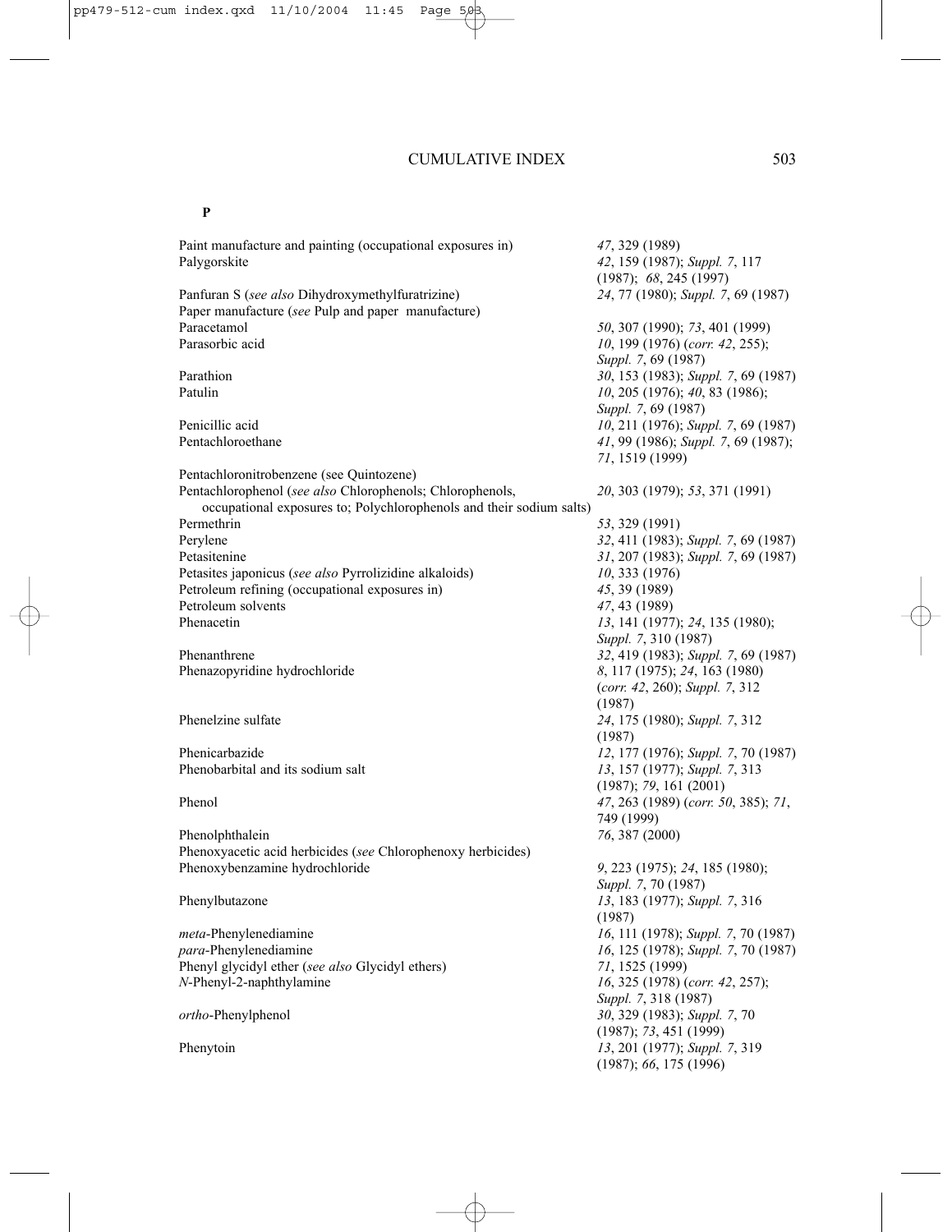| Phillipsite (see Zeolites)                                                                                             |                                         |
|------------------------------------------------------------------------------------------------------------------------|-----------------------------------------|
| PhIP                                                                                                                   | 56, 229 (1993)                          |
| Pickled vegetables                                                                                                     | 56, 83 (1993)                           |
| Picloram                                                                                                               | 53, 481 (1991)                          |
| Piperazine oestrone sulfate (see Conjugated oestrogens)                                                                |                                         |
| Piperonyl butoxide                                                                                                     | 30, 183 (1983); Suppl. 7, 70 (1987)     |
| Pitches, coal-tar (see Coal-tar pitches)                                                                               |                                         |
| Polyacrylic acid                                                                                                       | 19, 62 (1979); Suppl. 7, 70 (1987)      |
| Polybrominated biphenyls                                                                                               | 18, 107 (1978); 41, 261 (1986);         |
|                                                                                                                        | Suppl. 7, 321 (1987)                    |
| Polychlorinated biphenyls                                                                                              | 7, 261 (1974); 18, 43 (1978)            |
|                                                                                                                        | (corr. 42, 258); Suppl. 7, 322          |
|                                                                                                                        | (1987)                                  |
| Polychlorinated camphenes (see Toxaphene)                                                                              |                                         |
| Polychlorinated dibenzo-para-dioxins (other than                                                                       | 69, 33 (1997)                           |
| 2,3,7,8-tetrachlorodibenzodioxin)                                                                                      |                                         |
| Polychlorinated dibenzofurans                                                                                          | 69, 345 (1997)                          |
| Polychlorophenols and their sodium salts                                                                               | 71, 769 (1999)                          |
| Polychloroprene                                                                                                        | 19, 141 (1979); Suppl. 7, 70 (1987)     |
| Polyethylene (see also Implants, surgical)                                                                             | 19, 164 (1979); Suppl. 7, 70 (1987)     |
| Poly(glycolic acid) (see Implants, surgical)                                                                           |                                         |
| Polymethylene polyphenyl isocyanate (see also 4,4'-Methylenediphenyl                                                   | 19, 314 (1979); Suppl. 7, 70 (1987)     |
| diisocyanate)                                                                                                          |                                         |
| Polymethyl methacrylate (see also Implants, surgical)                                                                  | 19, 195 (1979); Suppl. 7, 70 (1987)     |
| Polyoestradiol phosphate (see Oestradiol-17 $\beta$ )                                                                  |                                         |
| Polypropylene (see also Implants, surgical)                                                                            | 19, 218 (1979); Suppl. 7, 70 (1987)     |
| Polystyrene (see also Implants, surgical)                                                                              | 19, 245 (1979); Suppl. 7, 70 (1987)     |
| Polytetrafluoroethylene (see also Implants, surgical)                                                                  | 19, 288 (1979); Suppl. 7, 70 (1987)     |
| Polyurethane foams (see also Implants, surgical)                                                                       | 19, 320 (1979); Suppl. 7, 70 (1987)     |
| Polyvinyl acetate (see also Implants, surgical)                                                                        | 19, 346 (1979); Suppl. 7, 70 (1987)     |
| Polyvinyl alcohol (see also Implants, surgical)                                                                        | 19, 351 (1979); Suppl. 7, 70 (1987)     |
| Polyvinyl chloride (see also Implants, surgical)                                                                       | 7, 306 (1974); 19, 402 (1979);          |
|                                                                                                                        | Suppl. 7, 70 (1987)                     |
| Polyvinyl pyrrolidone                                                                                                  | 19, 463 (1979); Suppl. 7, 70            |
|                                                                                                                        | (1987); 71, 1181 (1999)                 |
| Ponceau MX                                                                                                             | 8, 189 (1975); Suppl. 7, 70 (1987)      |
| Ponceau 3R                                                                                                             | 8, 199 (1975); Suppl. 7, 70 (1987)      |
| Ponceau SX                                                                                                             | 8, 207 (1975); Suppl. 7, 70 (1987)      |
| Post-menopausal oestrogen therapy                                                                                      | Suppl. 7, 280 (1987); 72, 399           |
|                                                                                                                        | (1999)                                  |
| Post-menopausal oestrogen-progestogen therapy                                                                          | Suppl. 7, 308 (1987); 72, 531<br>(1999) |
| Potassium arsenate (see Arsenic and arsenic compounds)                                                                 |                                         |
| Potassium arsenite (see Arsenic and arsenic compounds)                                                                 |                                         |
| Potassium bis(2-hydroxyethyl)dithiocarbamate                                                                           | 12, 183 (1976); Suppl. 7, 70 (1987)     |
| Potassium bromate                                                                                                      | 40, 207 (1986); Suppl. 7, 70 (1987);    |
|                                                                                                                        |                                         |
|                                                                                                                        | 73, 481 (1999)                          |
| Potassium chromate (see Chromium and chromium compounds)<br>Potassium dichromate (see Chromium and chromium compounds) |                                         |
|                                                                                                                        |                                         |
| Prazepam                                                                                                               | 66, 143 (1996)                          |
| Prednimustine                                                                                                          | 50, 115 (1990)                          |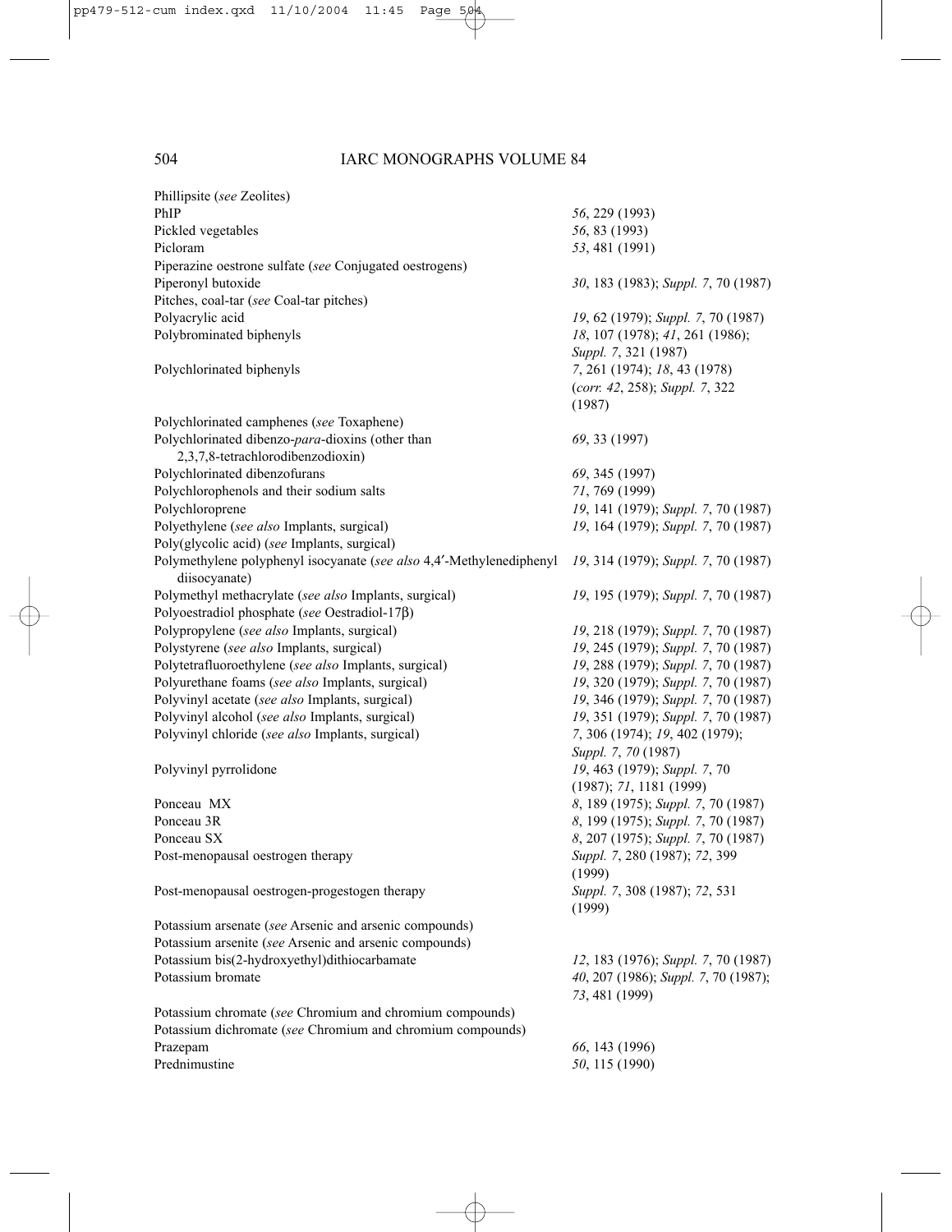| Prednisone                                                            | 26, 293 (1981); Suppl. 7, 326                    |
|-----------------------------------------------------------------------|--------------------------------------------------|
|                                                                       | (1987)                                           |
| Printing processes and printing inks                                  | 65, 33 (1996)                                    |
| Procarbazine hydrochloride                                            | 26, 311 (1981); Suppl. 7, 327<br>(1987)          |
| Proflavine salts                                                      | 24, 195 (1980); Suppl. 7, 70 (1987)              |
| Progesterone (see also Progestins; Combined oral contraceptives)      | 6, 135 (1974); 21, 491 (1979)<br>(corr. 42, 259) |
| Progestins (see Progestogens)                                         |                                                  |
| Progestogens                                                          | Suppl. 7, 289 (1987); 72, 49, 339,               |
|                                                                       | 531 (1999)                                       |
| Pronetalol hydrochloride                                              | 13, 227 (1977) (corr. 42, 256);                  |
|                                                                       | Suppl. 7, 70 (1987)                              |
| 1,3-Propane sultone                                                   | 4, 253 (1974) (corr. 42, 253);                   |
|                                                                       | Suppl. 7, 70 (1987); 71, 1095                    |
|                                                                       | (1999)                                           |
| Propham                                                               | 12, 189 (1976); Suppl. 7, 70 (1987)              |
| β-Propiolactone                                                       | 4, 259 (1974) (corr. 42, 253);                   |
|                                                                       | Suppl. 7, 70 (1987); 71, 1103                    |
|                                                                       | (1999)                                           |
| $n$ -Propyl carbamate                                                 | 12, 201 (1976); Suppl. 7, 70 (1987)              |
| Propylene                                                             | 19, 213 (1979); Suppl. 7, 71                     |
|                                                                       | (1987); 60, 161 (1994)                           |
| Propyleneimine (see 2-Methylaziridine)                                |                                                  |
| Propylene oxide                                                       | 11, 191 (1976); 36, 227 (1985)                   |
|                                                                       | (corr. 42, 263); Suppl. 7, 328                   |
|                                                                       | (1987); 60, 181 (1994)                           |
| Propylthiouracil                                                      | 7, 67 (1974); Suppl. 7, 329 (1987);              |
|                                                                       | 79, 91 (2001)                                    |
| Ptaquiloside (see also Bracken fern)                                  | 40, 55 (1986); Suppl. 7, 71 (1987)               |
| Pulp and paper manufacture                                            | 25, 157 (1981); Suppl. 7, 385                    |
|                                                                       | (1987)                                           |
| Pyrene                                                                | 32, 431 (1983); Suppl. 7, 71 (1987)              |
| Pyridine                                                              | 77, 503 (2000)                                   |
| Pyrido[3,4-c]psoralen                                                 | 40, 349 (1986); Suppl. 7, 71 (1987)              |
| Pyrimethamine                                                         | 13, 233 (1977); Suppl. 7, 71 (1987)              |
| Pyrrolizidine alkaloids (see Hydroxysenkirkine; Isatidine; Jacobine;  |                                                  |
| Lasiocarpine; Monocrotaline; Retrorsine; Riddelliine; Seneciphylline; |                                                  |
| Senkirkine)                                                           |                                                  |

# **Q**

Quartz (*see* Crystalline silica) Quercetin (*see also* Bracken fern) *31*, 213 (1983); *Suppl. 7*, 71 (1987); *73*, 497 (1999) *para*-Quinone *15*, 255 (1977); *Suppl. 7*, 71 (1987); *71*, 1245 (1999) Quintozene *5*, 211 (1974); *Suppl. 7*, 71 (1987)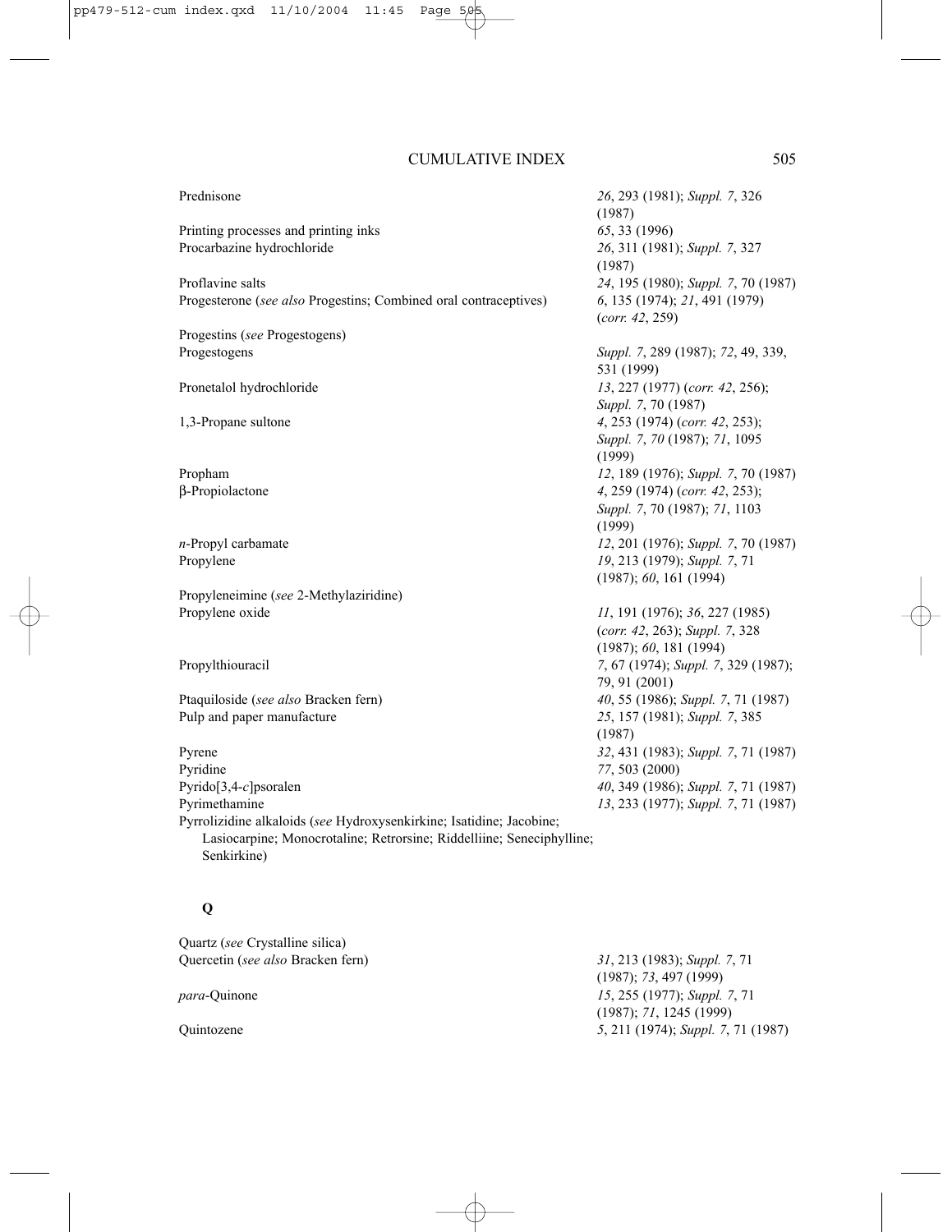#### **R**

Radiation (*see* gamma-radiation, neutrons, ultraviolet radiation, X-radiation) Radionuclides, internally deposited *78* (2001) Radon *43*, 173 (1988) (*corr. 45*, 283) Refractory ceramic fibres (*see* Man-made vitreous fibres) Reserpine *10*, 217 (1976); *24*, 211 (1980)

Ripazepam *66*, 157 (1996) Rock (stone) wool (*see* Man-made vitreous fibres)  $Rubber$  *industry* 

*Rubia tinctorum (see also Madder root, Traditional herbal medicines)* Rugulosin *40*, 99 (1986); *Suppl. 7*, 71 (1987)

#### **S**

Saccharated iron oxide<br>
Saccharin and its salts<br> **2**, 161 (1973); *Suppl.* 7, 71 (1987)<br> **22**, 111 (1980) (*corr.* 42, 259): 22, 111 (1980) (*corr. 42*, 259); *Suppl. 7*, 334 (1987); *73*, 517 (1999) Safrole *1*, 169 (1972); *10*, 231 (1976); *Suppl. 7*, 71 (1987) Salted fish *56*, 41 (1993) Sawmill industry (including logging) (*see* Lumber and sawmill industry (including logging)) Scarlet Red *8*, 217 (1975); *Suppl. 7*, 71 (1987) *Schistosoma haematobium* (infection with) 61, 45 (1994)<br>*Schistosoma japonicum* (infection with) 61, 45 (1994)  $Schistosoma japonicum (infection with)$ *Schistosoma mansoni* (infection with) *61*, 45 (1994) Selenium and selenium compounds *9*, 245 (1975) (*corr. 42*, 255); *Suppl. 7*, 71 (1987) Selenium dioxide (*see* Selenium and selenium compounds) Selenium oxide (*see* Selenium and selenium compounds) Semicarbazide hydrochloride *12*, 209 (1976) (*corr. 42*, 256); *Suppl. 7*, 71 (1987) *Senecio jacobaea L*. (*see also* Pyrrolizidine alkaloids) *10*, 333 (1976) *Senecio longilobus* (*see also* Pyrrolizidine alkaloids, Traditional) *10*, 334 (1976); *82*, 153 (2002) herbal medicines) *Senecio riddellii* (*see also* Traditional herbal medicines) *82*, 153 (1982) Seneciphylline *10*, 319, 335 (1976); *Suppl. 7*, 71 (1987) Senkirkine *10*, 327 (1976); *31*, 231 (1983); *Suppl. 7*, 71 (1987)

(*corr. 42*, 260); *Suppl. 7*, 330 (1987) Resorcinol *15*, 155 (1977); *Suppl. 7*, 71 (1987); *71*, 1119 (1990) Retrorsine *10*, 303 (1976); *Suppl. 7*, 71 (1987) Rhodamine B *16*, 221 (1978); *Suppl. 7*, 71 (1987) Rhodamine 6G *16*, 233 (1978); *Suppl. 7*, 71 (1987) Riddelliine *10*, 313 (1976); *Suppl. 7*, 71 (1987); *82*, 153 (2002) Rifampicin *24*, 243 (1980); *Suppl. 7*, 71 (1987)

|                | 28 (1982) (corr. 42, 261); Suppl. 7. |
|----------------|--------------------------------------|
| 332 (1987)     |                                      |
| 82, 129 (2002) |                                      |
|                | 40, 99 (1986); Suppl. 7, 71 (1987)   |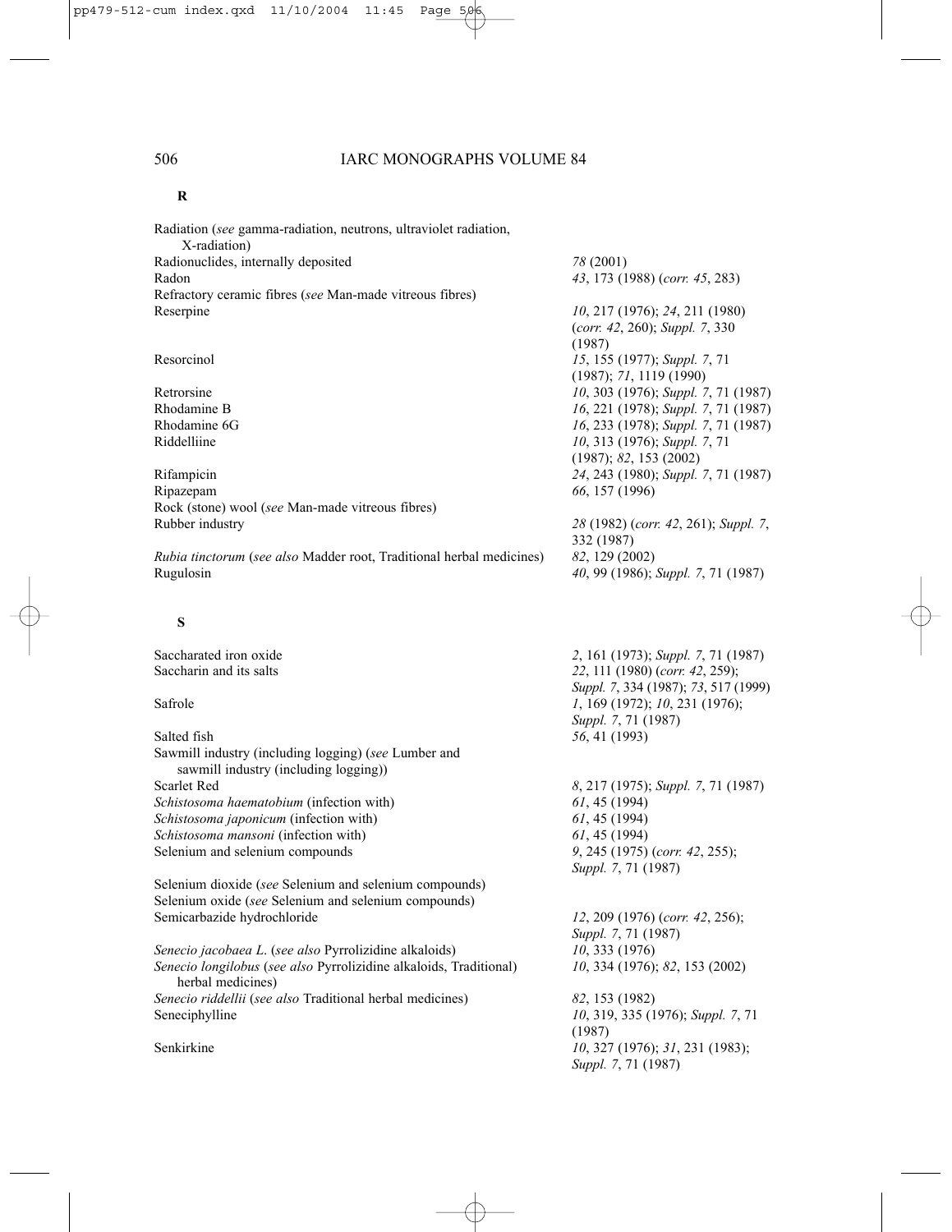| Sepiolite                                                                                             | 42, 175 (1987); Suppl. 7, 71<br>(1987); 68, 267 (1997)      |
|-------------------------------------------------------------------------------------------------------|-------------------------------------------------------------|
| Sequential oral contraceptives (see also Oestrogens, progestins<br>and combinations)                  | Suppl. 7, 296 (1987)                                        |
| Shale-oils                                                                                            | 35, 161 (1985); Suppl. 7, 339<br>(1987)                     |
| Shikimic acid (see also Bracken fern)<br>Shoe manufacture and repair (see Boot and shoe manufacture   | 40, 55 (1986); Suppl. 7, 71 (1987)                          |
| and repair)                                                                                           |                                                             |
| Silica (see also Amorphous silica; Crystalline silica)                                                | 42, 39 (1987)                                               |
| Silicone (see Implants, surgical)                                                                     |                                                             |
| Simazine                                                                                              | 53, 495 (1991); 73, 625 (1999)                              |
| Slag wool (see Man-made vitreous fibres)                                                              |                                                             |
| Sodium arsenate (see Arsenic and arsenic compounds)                                                   |                                                             |
| Sodium arsenite (see Arsenic and arsenic compounds)                                                   |                                                             |
| Sodium cacodylate (see Arsenic and arsenic compounds)<br>Sodium chlorite                              |                                                             |
|                                                                                                       | 52, 145 (1991)                                              |
| Sodium chromate (see Chromium and chromium compounds)<br>Sodium cyclamate (see Cyclamates)            |                                                             |
| Sodium dichromate (see Chromium and chromium compounds)                                               |                                                             |
| Sodium diethyldithiocarbamate                                                                         | 12, 217 (1976); Suppl. 7, 71 (1987)                         |
| Sodium equilin sulfate (see Conjugated oestrogens)                                                    |                                                             |
| Sodium fluoride (see Fluorides)                                                                       |                                                             |
| Sodium monofluorophosphate (see Fluorides)                                                            |                                                             |
| Sodium oestrone sulfate (see Conjugated oestrogens)                                                   |                                                             |
| Sodium ortho-phenylphenate (see also ortho-Phenylphenol)                                              | 30, 329 (1983); Suppl. 7, 71, 392<br>(1987); 73, 451 (1999) |
| Sodium saccharin (see Saccharin)                                                                      |                                                             |
| Sodium selenate (see Selenium and selenium compounds)                                                 |                                                             |
| Sodium selenite (see Selenium and selenium compounds)                                                 |                                                             |
| Sodium silicofluoride (see Fluorides)                                                                 |                                                             |
| Solar radiation                                                                                       | 55 (1992)                                                   |
| Soots                                                                                                 | 3, 22 (1973); 35, 219 (1985);                               |
|                                                                                                       | Suppl. 7, 343 (1987)                                        |
| Special-purpose glass fibres such as E-glass and '475' glass fibres<br>(see Man-made vitreous fibres) |                                                             |
| Spironolactone                                                                                        | 24, 259 (1980); Suppl. 7, 344<br>(1987); 79, 317(2001)      |
| Stannous fluoride (see Fluorides)                                                                     |                                                             |
| Static electric fields                                                                                | 80 (2002)                                                   |
| Static magnetic fields                                                                                | 80 (2002)                                                   |
| Steel founding (see Iron and steel founding)                                                          |                                                             |
| Steel, stainless (see Implants, surgical)                                                             |                                                             |
| Sterigmatocystin                                                                                      | 1, 175 (1972); 10, 245 (1976);                              |
|                                                                                                       | Suppl. 7, 72 (1987)                                         |
| Steroidal oestrogens                                                                                  | Suppl. 7, 280 (1987)                                        |
| Streptozotocin                                                                                        | 4, 221 (1974); 17, 337 (1978);<br>Suppl. 7, 72 (1987)       |
| Strobane® (see Terpene polychlorinates)                                                               |                                                             |
| Strong-inorganic-acid mists containing sulfuric acid (see Mists and                                   |                                                             |

vapours from sulfuric acid and other strong inorganic acids) Strontium chromate (*see* Chromium and chromium compounds)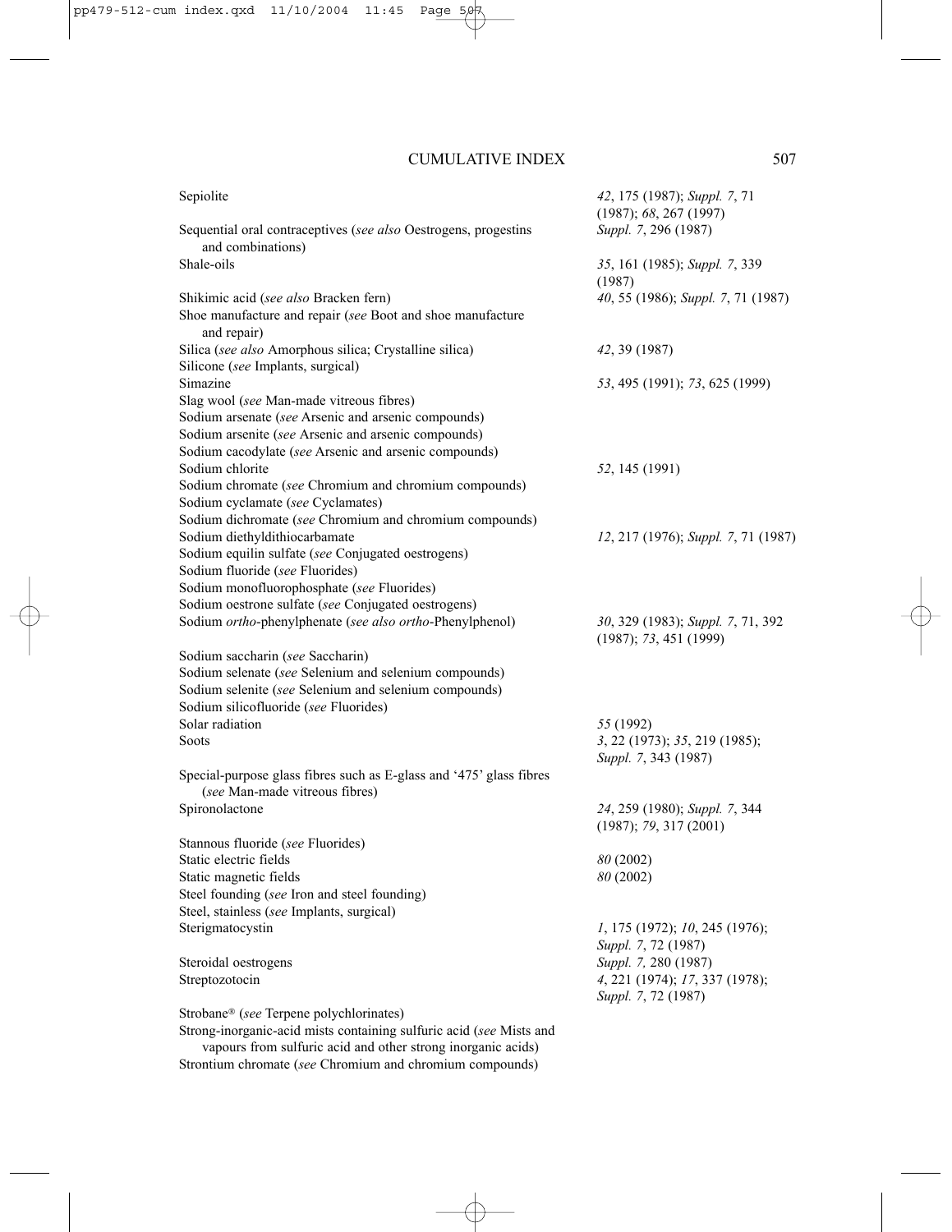| Styrene                                                                                             | 19, 231 (1979) (corr. 42, 258);<br>Suppl. 7, 345 (1987); 60, 233<br>$(1994)$ (corr. 65, 549); 82, 437<br>(2002) |
|-----------------------------------------------------------------------------------------------------|-----------------------------------------------------------------------------------------------------------------|
| Styrene-acrylonitrile copolymers                                                                    | 19, 97 (1979); Suppl. 7, 72 (1987)                                                                              |
| Styrene-butadiene copolymers                                                                        | 19, 252 (1979); Suppl. 7, 72 (1987)                                                                             |
| Styrene-7,8-oxide                                                                                   | 11, 201 (1976); 19, 275 (1979);                                                                                 |
|                                                                                                     | 36, 245 (1985); Suppl. 7, 72                                                                                    |
|                                                                                                     | (1987); 60, 321 (1994)                                                                                          |
| Succinic anhydride                                                                                  | 15, 265 (1977); Suppl. 7, 72 (1987)                                                                             |
| Sudan I                                                                                             | 8, 225 (1975); Suppl. 7, 72 (1987)                                                                              |
| Sudan II                                                                                            | 8, 233 (1975); Suppl. 7, 72 (1987)                                                                              |
| Sudan III                                                                                           | 8, 241 (1975); Suppl. 7, 72 (1987)                                                                              |
| Sudan Brown RR                                                                                      | 8, 249 (1975); Suppl. 7, 72 (1987)                                                                              |
| Sudan Red 7B                                                                                        | 8, 253 (1975); Suppl. 7, 72 (1987)                                                                              |
| Sulfadimidine (see Sulfamethazine)                                                                  |                                                                                                                 |
| Sulfafurazole                                                                                       | 24, 275 (1980); Suppl. 7, 347                                                                                   |
|                                                                                                     | (1987)                                                                                                          |
| Sulfallate                                                                                          | 30, 283 (1983); Suppl. 7, 72 (1987)                                                                             |
| Sulfamethazine and its sodium salt                                                                  | 79, 341 (2001)                                                                                                  |
| Sulfamethoxazole                                                                                    | 24, 285 (1980); Suppl. 7, 348                                                                                   |
|                                                                                                     | (1987); 79, 361 (2001)                                                                                          |
| Sulfites (see Sulfur dioxide and some sulfites, bisulfites and metabisulfites)                      |                                                                                                                 |
| Sulfur dioxide and some sulfites, bisulfites and metabisulfites                                     | 54, 131 (1992)                                                                                                  |
| Sulfur mustard (see Mustard gas)                                                                    |                                                                                                                 |
| Sulfuric acid and other strong inorganic acids, occupational exposures<br>to mists and vapours from | 54, 41 (1992)                                                                                                   |
| Sulfur trioxide                                                                                     | 54, 121 (1992)                                                                                                  |
| Sulphisoxazole (see Sulfafurazole)                                                                  |                                                                                                                 |
| <b>Sunset Yellow FCF</b>                                                                            | 8, 257 (1975); Suppl. 7, 72 (1987)                                                                              |
| Symphytine                                                                                          | 31, 239 (1983); Suppl. 7, 72 (1987)                                                                             |

## **T**

| 2,4,5-T (see also Chlorophenoxy herbicides; Chlorophenoxy<br>herbicides, occupational exposures to | 15, 273 (1977)                      |
|----------------------------------------------------------------------------------------------------|-------------------------------------|
| Talc                                                                                               | 42, 185 (1987); Suppl. 7, 349       |
|                                                                                                    | (1987)                              |
| Tamoxifen                                                                                          | 66, 253 (1996)                      |
| Tannic acid                                                                                        | $10, 253$ (1976) (corr. 42, 255);   |
|                                                                                                    | Suppl. 7, 72 (1987)                 |
| Tannins (see also Tannic acid)                                                                     | 10, 254 (1976); Suppl. 7, 72 (1987) |
| TCDD (see 2,3,7,8-Tetrachlorodibenzo-para-dioxin)                                                  |                                     |
| TDE (see DDT)                                                                                      |                                     |
| Tea                                                                                                | 51, 207 (1991)                      |
| Temazepam                                                                                          | 66, 161 (1996)                      |
| Teniposide                                                                                         | 76, 259 (2000)                      |
| Terpene polychlorinates                                                                            | 5, 219 (1974); Suppl. 7, 72 (1987)  |
| Testosterone (see also Androgenic (anabolic) steroids)                                             | 6, 209 (1974); 21, 519 (1979)       |
| Testosterone oenanthate (see Testosterone)                                                         |                                     |
| Testosterone propionate (see Testosterone)                                                         |                                     |
| 2.2',5,5'-Tetrachlorobenzidine                                                                     | 27, 141 (1982); Suppl. 7, 72 (1987) |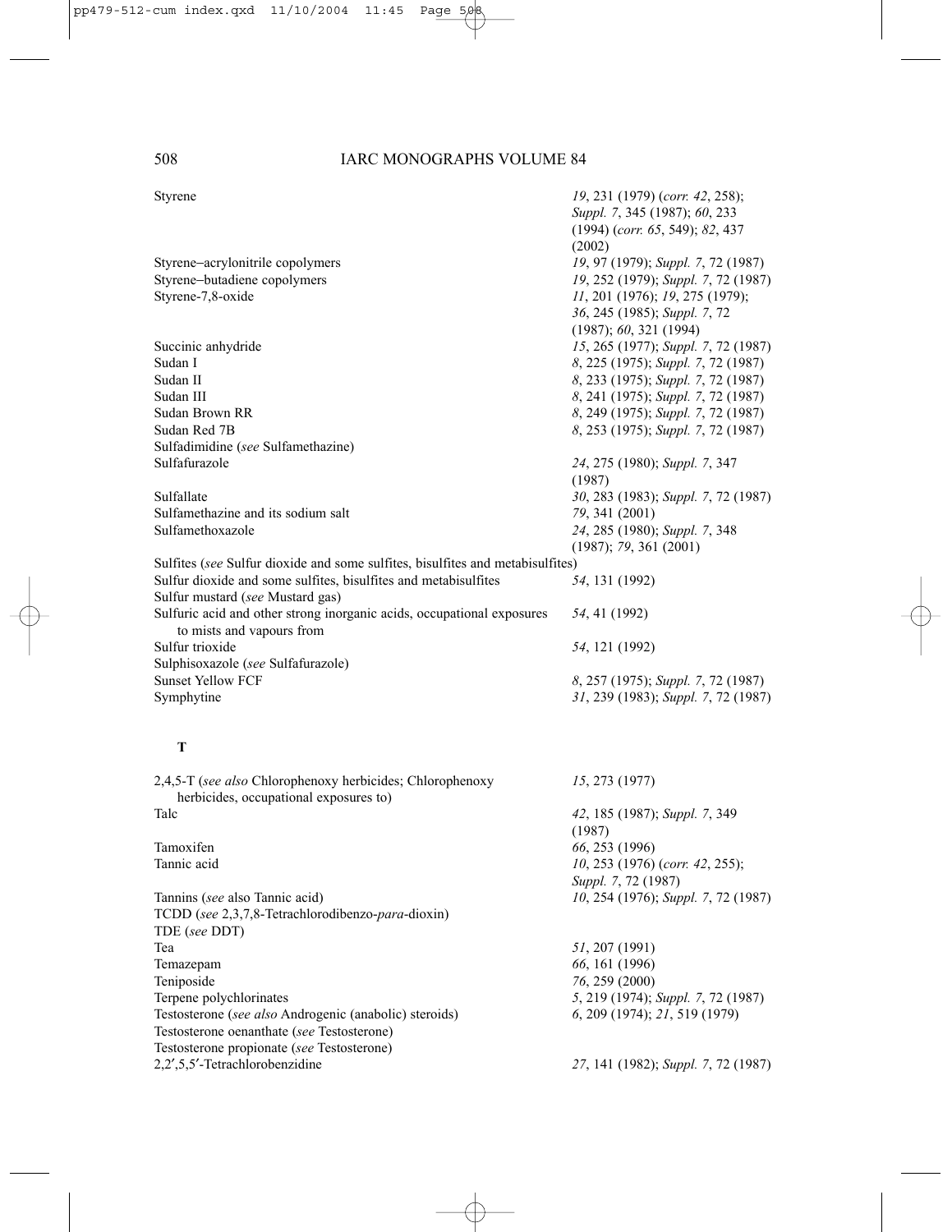| 2,3,7,8-Tetrachlorodibenzo-para-dioxin                                                                                               | 15, 41 (1977); Suppl. 7, 350<br>(1987); 69, 33(1997)                            |
|--------------------------------------------------------------------------------------------------------------------------------------|---------------------------------------------------------------------------------|
| 1,1,1,2-Tetrachloroethane                                                                                                            | 41, 87 (1986); Suppl. 7, 72 (1987);<br>71, 1133 (1999)                          |
| 1,1,2,2-Tetrachloroethane                                                                                                            | 20, 477 (1979); Suppl. 7, 354<br>(1987); 71, 817 (1999)                         |
| Tetrachloroethylene                                                                                                                  | 20, 491 (1979); Suppl. 7, 355<br>$(1987)$ ; 63, 159 $(1995)$ (corr. 65,<br>549) |
| 2,3,4,6-Tetrachlorophenol (see Chlorophenols; Chlorophenols,<br>occupational exposures to; Polychlorophenols and their sodium salts) |                                                                                 |
| Tetrachlorvinphos                                                                                                                    | 30, 197 (1983); Suppl. 7, 72 (1987)                                             |
| Tetraethyllead (see Lead and lead compounds)                                                                                         |                                                                                 |
| Tetrafluoroethylene                                                                                                                  | 19, 285 (1979); Suppl. 7, 72<br>(1987); 71, 1143 (1999)                         |
| Tetrakis(hydroxymethyl)phosphonium salts                                                                                             | 48, 95 (1990); 71, 1529 (1999)                                                  |
| Tetramethyllead (see Lead and lead compounds)                                                                                        |                                                                                 |
| Tetranitromethane                                                                                                                    | 65, 437 (1996)                                                                  |
| Textile manufacturing industry, exposures in                                                                                         | 48, 215 (1990) (corr. 51, 483)                                                  |
| Theobromine                                                                                                                          | 51, 421 (1991)                                                                  |
| Theophylline                                                                                                                         | 51, 391 (1991)                                                                  |
| Thioacetamide<br>4,4'-Thiodianiline                                                                                                  | 7, 77 (1974); Suppl. 7, 72 (1987)<br>16, 343 (1978); 27, 147 (1982);            |
|                                                                                                                                      | Suppl. 7, 72 (1987)                                                             |
| Thiotepa                                                                                                                             | 9, 85 (1975); Suppl. 7, 368 (1987);                                             |
|                                                                                                                                      | 50, 123 (1990)                                                                  |
| Thiouracil                                                                                                                           | 7, 85 (1974); Suppl. 7, 72 (1987);                                              |
|                                                                                                                                      | 79, 127 (2001)                                                                  |
| Thiourea                                                                                                                             | 7, 95 (1974); Suppl. 7, 72 (1987);                                              |
|                                                                                                                                      | 79, 703 (2001)                                                                  |
| Thiram                                                                                                                               | 12, 225 (1976); Suppl. 7, 72<br>(1987); 53, 403 (1991)                          |
| Titanium (see Implants, surgical)                                                                                                    |                                                                                 |
| Titanium dioxide                                                                                                                     | 47, 307 (1989)                                                                  |
| Tobacco habits other than smoking (see Tobacco products, smokeless)                                                                  |                                                                                 |
| Tobacco products, smokeless                                                                                                          | 37 (1985) (corr. 42, 263; 52, 513);<br>Suppl. 7, 357 (1987)                     |
| Tobacco smoke                                                                                                                        | 38 (1986) (corr. 42, 263); Suppl. 7,                                            |
|                                                                                                                                      | 359 (1987); 83, 51 (2004)                                                       |
| Tobacco smoking (see Tobacco smoke)                                                                                                  |                                                                                 |
| ortho-Tolidine (see 3,3'-Dimethylbenzidine)                                                                                          |                                                                                 |
| 2,4-Toluene diisocyanate (see also Toluene diisocyanates)                                                                            | 19, 303 (1979); 39, 287 (1986)                                                  |
| 2,6-Toluene diisocyanate (see also Toluene diisocyanates)                                                                            | 19, 303 (1979); 39, 289 (1986)                                                  |
| Toluene                                                                                                                              | 47, 79 (1989); 71, 829 (1999)                                                   |
| Toluene diisocyanates                                                                                                                | 39, 287 (1986) (corr. 42, 264);<br>Suppl. 7, 72 (1987); 71, 865 (1999)          |
| Toluenes, $\alpha$ -chlorinated (see $\alpha$ -Chlorinated toluenes and benzoyl chloride)                                            |                                                                                 |
| ortho-Toluenesulfonamide (see Saccharin)                                                                                             |                                                                                 |
| <i>ortho</i> -Toluidine                                                                                                              | 16, 349 (1978); 27, 155 (1982)                                                  |
|                                                                                                                                      | (corr. 68, 477); Suppl. 7, 362                                                  |
|                                                                                                                                      | (1987); 77, 267 (2000)                                                          |
| Toremifene                                                                                                                           | 66, 367 (1996)                                                                  |
| Toxaphene                                                                                                                            | 20, 327 (1979); Suppl. 7, 72                                                    |
|                                                                                                                                      | (1987); 79, 569 (2001)                                                          |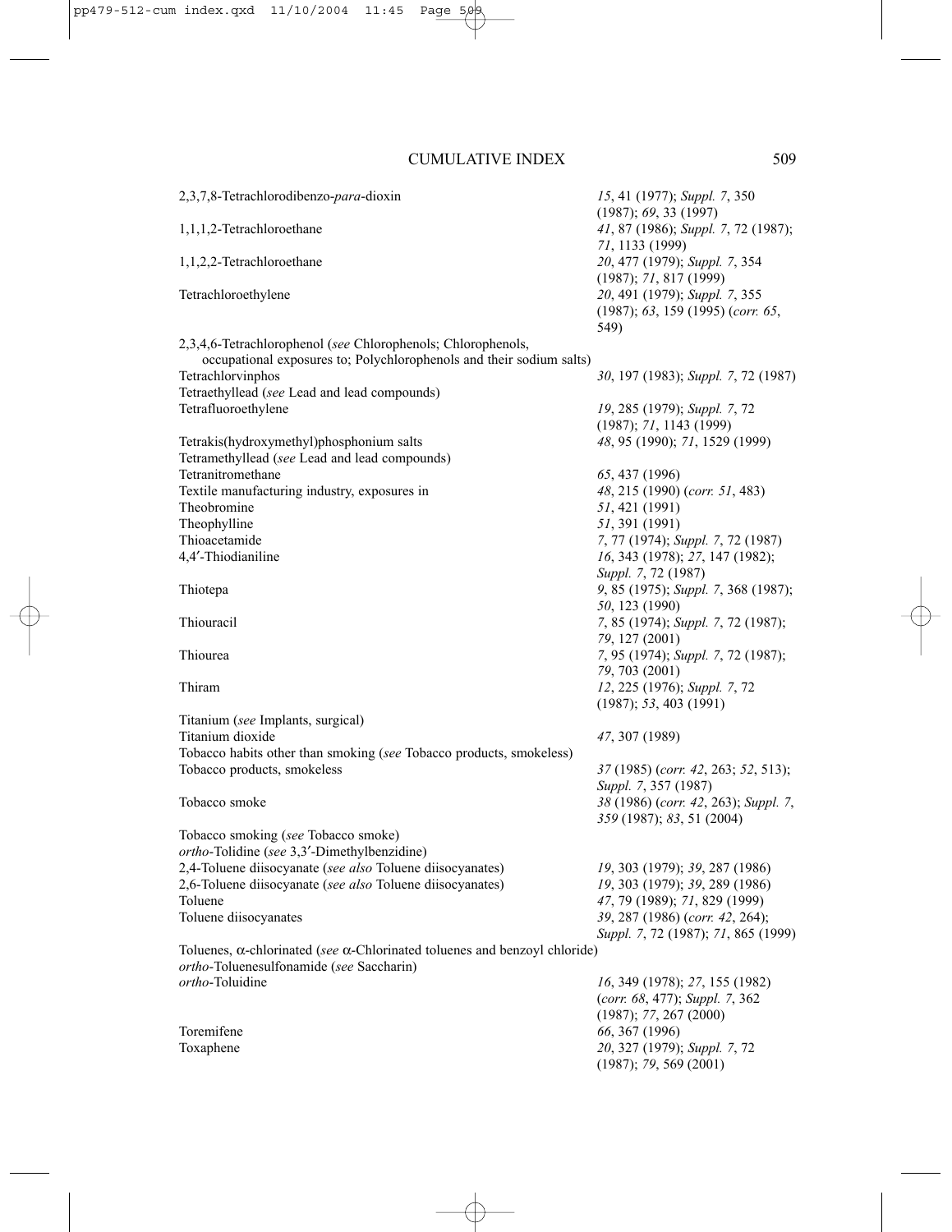T-2 Toxin (*see* Toxins derived from *Fusarium sporotrichioides*) Toxins derived from *Fusarium graminearum*, *F. culmorum* and *11*, 169 (1976); *31*, 153, 279 *F. crookwellense* (1983); *Suppl. 7*, 64, 74 (1987); *56*, 397 (1993) Toxins derived from *Fusarium moniliforme* 56, 445 (1993)<br>
Toxins derived from *Fusarium sporotrichioides* 31, 265 (1983); *Suppl.* 7, 73 Toxins derived from *Fusarium sporotrichioides* (1987); *56*, 467 (1993) Traditional herbal medicines *82,* 41 (2002) Tremolite (*see* Asbestos) Treosulfan *26*, 341 (1981); *Suppl. 7*, 363 (1987) Triaziquone (*see* Tris(aziridinyl)-*para*-benzoquinone) Trichlorfon *30*, 207 (1983); *Suppl. 7*, 73 (1987) Trichlormethine *9*, 229 (1975); *Suppl. 7*, 73 (1987); *50*, 143 (1990) Trichloroacetic acid *63*, 291 (1995) (*corr. 65*, 549); *84*, 403 (2004) Trichloroacetonitrile (*see also* Halogenated acetonitriles) *71*, 1533 (1999) 1,1,1-Trichloroethane *20*, 515 (1979); *Suppl. 7*, 73 (1987); *71*, 881 (1999) 1,1,2-Trichloroethane *20*, 533 (1979); *Suppl. 7*, 73 (1987); *52*, 337 (1991); *71*, 1153 (1999) Trichloroethylene *11*, 263 (1976); *20*, 545 (1979); *Suppl. 7*, 364 (1987); *63*, 75 (1995) (*corr. 65*, 549) 2,4,5-Trichlorophenol (*see also* Chlorophenols; Chlorophenols, *20*, 349 (1979) occupational exposures to; Polychlorophenols and their sodium salts) 2,4,6-Trichlorophenol (*see also* Chlorophenols; Chlorophenols, *20*, 349 (1979) occupational exposures to; Polychlorophenols and their sodium salts) (2,4,5-Trichlorophenoxy)acetic acid (*see* 2,4,5-T) 1,2,3-Trichloropropane *63*, 223 (1995) Trichlorotriethylamine-hydrochloride (*see* Trichlormethine) T2-Trichothecene (*see* Toxins derived from *Fusarium sporotrichioides*) Tridymite (*see* Crystalline silica) Triethanolamine *77*, 381 (2000) Triethylene glycol diglycidyl ether *11*, 209 (1976); *Suppl. 7*, 73 (1987); *71*, 1539 (1999) Trifluralin *53*, 515 (1991) 4,4′,6-Trimethylangelicin plus ultraviolet radiation (*see also Suppl. 7*, 57 (1987) Angelicin and some synthetic derivatives) 2,4,5-Trimethylaniline *27*, 177 (1982); *Suppl. 7*, 73 (1987) 2,4,6-Trimethylaniline *27*, 178 (1982); *Suppl. 7*, 73 (1987) 4,5′,8-Trimethylpsoralen *40*, 357 (1986); *Suppl. 7*, 366 (1987) Trimustine hydrochloride (*see* Trichlormethine) 2,4,6-Trinitrotoluene *65*, 449 (1996) Triphenylene *32*, 447 (1983); *Suppl. 7*, 73 (1987) Tris(aziridinyl)-*para*-benzoquinone *9*, 67 (1975); *Suppl. 7*, 367 (1987) Tris(1-aziridinyl)phosphine-oxide *9*, 75 (1975); *Suppl. 7*, 73 (1987) Tris(1-aziridinyl)phosphine-sulphide (*see* Thiotepa) 2,4,6-Tris(1-aziridinyl)-*s*-triazine *9*, 95 (1975); *Suppl. 7*, 73 (1987) Tris(2-chloroethyl) phosphate *48*, 109 (1990); *71*, 1543 (1999)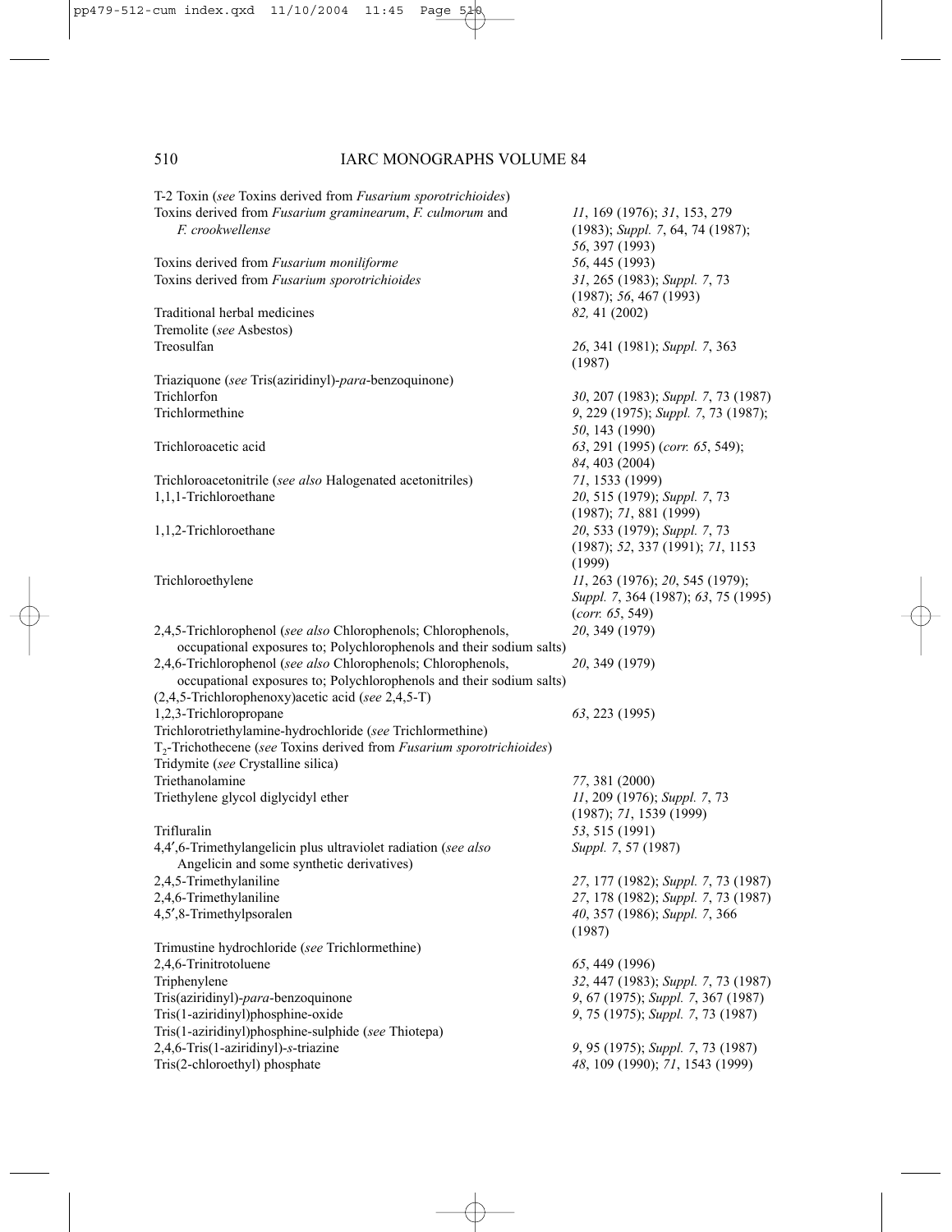1,2,3-Tris(chloromethoxy)propane *15*, 301 (1977); *Suppl. 7*, 73 (1987); *71*, 1549 (1999) Tris(2,3-dibromopropyl) phosphate *20*, 575 (1979); *Suppl. 7*, 369 (1987); *71*, 905 (1999) Tris(2-methyl-1-aziridinyl)phosphine-oxide *9*, 107 (1975); *Suppl. 7*, 73 (1987) Trp-P-1 *31*, 247 (1983); *Suppl. 7*, 73 (1987) 31, 255 (1983); *Suppl.* 7, 73 (1987) Trypan blue *8*, 267 (1975); *Suppl. 7*, 73 (1987) *Tussilago farfara* L. (*see also* Pyrrolizidine alkaloids) *10*, 334 (1976) **U** Ultraviolet radiation *40*, 379 (1986); *55* (1992) Underground haematite mining with exposure to radon *1*, 29 (1972); *Suppl. 7*, 216 (1987) Uracil mustard *9*, 235 (1975); *Suppl. 7*, 370 (1987) Uranium, depleted (*see* Implants, surgical) Urethane *7*, 111 (1974); *Suppl. 7*, 73 (1987) **V** Vat Yellow 4 **48**, 161 (1990)<br>
Vinhlastine sulfate 26 349 (1981) Vinblastine sulfate *26*, 349 (1981) (*corr. 42*, 261); *Suppl. 7*, 371 (1987) Vincristine sulfate *26*, 365 (1981); *Suppl. 7*, 372 (1987) Vinyl acetate *19*, 341 (1979); *39*, 113 (1986); *Suppl. 7*, 73 (1987); *63*, 443 (1995) Vinyl bromide *19*, 367 (1979); *39*, 133 (1986); *Suppl. 7*, 73 (1987); *71*, 923 (1999) Vinyl chloride *7*, 291 (1974); *19*, 377 (1979) (*corr. 42*, 258*); Suppl. 7*, 373 (1987) Vinyl chloride-vinyl acetate copolymers *7*, 311 (1976); *19*, 412 (1979) (*corr. 42*, 258); *Suppl. 7*, 73 (1987) 4-Vinylcyclohexene *11*, 277 (1976); *39*, 181 (1986) *Suppl. 7*, 73 (1987); *60*, 347 (1994) 4-Vinylcyclohexene diepoxide *11*, 141 (1976); *Suppl. 7*, 63 (1987); *60*, 361 (1994) Vinyl fluoride *39*, 147 (1986); *Suppl. 7*, 73 (1987); *63*, 467 (1995) Vinylidene chloride *19*, 439 (1979); *39*, 195 (1986); *Suppl. 7*, 376 (1987); *71*, 1163 (1999) Vinylidene chloride-vinyl chloride copolymers *19*, 448 (1979) (*corr. 42*, 258); *Suppl. 7*, 73 (1987) Vinylidene fluoride *39*, 227 (1986); *Suppl. 7*, 73 (1987); *71*, 1551 (1999) *N*-Vinyl-2-pyrrolidone *19*, 461 (1979); *Suppl. 7*, 73 (1987); *71*, 1181 (1999) Vinyl toluene *60*, 373 (1994)

Vitamin K substances *76*, 417 (2000)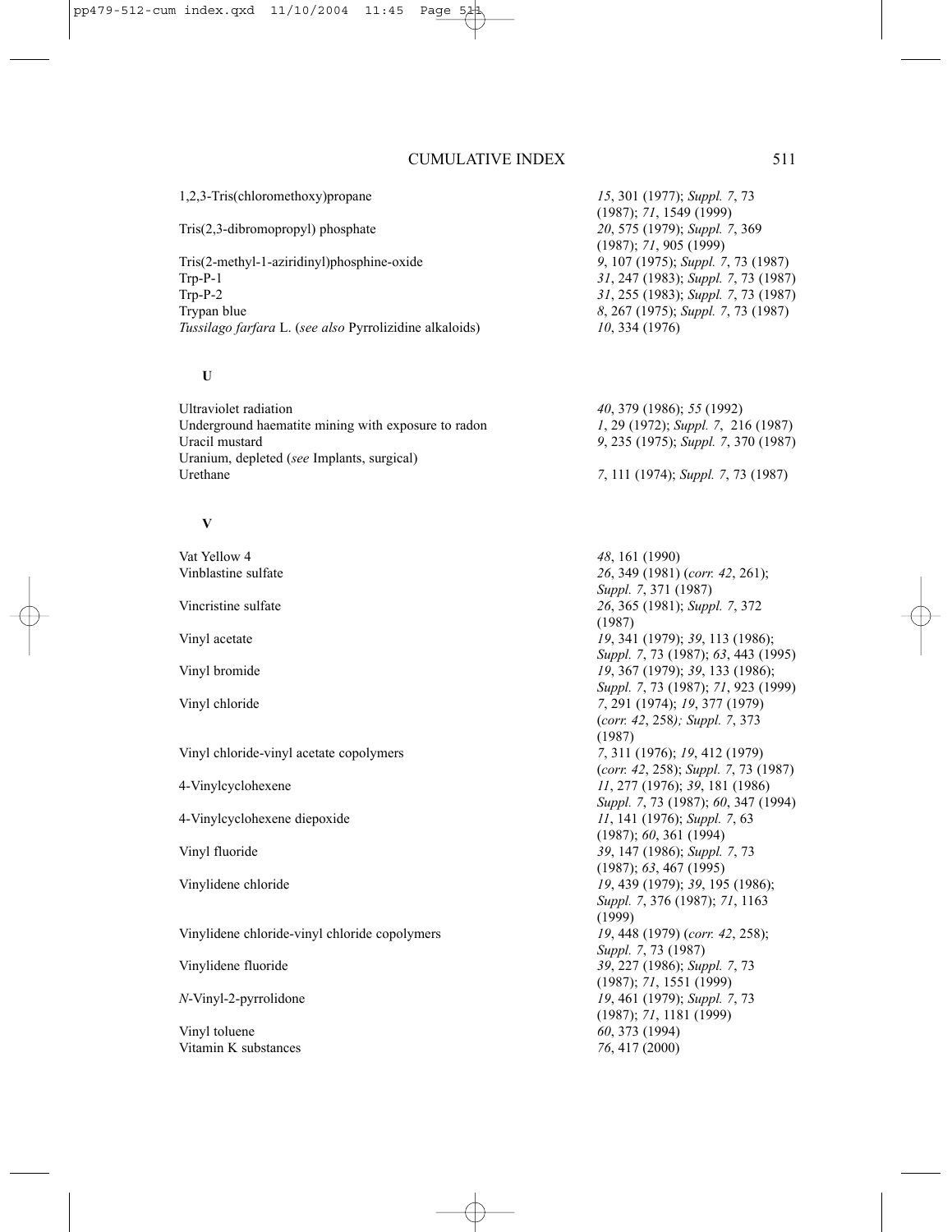**W**

| Welding<br>Wollastonite                                                                                                                                                                                                                                                                                                                                                | 49, 447 (1990) (corr. 52, 513)<br>42, 145 (1987); Suppl. 7, 377                                                                 |
|------------------------------------------------------------------------------------------------------------------------------------------------------------------------------------------------------------------------------------------------------------------------------------------------------------------------------------------------------------------------|---------------------------------------------------------------------------------------------------------------------------------|
| Wood dust<br>Wood industries                                                                                                                                                                                                                                                                                                                                           | (1987); 68, 283 (1997)<br>62, 35 (1995)<br>25 (1981); Suppl. 7, 378 (1987)                                                      |
| X                                                                                                                                                                                                                                                                                                                                                                      |                                                                                                                                 |
| X-radiation<br>Xylenes<br>2,4-Xylidine<br>2,5-Xylidine<br>2,6-Xylidine (see 2,6-Dimethylaniline)                                                                                                                                                                                                                                                                       | 75, 121 (2000)<br>47, 125 (1989); 71, 1189 (1999)<br>16, 367 (1978); Suppl. 7, 74 (1987)<br>16, 377 (1978); Suppl. 7, 74 (1987) |
| Y                                                                                                                                                                                                                                                                                                                                                                      |                                                                                                                                 |
| <b>Yellow AB</b><br>Yellow OB                                                                                                                                                                                                                                                                                                                                          | 8, 279 (1975); Suppl. 7, 74 (1987)<br>8, 287 (1975); Suppl. 7, 74 (1987)                                                        |
| Z                                                                                                                                                                                                                                                                                                                                                                      |                                                                                                                                 |
| Zalcitabine<br>Zearalenone (see Toxins derived from <i>Fusarium graminearum</i> ,<br>F. culmorum and F. crookwellense)                                                                                                                                                                                                                                                 | 76, 129 (2000)                                                                                                                  |
| Zectran<br>Zeolites other than erionite<br>Zidovudine<br>Zinc beryllium silicate (see Beryllium and beryllium compounds)<br>Zinc chromate (see Chromium and chromium compounds)<br>Zinc chromate hydroxide (see Chromium and chromium compounds)<br>Zinc potassium chromate (see Chromium and chromium compounds)<br>Zinc yellow (see Chromium and chromium compounds) | 12, 237 (1976); Suppl. 7, 74 (1987)<br>68, 307 (1997)<br>76, 73 (2000)                                                          |
| Zineb<br>Ziram                                                                                                                                                                                                                                                                                                                                                         | 12, 245 (1976); Suppl. 7, 74 (1987)<br>12, 259 (1976); Suppl. 7, 74<br>(1987); 53, 423 (1991)                                   |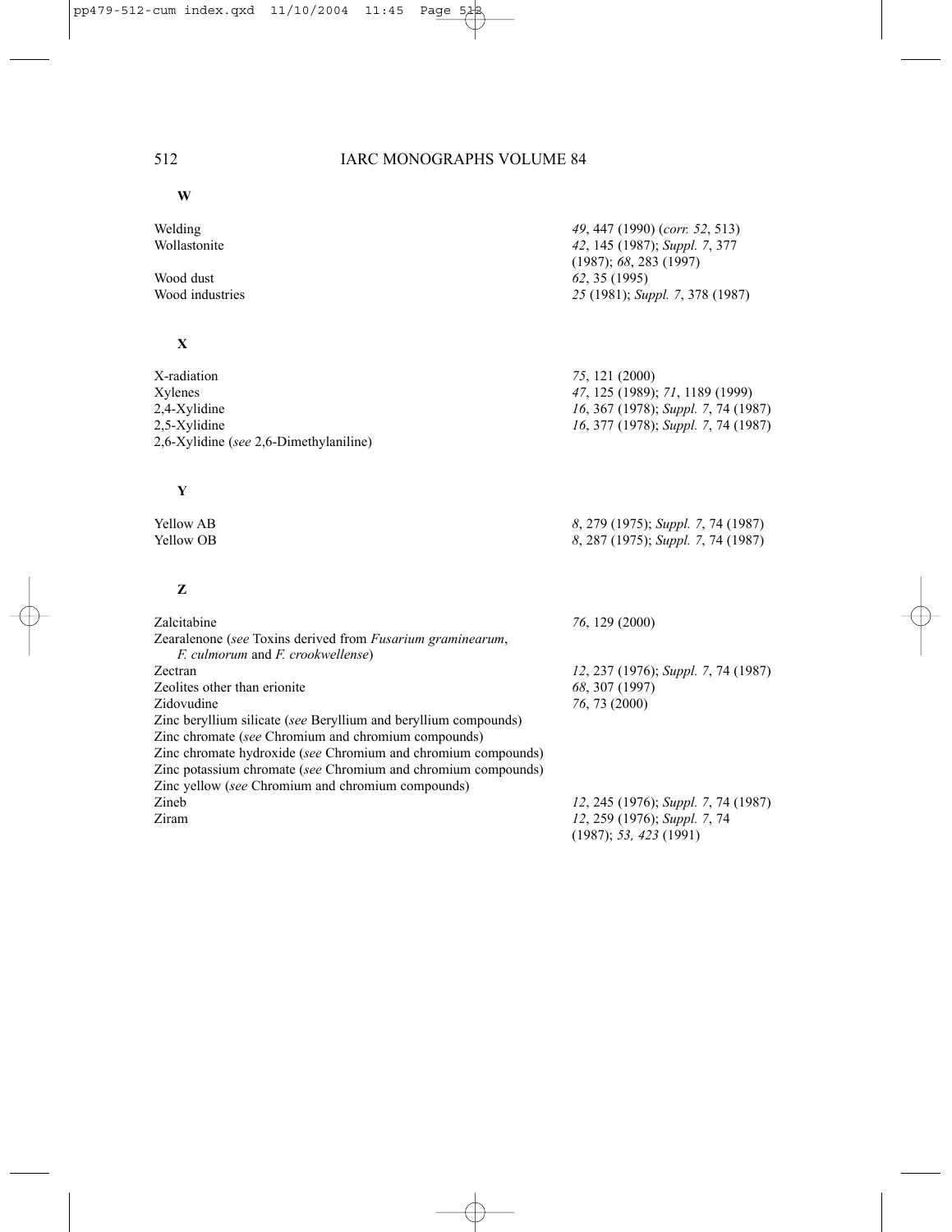## **List of IARC Monographs on the Evaluation of Carcinogenic Risks to Humans\***

#### Volume 1

**Some Inorganic Substances, Chlorinated Hydrocarbons, Aromatic Amines,** *N***-Nitroso Compounds, and Natural Products** *1972; 184 pages (out-of-print)*

Volume 2 **Some Inorganic and Organometallic Compounds** *1973; 181 pages (out-of-print)*

Volume 3 **Certain Polycyclic Aromatic Hydrocarbons and Heterocyclic Compounds** *1973; 271 pages (out-of-print)*

Volume 4 **Some Aromatic Amines, Hydrazine and Related Substances,** *N***-Nitroso Compounds and Miscellaneous Alkylating Agents** *1974; 286 pages (out-of-print)*

Volume 5 **Some Organochlorine Pesticides** *1974; 241 pages (out-of-print)*

Volume 6 **Sex Hormones** *1974; 243 pages (out-of-print)*

Volume 7 **Some Anti-Thyroid and Related Substances, Nitrofurans and Industrial Chemicals** *1974; 326 pages (out-of-print)*

Volume 8 **Some Aromatic Azo Compounds** *1975; 357 pages (out-of-print)*

Volume 9 **Some Aziridines,** *N***-,** *S***- and** *O***-Mustards and Selenium** *1975; 268 pages (out-of-print)*

Volume 10 **Some Naturally Occurring Substances** *1976; 353 pages (out-of-print)* Volume 11 **Cadmium, Nickel, Some Epoxides, Miscellaneous Industrial Chemicals and General Considerations on Volatile Anaesthetics** *1976; 306 pages (out-of-print)*

Volume 12 **Some Carbamates, Thiocarbamates and Carbazides** *1976; 282 pages (out-of-print)*

Volume 13 **Some Miscellaneous Pharmaceutical Substances** *1977; 255 pages*

Volume 14 **Asbestos** *1977; 106 pages (out-of-print)*

Volume 15 **Some Fumigants, the Herbicides 2,4-D and 2,4,5-T, Chlorinated Dibenzodioxins and Miscellaneous Industrial Chemicals** *1977; 354 pages (out-of-print*)

Volume 16 **Some Aromatic Amines and Related Nitro Compounds—Hair Dyes, Colouring Agents and Miscellaneous Industrial Chemicals** *1978; 400 pages*

Volume 17 **Some** *N***-Nitroso Compounds** *1978; 365 pages*

Volume 18 **Polychlorinated Biphenyls and Polybrominated Biphenyls** *1978; 140 pages (out-of-print)*

Volume 19 **Some Monomers, Plastics and Synthetic Elastomers, and Acrolein** *1979; 513 pages (out-of-print)*

Volume 20 **Some Halogenated Hydrocarbons** *1979; 609 pages (out-of-print)*

Volume 21 **Sex Hormones (II)** *1979; 583 pages*

Volume 22 **Some Non-Nutritive Sweetening Agents** *1980; 208 pages*

Volume 23 **Some Metals and Metallic Compounds** *1980; 438 pages (out-of-print)*

Volume 24 **Some Pharmaceutical Drugs** *1980; 337 pages*

Volume 25 **Wood, Leather and Some Associated Industries** *1981; 412 pages*

Volume 26 **Some Antineoplastic and Immunosuppressive Agents** *1981; 411 pages (out-of-print)*

#### Volume 27

**Some Aromatic Amines, Anthraquinones and Nitroso Compounds, and Inorganic Fluorides Used in Drinking-water and Dental Preparations** *1982; 341 pages (out-of-print)*

Volume 28 **The Rubber Industry** *1982; 486 pages (out-of-print)*

Volume 29 **Some Industrial Chemicals and Dyestuffs** *1982; 416 pages (out-of-print)*

Volume 30 **Miscellaneous Pesticides** *1983; 424 pages (out-of-print)*

\*Certain older volumes, marked out-of-print, are still available directly from IARCPress. Further, high-quality photocopies of all out-of-print volumes may be purchased from University Microfilms International, 300 North Zeeb Road, Ann Arbor, MI 48106-1346, USA (Tel.: +1 313-761-4700, +1 800-521-0600).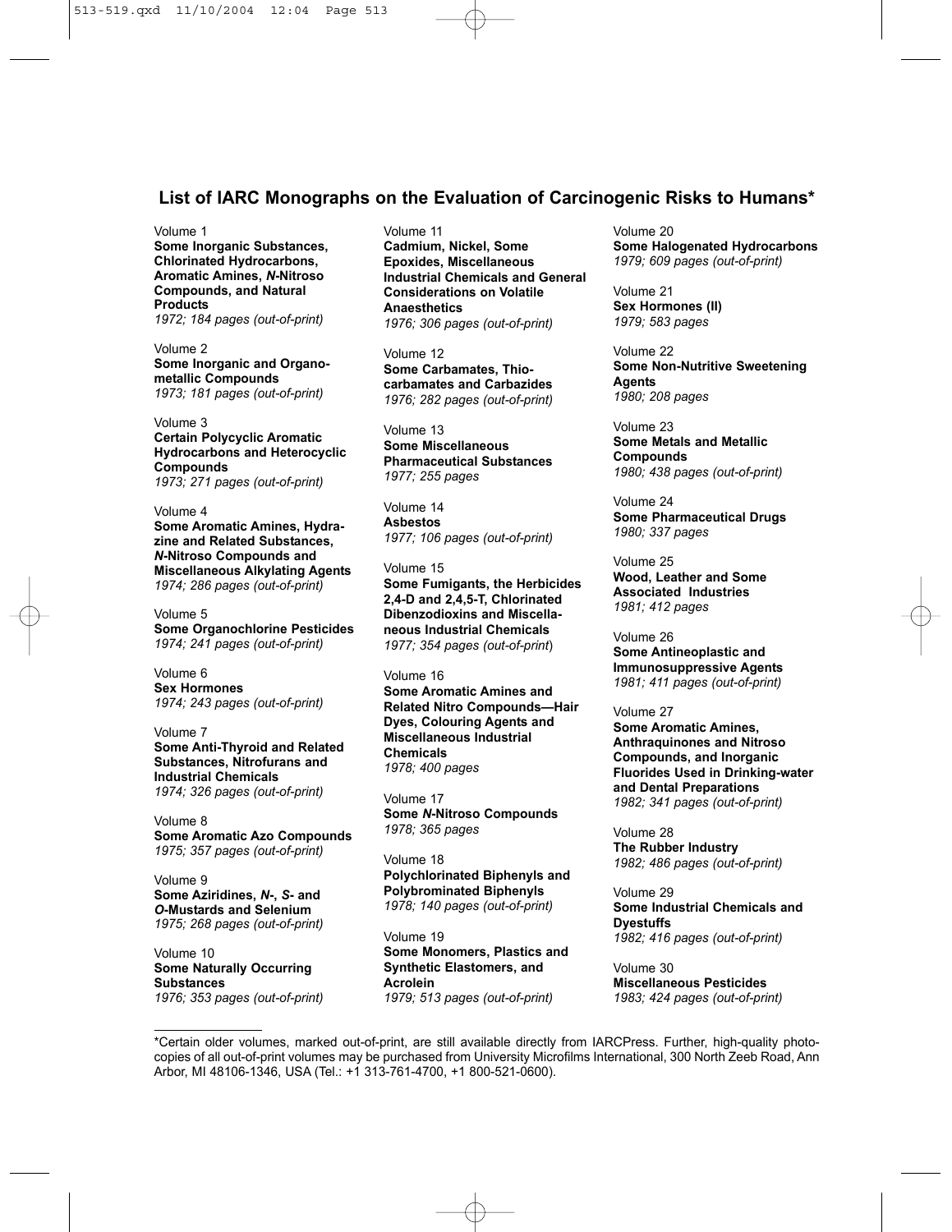Volume 31 **Some Food Additives, Feed Additives and Naturally Occurring Substances** *1983; 314 pages (out-of-print)*

Volume 32 **Polynuclear Aromatic Compounds, Part 1: Chemical, Environmental and Experimental Data** *1983; 477 pages (out-of-print)*

Volume 33 **Polynuclear Aromatic Compounds, Part 2: Carbon Blacks, Mineral Oils and Some Nitroarenes** *1984; 245 pages (out-of-print)*

Volume 34 **Polynuclear Aromatic Compounds, Part 3: Industrial Exposures in Aluminium Production, Coal Gasification, Coke Production, and Iron and Steel Founding** *1984; 219 pages (out-of-print)*

Volume 35 **Polynuclear Aromatic Compounds, Part 4: Bitumens, Coal-tars and Derived Products, Shale-oils and Soots** *1985; 271 pages*

Volume 36 **Allyl Compounds, Aldehydes, Epoxides and Peroxides**  *1985; 369 pages*

Volume 37 **Tobacco Habits Other than Smoking; Betel-Quid and Areca-Nut Chewing; and Some Related Nitrosamines** *1985; 291 pages (out-of-print)*

Volume 38 **Tobacco Smoking** *1986; 421 pages*

Volume 39 **Some Chemicals Used in Plastics and Elastomers** *1986; 403 pages (out-of-print)*

Volume 40 **Some Naturally Occurring and Synthetic Food Components, Furocoumarins and Ultraviolet Radiation** *1986; 444 pages (out-of-print)*

Volume 41 **Some Halogenated Hydrocarbons and Pesticide Exposures** *1986; 434 pages (out-of-print)*

Volume 42 **Silica and Some Silicates** *1987; 289 pages*

Volume 43 **Man-Made Mineral Fibres and Radon** *1988; 300 pages (out-of-print)*

Volume 44 **Alcohol Drinking** *1988; 416 pages*

Volume 45 **Occupational Exposures in Petroleum Refining; Crude Oil and Major Petroleum Fuels** *1989; 322 pages*

Volume 46 **Diesel and Gasoline Engine Exhausts and Some Nitroarenes** *1989; 458 pages*

Volume 47 **Some Organic Solvents, Resin Monomers and Related Compounds, Pigments and Occupational Exposures in Paint Manufacture and Painting** *1989; 535 pages (out-of-print)*

Volume 48 **Some Flame Retardants and Textile Chemicals, and Exposures in the Textile Manufacturing Industry** *1990; 345 pages*

Volume 49 **Chromium, Nickel and Welding** *1990; 677 pages*

Volume 50 **Pharmaceutical Drugs** *1990; 415 pages*

Volume 51 **Coffee, Tea, Mate, Methylxanthines and Methylglyoxal** *1991; 513 pages*

Volume 52 **Chlorinated Drinking-water; Chlorination By-products; Some Other Halogenated Compounds; Cobalt and Cobalt Compounds** *1991; 544 pages*

Volume 53 **Occupational Exposures in Insecticide Application, and Some Pesticides** *1991; 612 pages*

Volume 54 **Occupational Exposures to Mists and Vapours from Strong Inorganic Acids; and Other Industrial Chemicals** *1992; 336 pages*

Volume 55 **Solar and Ultraviolet Radiation** *1992; 316 pages*

Volume 56 **Some Naturally Occurring Substances: Food Items and Constituents, Heterocyclic Aromatic Amines and Mycotoxins** *1993; 599 pages*

#### Volume 57

**Occupational Exposures of Hairdressers and Barbers and Personal Use of Hair Colourants; Some Hair Dyes, Cosmetic Colourants, Industrial Dyestuffs and Aromatic Amines** *1993; 428 pages*

#### Volume 58

**Beryllium, Cadmium, Mercury, and Exposures in the Glass Manufacturing Industry** *1993; 444 pages*

Volume 59 **Hepatitis Viruses** *1994; 286 pages*

Volume 60 **Some Industrial Chemicals** *1994; 560 pages*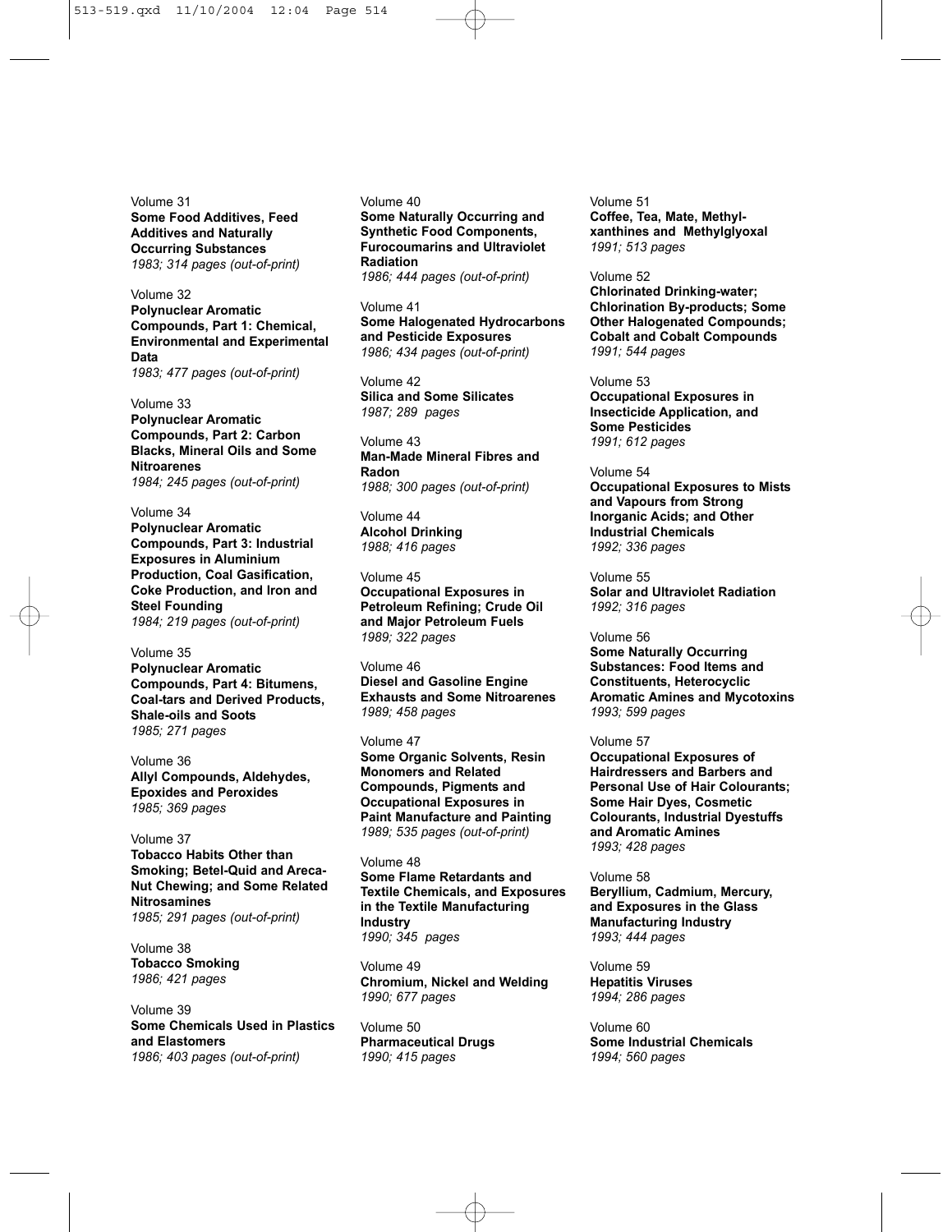Volume 61 **Schistosomes, Liver Flukes and** *Helicobacter pylori 1994; 270 pages*

Volume 62 **Wood Dust and Formaldehyde** *1995; 405 pages*

Volume 63 **Dry Cleaning, Some Chlorinated Solvents and Other Industrial Chemicals** *1995; 551 pages*

Volume 64 **Human Papillomaviruses** *1995; 409 pages*

Volume 65 **Printing Processes and Printing Inks, Carbon Black and Some Nitro Compounds** *1996; 578 pages*

Volume 66 **Some Pharmaceutical Drugs** *1996; 514 pages*

Volume 67 **Human Immunodeficiency Viruses and Human T-Cell Lymphotropic Viruses** *1996; 424 pages*

Volume 68 **Silica, Some Silicates, Coal Dust and** *para***-Aramid Fibrils** *1997; 506 pages*

Volume 69 **Polychlorinated Dibenzo-***para***-Dioxins and Polychlorinated Dibenzofurans** *1997; 666 pages*

Volume 70 **Epstein-Barr Virus and Kaposi's Sarcoma Herpesvirus/Human Herpesvirus 8** *1997; 524 pages*

Volume 71 **Re-evaluation of Some Organic Chemicals, Hydrazine and Hydrogen Peroxide** *1999; 1586 pages*

Volume 72 **Hormonal Contraception and Post-menopausal Hormonal Therapy** *1999; 660 pages*

Volume 73 **Some Chemicals that Cause Tumours of the Kidney or Urinary Bladder in Rodents and Some Other Substances** *1999; 674 pages*

Volume 74 **Surgical Implants and Other Foreign Bodies** *1999; 409 pages*

Volume 75 **Ionizing Radiation, Part 1, X-Radiation and** γ**-Radiation, and Neutrons** *2000; 492 pages*

Volume 76 **Some Antiviral and Antineoplastic Drugs, and Other Pharmaceutical Agents** *2000; 522 pages*

Volume 77 **Some Industrial Chemicals** *2000; 563 pages*

Volume 78 **Ionizing Radiation, Part 2, Some Internally Deposited Radionuclides** *2001; 595 pages*

Volume 79 **Some Thyrotropic Agents** *2001; 763 pages*

Volume 80 **Non-Ionizing Radiation, Part 1: Static and Extremely Low-Frequency (ELF) Electric and Magnetic Fields** *2002; 429 pages*

Volume 81 **Man-made Vitreous Fibres** *2002; 418 pages*

Volume 82 **Some Traditional Herbal Medicines, Some Mycotoxins, Naphthalene and Styrene** *2002; 590 pages*

Volume 83 **Tobacco Smoke and Involuntary Smoking** *2004; 1452 pages*

Volume 84 **Some Drinking-Water Disinfectants and Contaminants, including Arsenic** *2004; 512 pages*

Supplement No. 1 **Chemicals and Industrial Processes Associated with Cancer in Humans (***IARC Monographs***, Volumes 1 to 20)** *1979; 71 pages (out-of-print)*

Supplement No. 2 **Long-term and Short-term Screening Assays for Carcinogens: A Critical Appraisal** *1980; 426 pages (out-of-print)* (updated as IARC Scientific Publications No. 83, 1986)

Supplement No. 3 **Cross Index of Synonyms and Trade Names in Volumes 1 to 26 of the** *IARC Monographs 1982; 199 pages (out-of-print)*

Supplement No. 4 **Chemicals, Industrial Processes and Industries Associated with Cancer in Humans (***IARC Monographs***, Volumes 1 to 29)** *1982; 292 pages (out-of-print)*

Supplement No. 5 **Cross Index of Synonyms and Trade Names in Volumes 1 to 36 of the** *IARC Monographs 1985; 259 pages (out-of-print)*

Supplement No. 6 **Genetic and Related Effects: An Updating of Selected** *IARC Monographs* **from Volumes 1 to 42** *1987; 729 pages (out-of-print)*

Supplement No. 7 **Overall Evaluations of Carcinogenicity: An Updating of** *IARC Monographs* **Volumes 1–42** *1987; 440 pages (out-of-print)*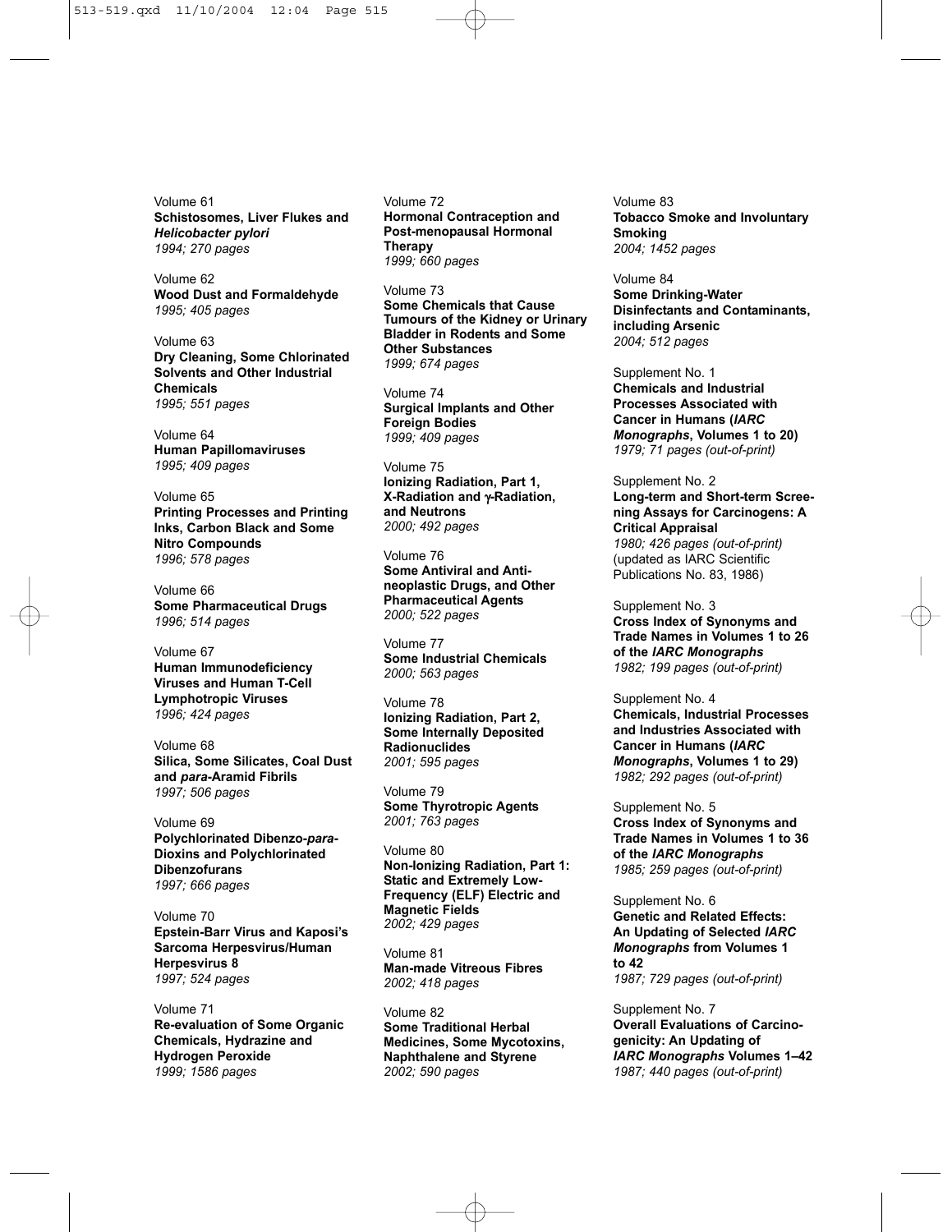Supplement No. 8 **Cross Index of Synonyms and Trade Names in Volumes 1 to 46 of the** *IARC Monographs 1990; 346 pages (out-of-print)*

> **All IARC publications are available directly from IARCPress, 150 Cours Albert Thomas, 69372 Lyon cedex 08, France (Fax: +33 4 72 73 83 02; E-mail: press@iarc.fr).**

**IARC Monographs and Technical Reports are also available from the World Health Organization Marketing and Dissemination, 1211 Geneva 27, Switzerland (Fax: +41 22 791 4857; E-mail: publications@who.int) and from WHO Sales Agents worldwide.**

**IARC Scientific Publications, IARC Handbooks and IARC CancerBases are also available from Oxford University Press, Walton Street, Oxford, UK OX2 6DP (Fax: +44 1865 267782).**

> **IARC Monographs are also available in an electronic edition, both on-line by internet and on CD-ROM, from GMA Industries, Inc., 20 Ridgely Avenue, Suite 301, Annapolis, Maryland, USA (Fax: +01 410 267 6602; internet: https//www.gmai.com/Order\_Form.htm)**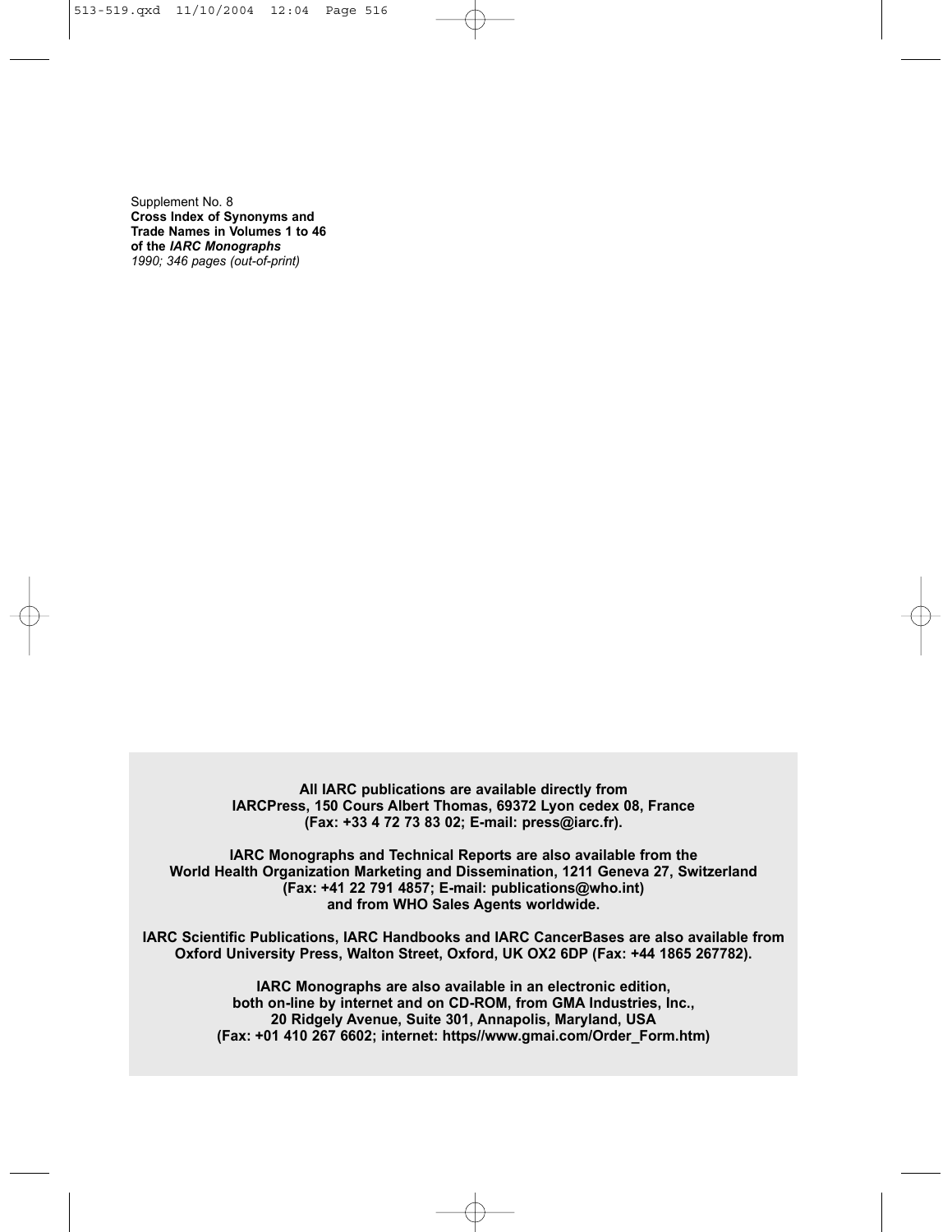Achevé d'imprimer sur rotative par l'Imprimerie Darantiere à Dijon-Quetigny en octobre 2004